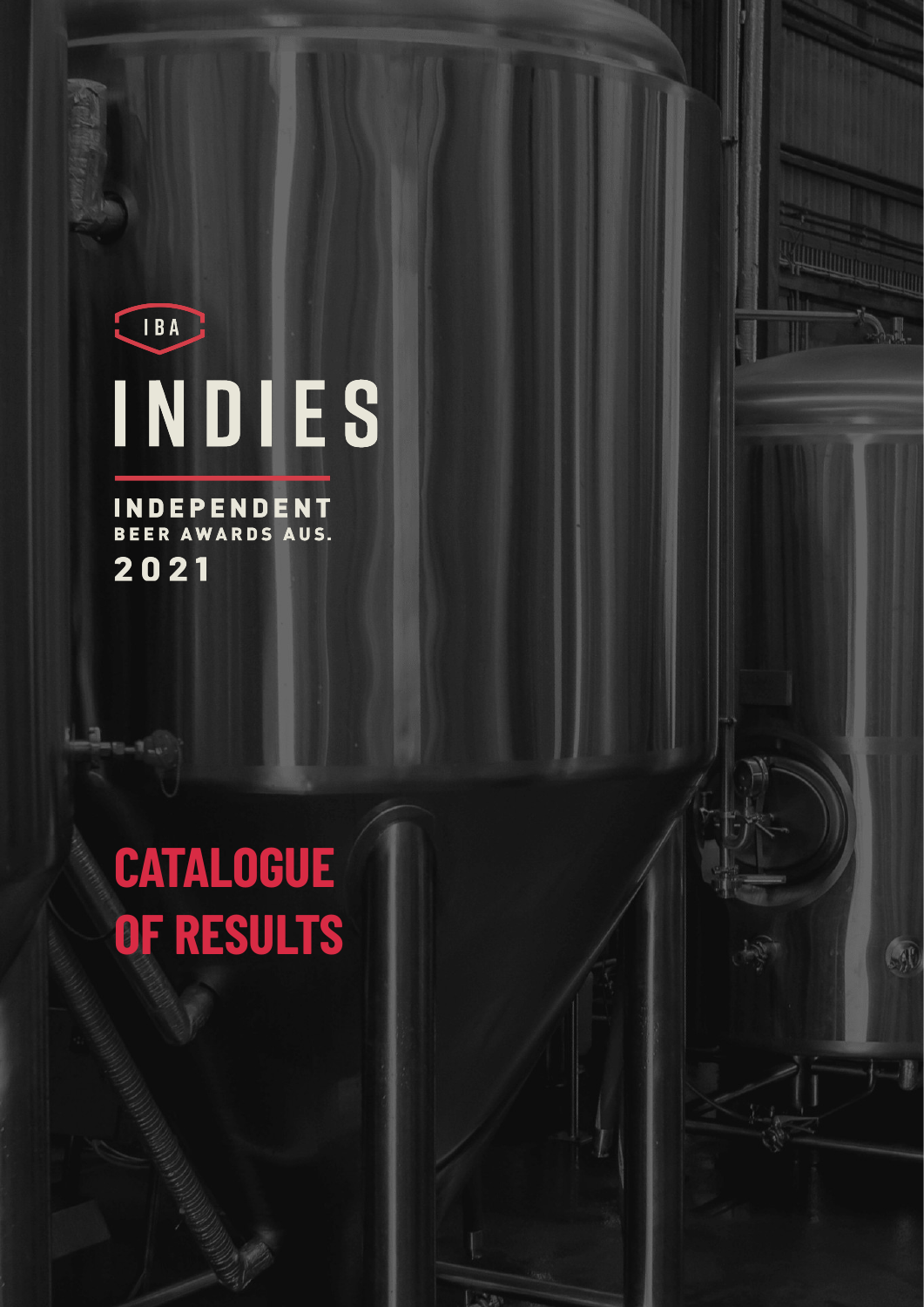# **CEO MESSAGE**

One of the highlights of the calendar for me, and I'm sure all of you out there, is the Independent Beer Awards. While this year it's later than initially planned, to be able to close out the year on an awards night is never a bad thing.

Given the chaos of the past two years, the fact we have been able to pull together the Indies through changing borders, restrictions, travel limits, and all the other challenges the pandemic has thrown at us, is testament to the hard work of the IBA team, our project groups and the entire industry.

Even more astounding is that this year was the largest we've had in terms of brewery entrants and individual beers entered which shows the strength and resilience our industry has maintained throughout this uncertain period.

Despite BrewCon being cancelled again, and us missing out on the chance to celebrate in-person together, these awards are once again a touchstone for all of us. A tangible way that proves even with the large distances between us, we can feel connected. The fact that the connection is through smaller parties, and a virtual award ceremony doesn't diminish its importance to all of us.

I would like to sincerely thank every brewery that entered their beers this. I understand it can sometimes be nerveracking to prepare your beer to be judged , and every brewer willing to put their work up to such scrutiny should be commended.

Another massive thanks need to go to the volunteers who helped prepare, pour, and present each beer. Our judges, all 34 of them, also deserve a massive tip of the hat for judging to a high standard through changing circumstances. The

guidance from the IBA Board, Indies Advisory Group and Head Judge Tina Panoutsos ensured the awards were assessed to the best international, and modern standard. And final big thanks to our Head of Events, Siobhan Kerin who with her team on the ground lead an operation changed week-to-week and day-to-day.

As we all preparing for 2022, I can't wait until we can be back together for a party that will be extra special. For now, please take a moment to read through these results, and appreciate how much work has gone into each beer, and how special it is that we have such a strong industry of indie brewers.

It's this dedication and ongoing commitment to great beer that will help our industry thrive over the coming years, and I can't wait to be part of it with all of you.

Congratulations to all our medal and trophy winners!



Kylie Lethbridge *IBA Chief Executive Officer*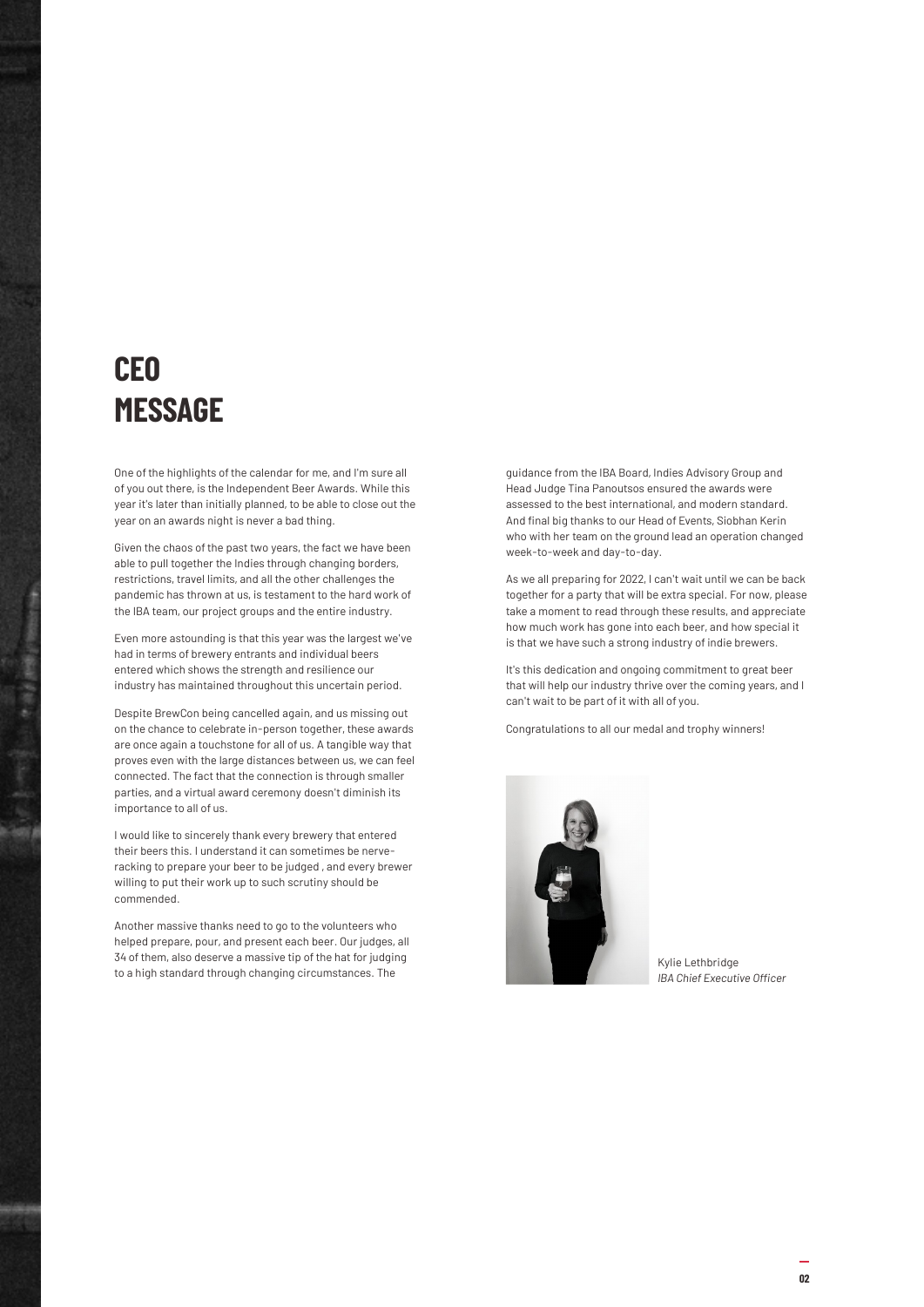# **TECH COMMITTEE MESSAGE**

It's late April and the team is full steam ahead with Indies planning for 2021. Restrictions have eased in Melbourne, COVID numbers are down and there's a vibe in the air that is just bubbling. It's looking good for gathering brewing professionals from across the country to judge what is anticipated to be a record number of entries.

Fast forward to June and the scene is a little different – Lockdown #6 hits Melbourne and throws a spanner in the works, but the show must go on. The agility, competency and proficiency demonstrated by the team just reinforced this show was not stopping and sights were set on Brisbane as the location to host the judging in August.

Fortunate to reap the rewards of the Advisory Group's ongoing goal of building the calibre and diversity of experienced and associate judges, we were able to select a strong cohort to participate in the 2021 competition. Just when we thought we had a sound plan, the ongoing restrictions and border closures extending across the nation introduced further complications and delays. Judging now had to be pushed out to September but that didn't alter the determination in ensuring we didn't allow these hurdles to stop us delivering a much anticipated competition and reward brewers for their efforts in producing some of the world's greatest beers.

Thirty four judges assessed 1389 entries, from 180 breweries spread across 97 bottles, 595 kegs and 697 cans in just under three days. Based on feedback and discussions with Table Captains, the consistent sentiment of improved quality

across all categories was resounding. A true testament to the dedication, creativity and passion demonstrated by our brewing industry.

Throughout the evolving and ongoing uncertainty of 2021, we were privileged to be able to lean on a number of people from across the industry that generously stepped in and stepped up to take on more than what was required throughout the process and at the last minute. I'm continuously honoured and grateful to be part of this broad industry that reinforces the camaraderie, collaboration and genuine dedication to beer and brewing that we all share, love and are proud of.



Tina Panoutsos *Head Judge*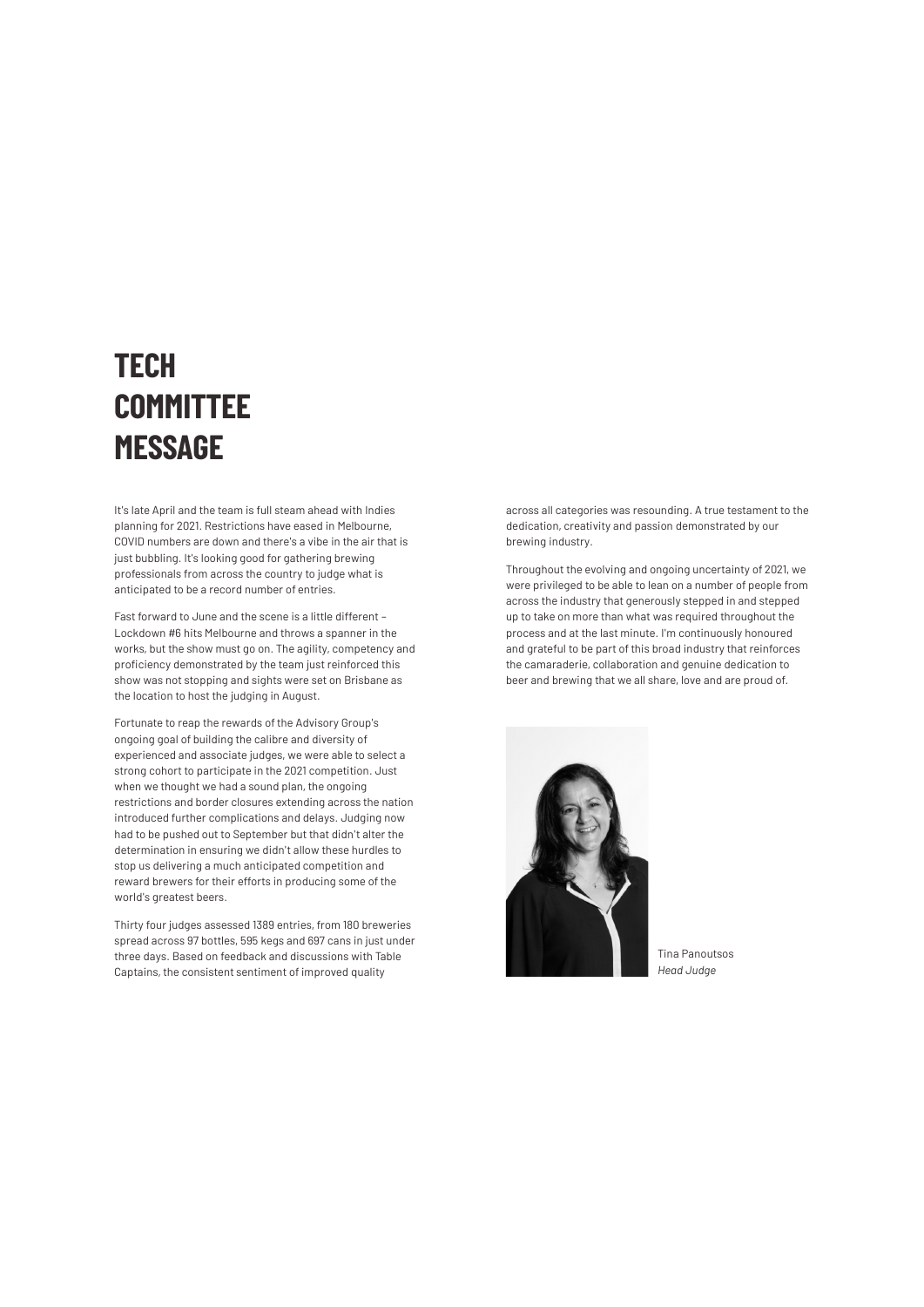**CHAMPION**

# **CHAMPION AUSTRALIAN INDEPENDENT BEER**

SPONSORED BY KONVOY KEGS

# **BLASTA BREWING CO**

# BLASTAWEIZEN (P)

**CLASS**

**STYLE**

EUROPEAN-STYLE ALE

SOUTH GERMAN-STYLE **HEFEWEIZEN**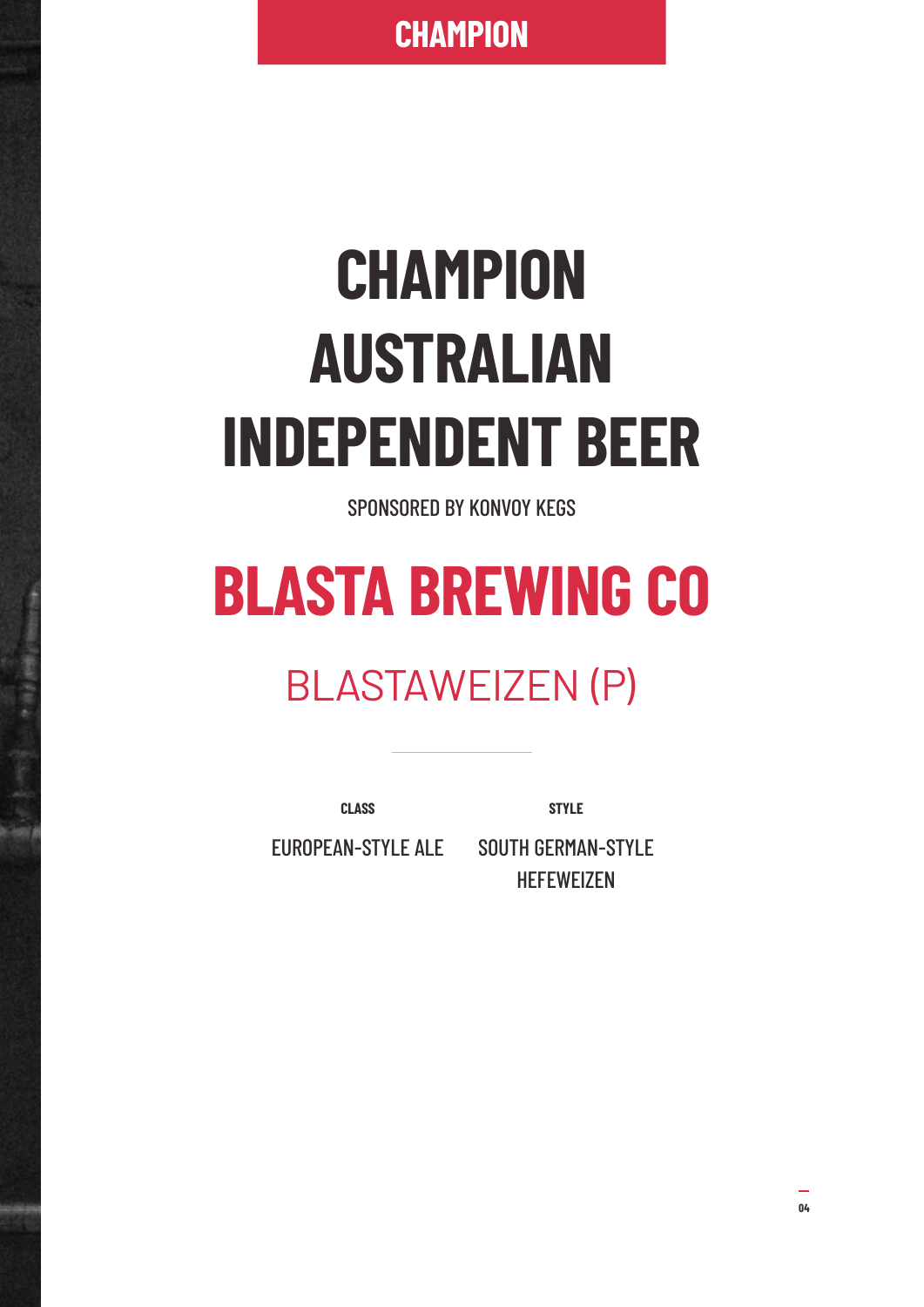### **CHAMPION AUSTRALIAN INDEPENDENT BREWERY - BREWPUB -**

SPONSORED BY KEGSTAR

**FUTURE MOUNTAIN BREWING & BLENDING**

# **CHAMPION AUSTRALIAN INDEPENDENT BREWERY - SMALL/MEDIUM -**

SPONSORED BY CRYER MALT

**MOFFAT BEACH BREWING CO**

# **CHAMPION AUSTRALIAN INDEPENDENT BREWERY - LARGE -**

SPONSORED BY ORORA

**STOMPING GROUND BREWING CO**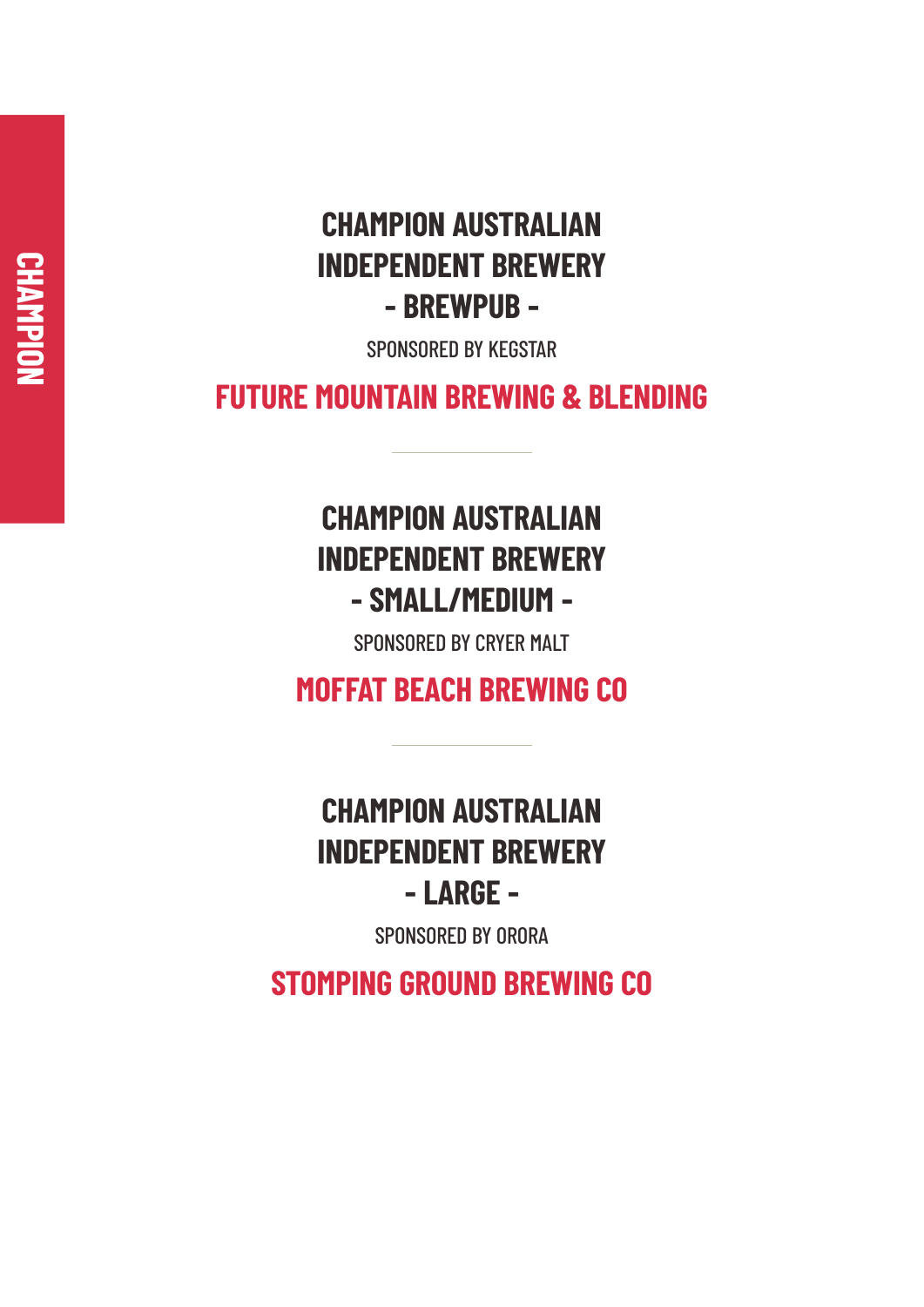# **NOMINATED IBA SERVICE TO THE INDUSTRY**

SPONSORED BY TFG GROUP

#### **GUY GREENSTONE / STEVE JEFFARES**

**STOMPING GROUND BREWING CO / THE LOCAL TAPHOUSE**

**N O**

**MIN**

**AT E D**

# **NOMINATED IBA YOUNG GUN OF THE YEAR**

SPONSORED BY ELLERSLIE HOP

#### **STEPH HOWARD**

**CRYER MALT**

# **NOMINATED IBA COMMUNITY INITIATIVE OF THE YEAR**

SPONSORED BY 2XE

#### **HOSPOFAM**

**NOWHEREMAN BREWING CO.**

## **NOMINATED IBA TRUE INDIE SUPPORTER**

SPONSORED BY MIGHTY CRAFT

### **GRAIN & GRAPE**

### **NOMINATED IBA LIFETIME ACHIEVEMENT**

SPONSORED BY BREWS NEWS

#### **DAVID CRYER CRYER MALT**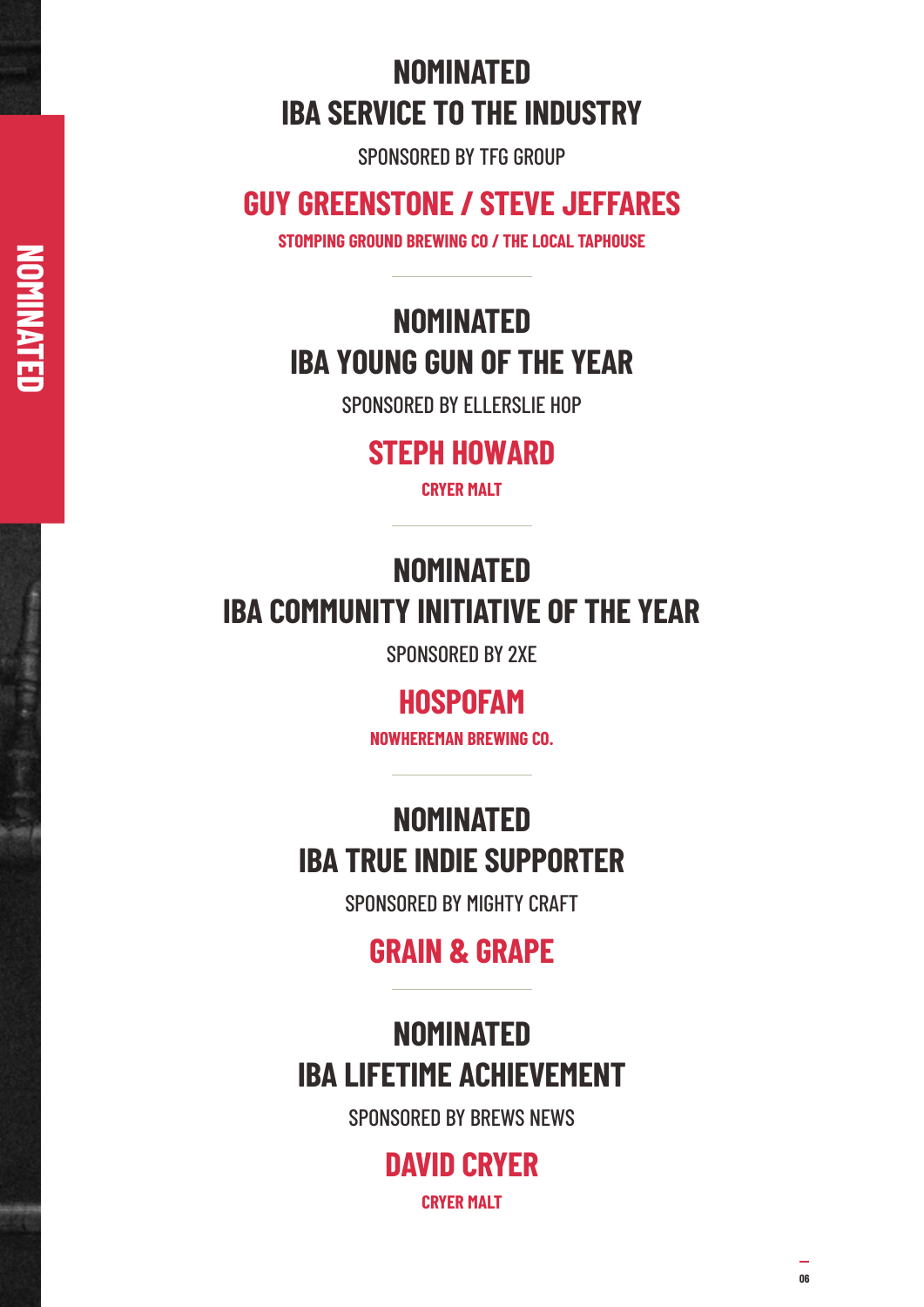# **STATE CHAMPION VICTORIA**

SPONSORED BY INDEPENDENT BREWERS ASSOCIATION

**FUTURE MOUNTAIN BREWING & BLENDING**

### **STATE CHAMPION NEW SOUTH WALES**

SPONSORED BY NSW GOVERNMENT

**WILDFLOWER BREWING & BLENDING**

# **STATE CHAMPION WESTERN AUSTRALIA**

SPONSORED BY INDEPENDENT BREWERS ASSOCIATION

**BLASTA BREWING CO**

# **STATE CHAMPION TERRITORIES**

SPONSORED BY INDEPENDENT BREWERS ASSOCIATION

**CAPITAL BREWING CO**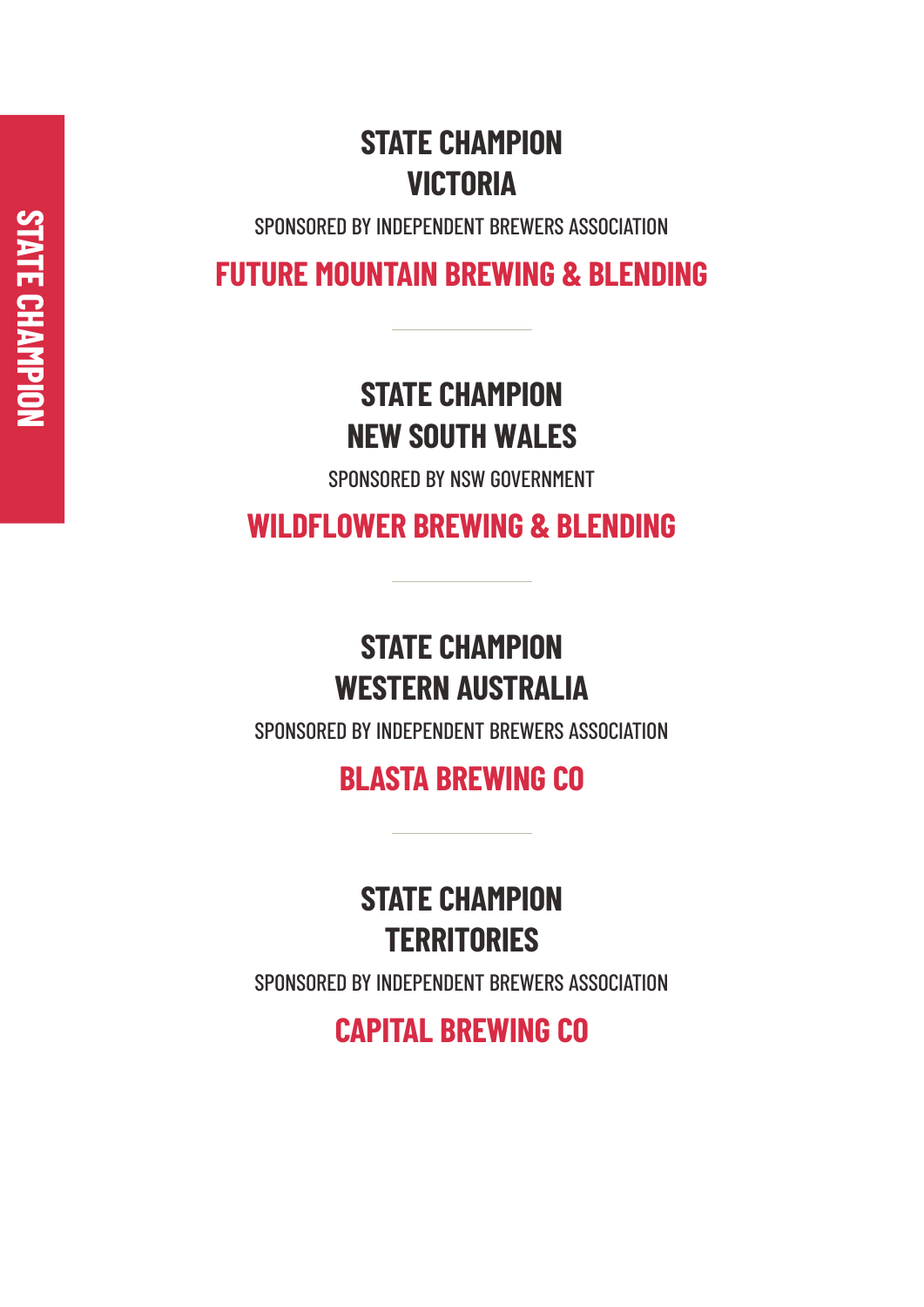## **STATE CHAMPION SOUTH AUSTRALIA**

SPONSORED BY INDEPENDENT BREWERS ASSOCIATION

#### **MISMATCH BREWING CO.**

### **STATE CHAMPION TASMANIA**

SPONSORED BY HOPCO

### **MOO BREW**

### **STATE CHAMPION QUEENSLAND**

SPONSORED BY QUEENSLAND GOVERNMENT

**MOFFAT BEACH BREWING CO**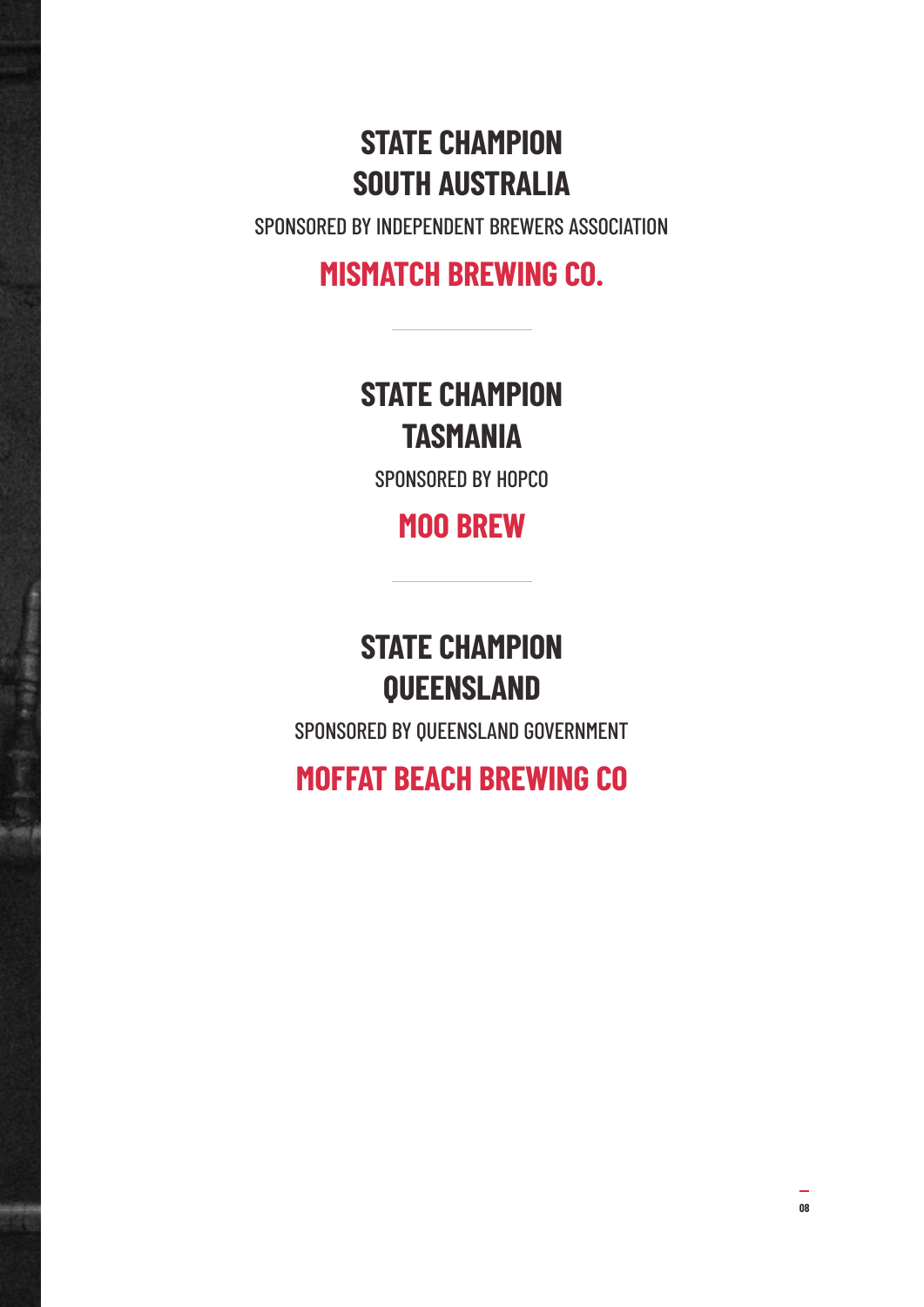### **CHAMPION PALE ALE**

SPONSORED BY YAKIMA CHIEF HOPS

#### **SEA LEGS BREWING CO.**

SEA LEGS PALE ALE (D)

# **CHAMPION AMBER-DARK ALE**

SPONSORED BY INDEPENDENT BREWERS ASSOCIATION

#### **MOO BREW**

DARK ALE (D)

## **CHAMPION PORTER-STOUT**

SPONSORED BY INDEPENDENT BREWERS ASSOCIATION

#### **REVEL BREWING CO**

NEO-MEXICANUS BLACK IPA (P)

## **CHAMPION HYBRID BEER**

SPONSORED BY CRAFTY PINT

### **STOMPING GROUND BREWING CO**

HANGING RAUCH (D)

# **CHAMPION LAGER**

SPONSORED BY BARRETT BURSTON MALTING

#### **SYDNEY BREWERY**

PILSNER (D)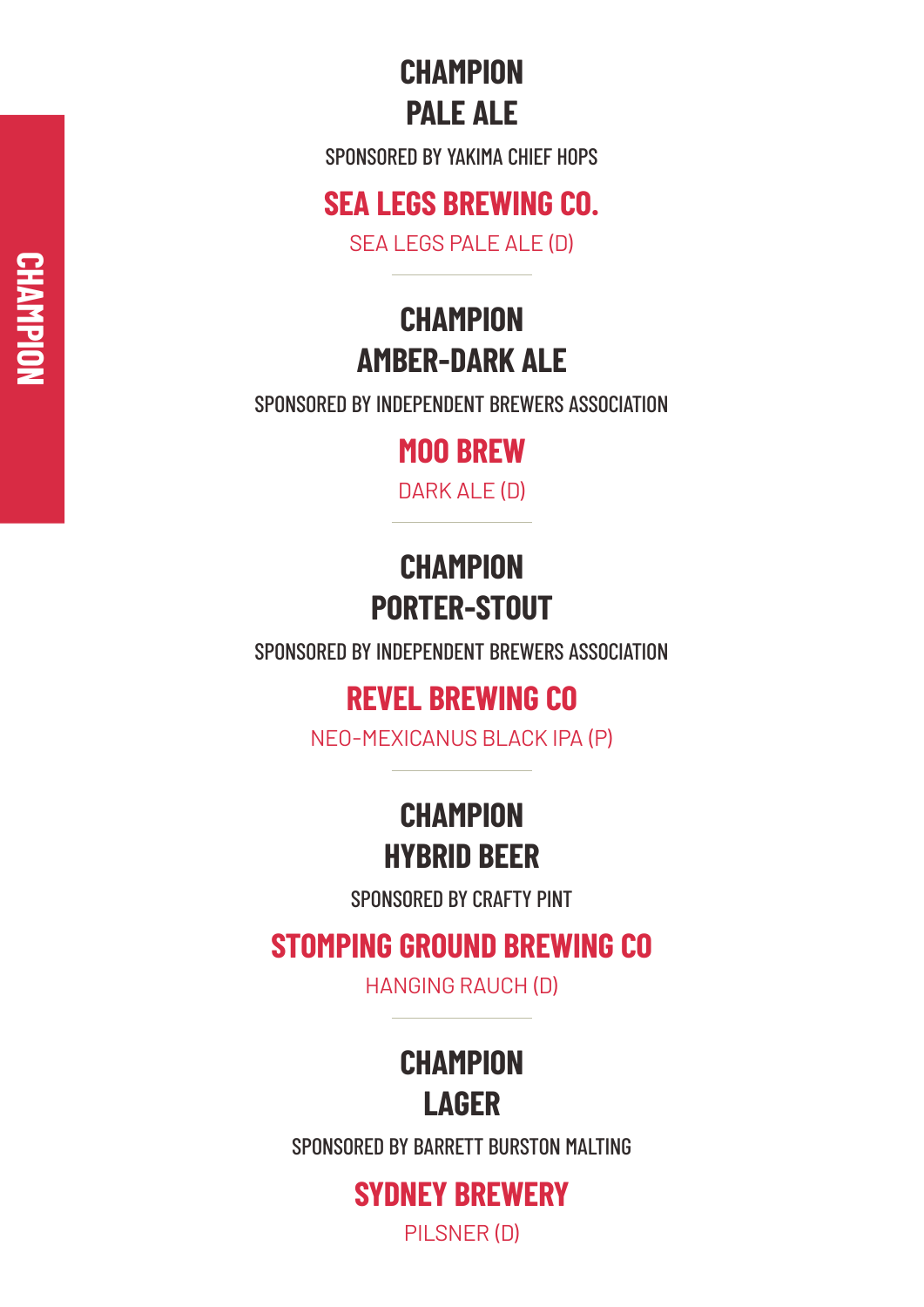# **CHAMPION INDIA PALE ALE**

SPONSORED BY HOP PRODUCTS AUSTRALIA

#### **MOFFAT BEACH BREWING CO**

TRILOGY BEST COAST IPA (D)

# **CHAMPION EUROPEAN-STYLE ALE**

SPONSORED BY LALLEMAND BREWING

#### **BLASTA BREWING CO**

BLASTAWEIZEN (P)

### **CHAMPION SESSION BEER**

SPONSORED BY BINTANI AUSTRALIA

#### **MOFFAT BEACH BREWING CO**

MOFFS SUMMER ALE (P)

### **CHAMPION STRONG BEER**

SPONSORED BY MIDLAND INSURANCE BROKERS

#### **VALE BREWING**

FOX HAT BEARDED MONGREL (P)

### **CHAMPION MIXED CULTURE BEER**

SPONSORED BY CHR. HANSEN

# **PHILTER BREWING**

RASPBERRY PASH (D)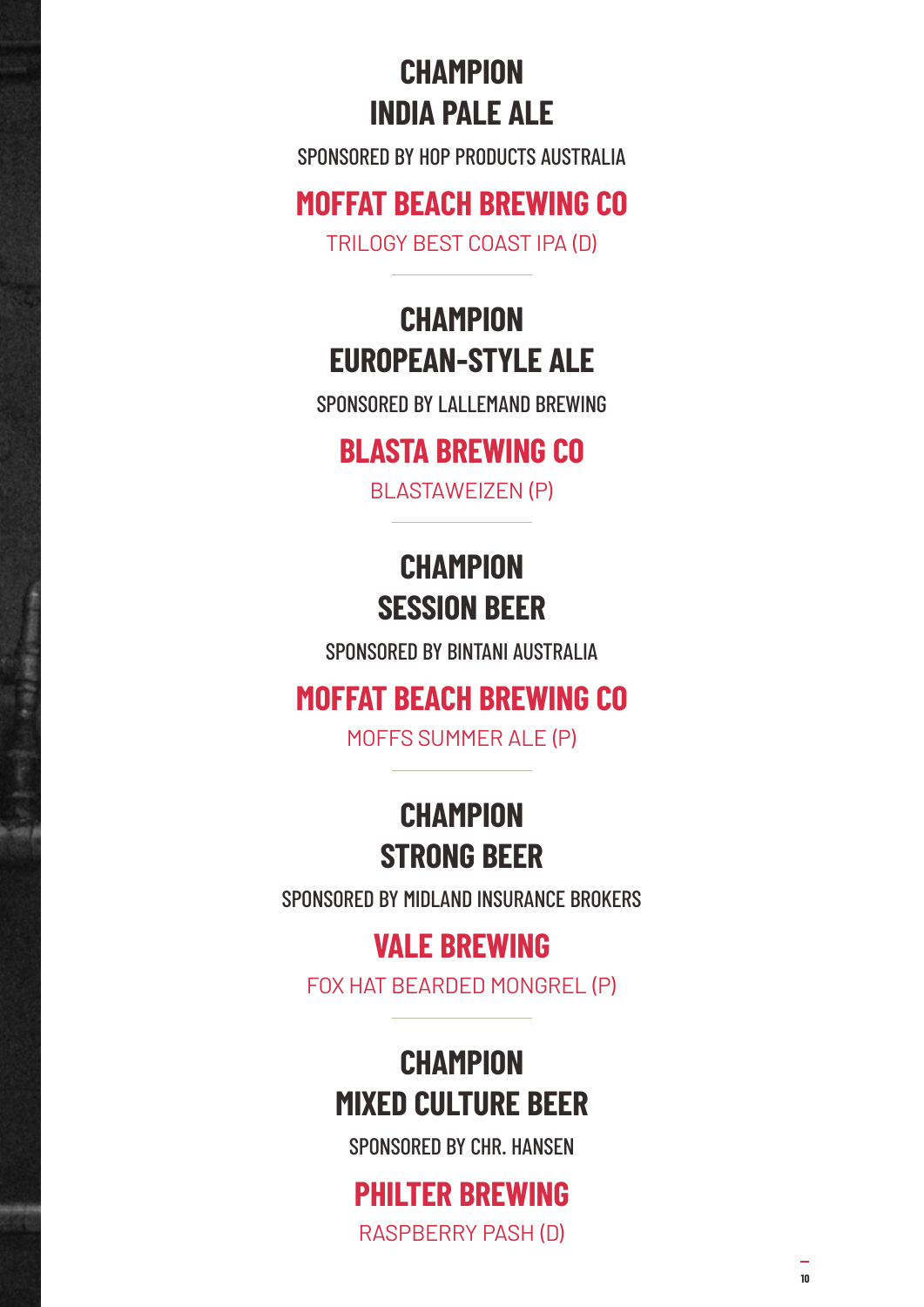| <b>CLASS</b>    | <b>BREWERY</b>                                | <b>BEER</b>                             | <b>STYLE</b>                    |   |
|-----------------|-----------------------------------------------|-----------------------------------------|---------------------------------|---|
|                 | <b>PALE ALE</b> Boston Brewing Co             | Great Southern IPA                      | International-Style Pale Ale    | D |
|                 | Colonial Brewing Co                           | Pale Ale                                | American-Style Pale Ale         | P |
|                 | Mismatch Brewing Co.                          | Session Ale                             | Australian-Style Pale Ale       | P |
|                 | Modus Operandi Brewing                        | Modus XPA                               | New Zealand-Style Pale Ale      | D |
|                 | Moo Brew                                      | Single Hop                              | New Zealand-Style Pale Ale      | P |
|                 | New England Brewing Co.                       | New England Pale Ale                    | Australian-Style Pale Ale       | D |
|                 | One Drop Brewing Co                           | Hazy Pale Ale                           | Juicy or Hazy Pale Ale          | P |
|                 | Otway Brewing Group                           | Prickly Moses XPA                       | International-Style Pale Ale    | P |
|                 | Philter Brewing                               | <b>XPA</b>                              | Australian-Style Pale Ale       | D |
|                 | Sea Legs Brewing Co.                          | Sea Legs Pale Ale                       | American-Style Pale Ale         | D |
|                 | Slipstream Brewing Co                         | Unplugged Australian Pale Ale           | Australian-Style Pale Ale       | D |
| <b>AMBER-</b>   | <b>Bridge Road Brewers</b>                    | Celtic Red Ale                          | Irish-Style Red Ale             | D |
| <b>DARK ALE</b> | Moo Brew                                      | Dark Ale                                | American-Style Brown Ale        | D |
| <b>PORTER-</b>  | All Inn Brewing Co                            | Clockwork                               | <b>Brown Porter</b>             | P |
| STOUT           |                                               | Writersblock                            | Sweet Stout or Cream Stout      | P |
|                 | Foghorn Brewery                               | Sligo Extra Stout                       | American-Style Stout            | D |
|                 | Hudson Brewing                                | Dark Obsession                          | Classic Irish-Style Dry Stout   | D |
|                 | Revel Brewing Co                              | Neo-Mexicanus Black IPA                 | American-Style Stout            | P |
|                 | St Andrews Beach Brewery                      | The Duke Stout                          | Oatmeal Stout                   | P |
|                 | The Grifter Brewing Co.                       | Omen                                    | Oatmeal Stout                   | D |
|                 |                                               | Omen                                    | Oatmeal Stout                   | P |
| <b>HYBRID</b>   | 10 Toes Brewery                               | Caffeine Collusion                      | Coffee Beer                     | P |
| <b>BEER</b>     | Aether Brewing                                | Oak and Organisms Breakfast Stout       | Field Beer                      | D |
|                 | <b>Black Hops Brewing</b>                     | Ichibaaan                               | Chili Pepper Beer               | D |
|                 | Blasta Brewing Co                             | MyWay                                   | <b>Experimental Beer</b>        | D |
|                 | <b>Boston Brewing Co</b>                      | <b>Black Forest Cake Imperial Stout</b> | <b>Specialty Beer</b>           | D |
|                 | <b>Bridge Road Brewers</b>                    | Free Time                               | Non-Alcoholic Malt Beverage     | P |
|                 | <b>Future Mountain Brewing &amp; Blending</b> | Fireside                                | Wood and Barrel-Aged Dark Beer  | D |
|                 | Moon Dog Brewery                              | Jumping the Shark 2021                  | Experimental Beer               | D |
|                 |                                               | Jumping the Shark 2021                  | <b>Experimental Beer</b>        | P |
|                 | Northbridge Brewing Co.                       | Beerland Strawberry Rhubarb Tart        | American-Style Fruit Beer       | D |
|                 | <b>Rebellion Brewery</b>                      | O'Brien Belgian Ale                     | Gluten-Free Beer                | D |
|                 |                                               | O'Brien Stout                           | Gluten-Free Beer                | D |
|                 | Sanctus Brewing Co                            | Pacific Coast Lager                     | Kellerbier or Zwickelbier       | D |
|                 | Spinifex Brewery                              | <b>WAPA</b>                             | Herb and Spice Beer             | P |
|                 | Stomping Ground Brewing Co                    | Hanging Rauch                           | Bamberg-Style Maerzen Rauchbier | D |
|                 | The Grifter Brewing Co.                       | Serpents Kiss                           | American-Style Fruit Beer       | D |
|                 | <b>TWØBAYS Brewing Co</b>                     | <b>IPA</b>                              | Gluten-Free Beer                | P |
|                 |                                               | Stargaze Haze                           | Gluten-Free Beer                | D |
|                 | <b>UpFlow Brewing</b>                         | New World IPA                           | Non-Alcoholic Malt Beverage     | P |
| LAGER           | <b>Blackman's Brewery</b>                     | Cold IPA                                | New World Lager                 | D |
|                 | Brick Lane Brewing Co                         | Backyarder                              | German-Style Leichtbier         | P |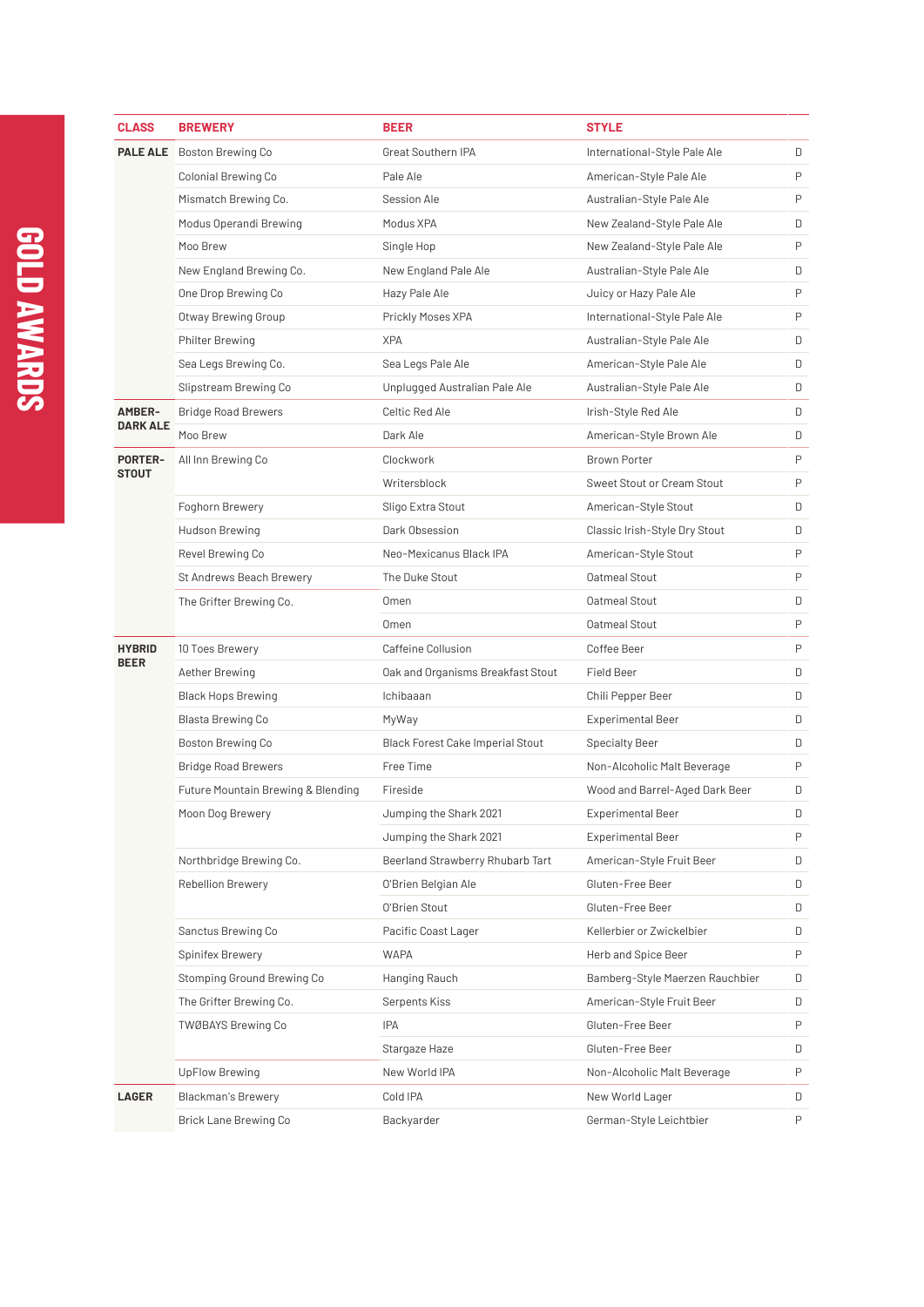|                              |                                | Draught                                                                           | Australasian, Latin American or<br>Tropical-Style Light Lager | D |
|------------------------------|--------------------------------|-----------------------------------------------------------------------------------|---------------------------------------------------------------|---|
|                              | <b>Brownstone Microbrewery</b> | NZ Pilsner                                                                        | New World Lager                                               | D |
|                              | Burleigh Brewing Co            | Burleigh Czech 1, 2                                                               | European-Style Dark Lager                                     | D |
|                              | Cupitt's Estate                | Milton Pilsner                                                                    | International-Style Pilsener                                  | D |
|                              | Heads of Noosa Brewing Co      | Bock                                                                              | New World Lager                                               | D |
|                              | Moon Dog Brewery               | Lager                                                                             | German-Style Pilsener                                         | D |
|                              | Pikes Beer Co.                 | Pilsener                                                                          | German-Style Pilsener                                         | P |
|                              | Sydney Brewery                 | Pilsner                                                                           | German-Style Pilsener                                         | D |
|                              |                                | Pilsner                                                                           | German-Style Pilsener                                         | P |
| <b>INDIA</b>                 | All Inn Brewing Co             | <b>Full Harvest</b>                                                               | Experimental India Pale Ale                                   | D |
| <b>PALE ALE</b>              | <b>Blackman's Brewery</b>      | Red Rye IPA                                                                       | India Red Ale                                                 | P |
|                              | Dainton Beer                   | Bloodzilla-Double Blood Orange NEIPA                                              | Experimental India Pale Ale                                   | P |
|                              |                                | Overdrive West Coast IPA                                                          | American-Style India Pale Ale                                 | P |
|                              | Deeds Brewing                  | Juice Train                                                                       | Juicy or Hazy India Pale Ale                                  | P |
|                              | Felons Brewing Co.             | Orange Dark Ale                                                                   | Experimental India Pale Ale                                   | D |
|                              | Frenchies Bistro and brewery   | The Cool Kids                                                                     | Juicy or Hazy India Pale Ale                                  | D |
|                              | Hobart Brewing Co.             | New Australian IPA                                                                | Juicy or Hazy India Pale Ale                                  | D |
|                              | Moffat Beach Brewing Co        | Trilogy Best Coast IPA                                                            | American-Style India Pale Ale                                 | D |
|                              |                                | Trilogy Best Coast IPA                                                            | American-Style India Pale Ale                                 | P |
|                              | Moo Brew                       | <b>IPA</b>                                                                        | American-Style India Pale Ale                                 | D |
|                              | One Drop Brewing Co            | Forager-Hazy IPA                                                                  | Juicy or Hazy India Pale Ale                                  | P |
|                              | <b>Philter Brewing</b>         | Haze                                                                              | Juicy or Hazy India Pale Ale                                  | D |
| <b>EUROPEA</b>               | 4 Brothers Brewing             | Fat Hefe                                                                          | South German-Style Hefeweizen                                 | D |
| <b>N-STYLE</b><br><b>ALE</b> | Blasta Brewing Co              | Blastaweizen                                                                      | South German-Style Hefeweizen                                 | P |
|                              | Foghorn Brewery                | Monk Magic                                                                        | Belgian-Style Dark Strong Ale                                 | D |
|                              | Madocke Beer Brewing Co.       | Framboos                                                                          | Belgian-Style Fruit Beer                                      | D |
|                              |                                | Witbier                                                                           | Belgian-Style Witbier                                         | D |
|                              | Stomping Ground Brewing Co     | Into the 'Wood Imperial Saison with<br>Coriander Seed, Wattleseed & Lemon<br>Peel | <b>Specialty Saison</b>                                       | D |
| <b>SESSION</b>               | <b>Blackman's Brewery</b>      | Mervyn                                                                            | Session India Pale Ale                                        | D |
| <b>BEER</b>                  | Gage Roads Brewing Co          | Pipe Dreams Coastal Lager 3.5%                                                    | Session Beer/Reduced Alcohol Beer                             | D |
|                              | Hobart Brewing Co.             | Standard 3.5% Ale                                                                 | Session Beer/Reduced Alcohol Beer                             | D |
|                              |                                | Standard 3.5% Ale                                                                 | Session Beer/Reduced Alcohol Beer                             | P |
|                              | Mismatch Brewing Co.           | Mid Ale                                                                           | Session Beer/Reduced Alcohol Beer                             | D |
|                              | Mitta Mitta Brewing Co.        | Midda Bitta                                                                       | Ordinary Bitter                                               | P |
|                              | Moffat Beach Brewing Co        | Moffs Summer Ale                                                                  | Session India Pale Ale                                        | D |
|                              |                                | Moffs Summer Ale                                                                  | Session India Pale Ale                                        | P |
|                              | Newstead Brewing Co.           | 3 Quarter Time                                                                    | Session Beer/Reduced Alcohol Beer                             | P |
|                              | The Uraidla Brewery            | Lager                                                                             | Session Beer/Reduced Alcohol Beer                             | D |
|                              | Yulli's Brews                  | Jed Midstrength Lager                                                             | Session Beer/Reduced Alcohol Beer                             | D |
| <b>STRONG</b>                | <b>Black Hops Brewing</b>      | <b>AWOL Pink Mist</b>                                                             | Wood and Barrel-Aged Strong Beer                              | D |
| <b>BEER</b>                  |                                | AWOL Pink Mist                                                                    | Wood and Barrel-Aged Strong Beer                              | P |
|                              | Brick Lane Brewing Co          | The Abyss                                                                         | Wood and Barrel-Aged Strong Beer                              | P |
|                              |                                |                                                                                   |                                                               |   |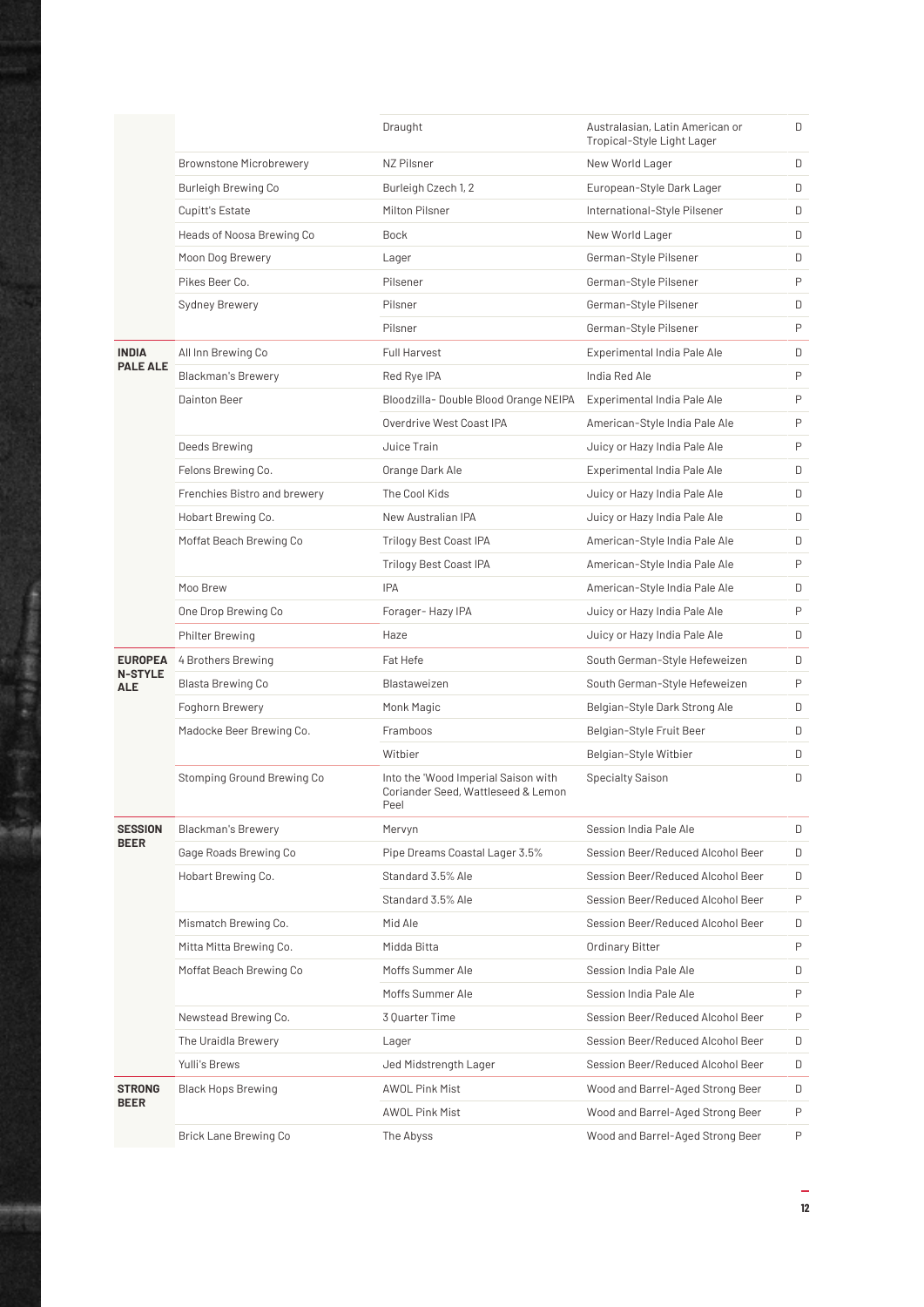|                                               | Dainton Beer                       | Darklord Imperial Stout                              | British-Style Imperial Stout                        | P |
|-----------------------------------------------|------------------------------------|------------------------------------------------------|-----------------------------------------------------|---|
|                                               | Hawkers Beer                       | Double West Coast IPA                                | American-Style Imperial or Double<br>India Pale Ale | P |
|                                               | Jetty Road Brewery                 | Jetty Road Infinite 8                                | American-Style Imperial or Double<br>India Pale Ale | P |
|                                               | KAIJU! Beer                        | Betelgeuse Double Red Ale                            | American-Style Barley Wine Ale                      | D |
|                                               |                                    | Where Strides the Behemoth Double<br>India Black Ale | Other Strong Ale or Lager                           | D |
|                                               | Moffat Beach Brewing Co            | Shadow of the Moon Eclipse                           | American-Style Strong Pale Ale                      | D |
|                                               |                                    | Shadow of the Moon Eclipse                           | American-Style Strong Pale Ale                      | P |
|                                               | Slipstream Brewing Co              | Anniversary Ale III - Barrel Aged                    | Wood and Barrel-Aged Strong Beer                    | P |
|                                               | <b>Staves Brewery</b>              | Winter Solstice Imperial Stout                       | American-Style Imperial Stout                       | P |
|                                               | The Seasonal Brewing Co            | Barelywine                                           | British-Style Barley Wine Ale                       | D |
|                                               |                                    | Midnight Baltic Porter                               | Baltic-Style Porter                                 | D |
|                                               | Vale Brewing                       | Fox Hat Bearded Mongrel                              | Wood and Barrel-Aged Strong Beer                    | P |
|                                               | Westside Ale Works                 | <b>IDA Pruul Russian Imperial Stout</b>              | Wood and Barrel-Aged Strong Beer                    | P |
| <b>MIXED</b><br><b>CULTURE</b><br><b>BEER</b> | Boiling Pot Brewing Co.            | Champagne du Nord                                    | Berliner-Style Weisse                               | D |
|                                               |                                    |                                                      |                                                     |   |
|                                               | <b>Bright Brewery</b>              | <b>Bright Sour</b>                                   | American-Style Sour Ale                             | D |
|                                               | Easy Times Brewing Co              | Peaches n' Cran                                      | American-Style Fruited Sour Ale                     | D |
|                                               | Future Mountain Brewing & Blending | Alameda #7                                           | Wood and Barrel-Aged Sour Beer                      | P |
|                                               |                                    | Ramble on Rose                                       | Wood and Barrel-Aged Sour Beer                      | P |
|                                               |                                    | Series of Dreams                                     | Wood and Barrel-Aged Sour Beer                      | P |
|                                               | Newstead Brewing Co.               | Chesterfield                                         | Wood and Barrel-Aged Sour Beer                      | D |
|                                               |                                    | Polar Opposite Tropical Sour                         | American-Style Sour Ale                             | P |
|                                               | <b>Philter Brewing</b>             | Raspberry Pash                                       | Berliner-Style Weisse                               | D |
|                                               | <b>Precinct Brewing</b>            | Smashed Berry Sour Ale                               | American-Style Fruited Sour Ale                     | P |
|                                               | Stomping Ground Brewing Co         | Passionfruit Smash                                   | Contemporary-Style Gose                             | P |
|                                               | Wildflower Brewing & Blending      | Amber                                                | Wood and Barrel-Aged Sour Beer                      | P |
|                                               |                                    | Gold                                                 | Wood and Barrel-Aged Sour Beer                      | P |
|                                               |                                    | Hive: Post Brood                                     | Wood and Barrel-Aged Sour Beer                      | P |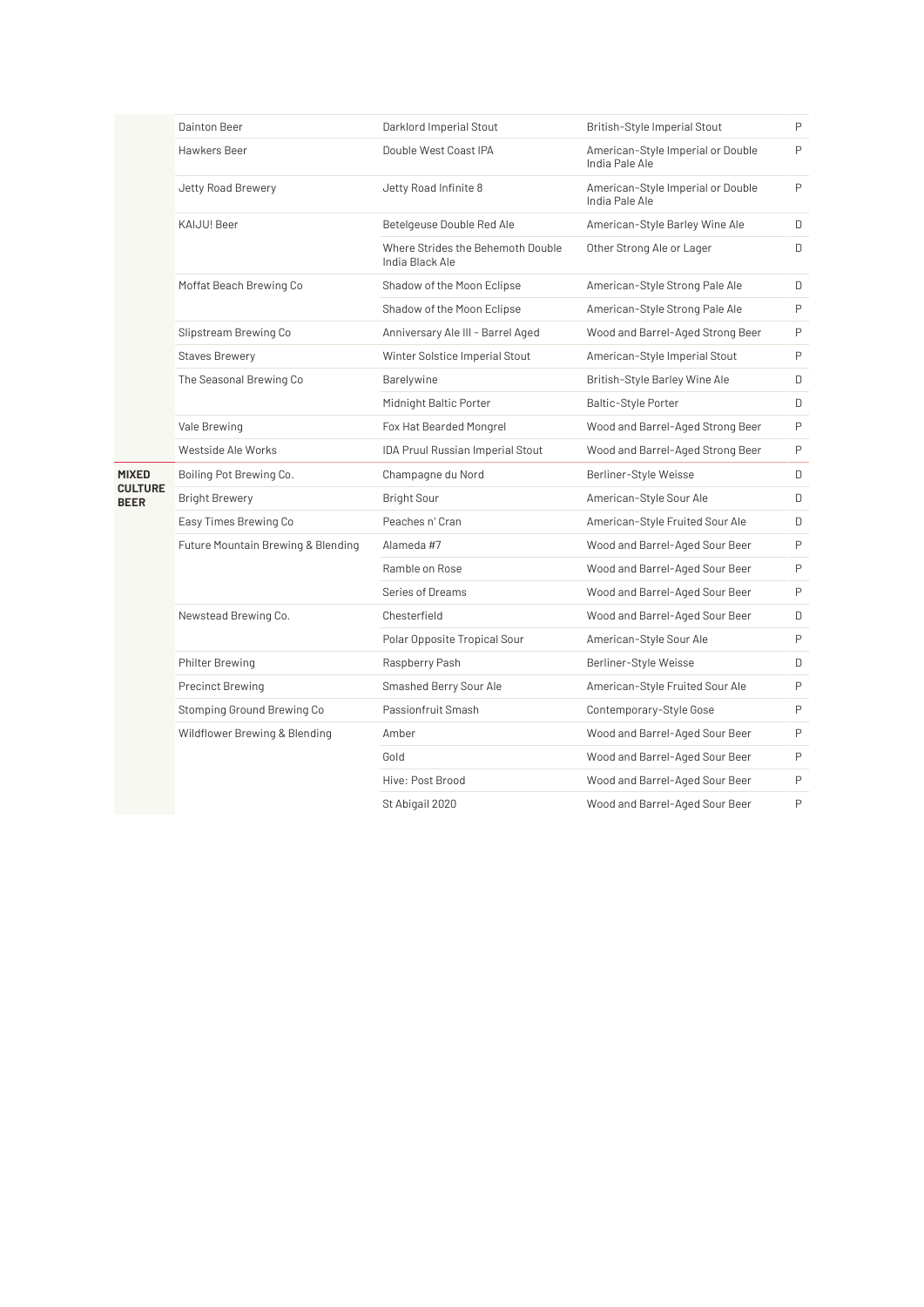| <b>CLASS</b> | <b>BREWERY</b>                  | <b>BEER</b>                | <b>STYLE</b>                 |   |
|--------------|---------------------------------|----------------------------|------------------------------|---|
|              | <b>PALE ALE</b> 10 Toes Brewery | Pipeline                   | Australian-Style Pale Ale    | P |
|              | 3 Ravens Brewery                | <b>Tropical Pale Ale</b>   | Australian-Style Pale Ale    | D |
|              | Aether Brewing                  | Deep Space Haze            | Juicy or Hazy Pale Ale       | D |
|              |                                 | Pit Stop Pale Ale          | Australian-Style Pale Ale    | D |
|              | Akasha Brewing                  | Canada Bay XPA             | Australian-Style Pale Ale    | P |
|              |                                 | Freshwater Pale Ale        | American-Style Pale Ale      | P |
|              | All Inn Brewing Co              | Mercenary                  | American-Style Pale Ale      | P |
|              | <b>Australian Brewery</b>       | Australian Pale Ale        | Australian-Style Pale Ale    | P |
|              | <b>Ballistic Beer Co</b>        | <b>Ballistic IPA</b>       | International-Style Pale Ale | D |
|              |                                 | <b>Ballistic Pale</b>      | International-Style Pale Ale | D |
|              | BentSpoke Brewing Co            | <b>Barley Griffin</b>      | English-Style Summer Ale     | D |
|              | <b>Black Hops Brewing</b>       | East Coast Haze            | Juicy or Hazy Pale Ale       | D |
|              |                                 | Send It                    | English-Style Summer Ale     | D |
|              | <b>Blackflag Brewing</b>        | Affinity                   | Australian-Style Pale Ale    | P |
|              | Blasta Brewing Co               | Grimster Rocks             | American-Style Pale Ale      | D |
|              | Brick Lane Brewing Co           | One Love                   | English-Style Summer Ale     | D |
|              | <b>Bright Brewery</b>           | Alpine Lager               | Golden or Blonde Ale         | D |
|              |                                 | <b>Blowhard Pale Ale</b>   | American-Style Pale Ale      | D |
|              | Burleigh Brewing Co             | Burleigh Twisted Palm      | Australian-Style Pale Ale    | P |
|              | Capital Brewing Co              | <b>XPA</b>                 | Australian-Style Pale Ale    | P |
|              | <b>Cupitt's Estate</b>          | Hazy Pale Ale              | Juicy or Hazy Pale Ale       | D |
|              | Eagle Bay Brewing Co            | Kolsch                     | German-Style Koelsch         | D |
|              | Felons Brewing Co.              | Australian Pale Ale        | Australian-Style Pale Ale    | D |
|              | FICK Brewing Co                 | Mandarina Blonde           | Golden or Blonde Ale         | D |
|              | Gage Roads Brewing Co           | Single Fin Summer Ale      | Australian-Style Pale Ale    | D |
|              | Hawkers Beer                    | Pale Ale                   | Australian-Style Pale Ale    | P |
|              | Hobart Brewing Co.              | Aussie Pale Ale            | Australian-Style Pale Ale    | D |
|              | IronBark Hill Brewhouse         | Renegade XPA               | International-Style Pale Ale | D |
|              | KAIJU! Beer                     | KAIJU KRUSH!               | Australian-Style Pale Ale    | D |
|              | Mismatch Brewing Co.            | Pale Ale                   | American-Style Pale Ale      | Ρ |
|              | Moffat Beach Brewing Co         | Passenger Pale Ale         | American-Style Pale Ale      | D |
|              |                                 | Passenger Pale Ale         | American-Style Pale Ale      | P |
|              | Moo Brew                        | Pale Ale                   | American-Style Pale Ale      | D |
|              |                                 | Single Hop                 | New Zealand-Style Pale Ale   | D |
|              | Moon Dog Brewery                | Old Mate                   | International-Style Pale Ale | D |
|              | Newstead Brewing Co.            | Coastal Ale                | Australian-Style Pale Ale    | P |
|              | Nice Guys Brewery               | <b>NEIPA</b>               | Juicy or Hazy Pale Ale       | D |
|              | Norfolk Island Brewing          | Scottish Export Ale        | Scottish-Style Export Ale    | D |
|              | Nowhereman Brewing Co           | Leederville Draught        | German-Style Koelsch         | D |
|              |                                 | Rhapsody XPA               | International-Style Pale Ale | D |
|              |                                 | Rhapsody XPA               | International-Style Pale Ale | Ρ |
|              | Otherside Brewing Co            | <b>Festive Session Ale</b> | Australian-Style Pale Ale    | P |
|              | <b>Philter Brewing</b>          | Hazy Pale                  | Juicy or Hazy Pale Ale       | P |

#### <u>C</u> **E R A W A R D S**

● 出版 出版社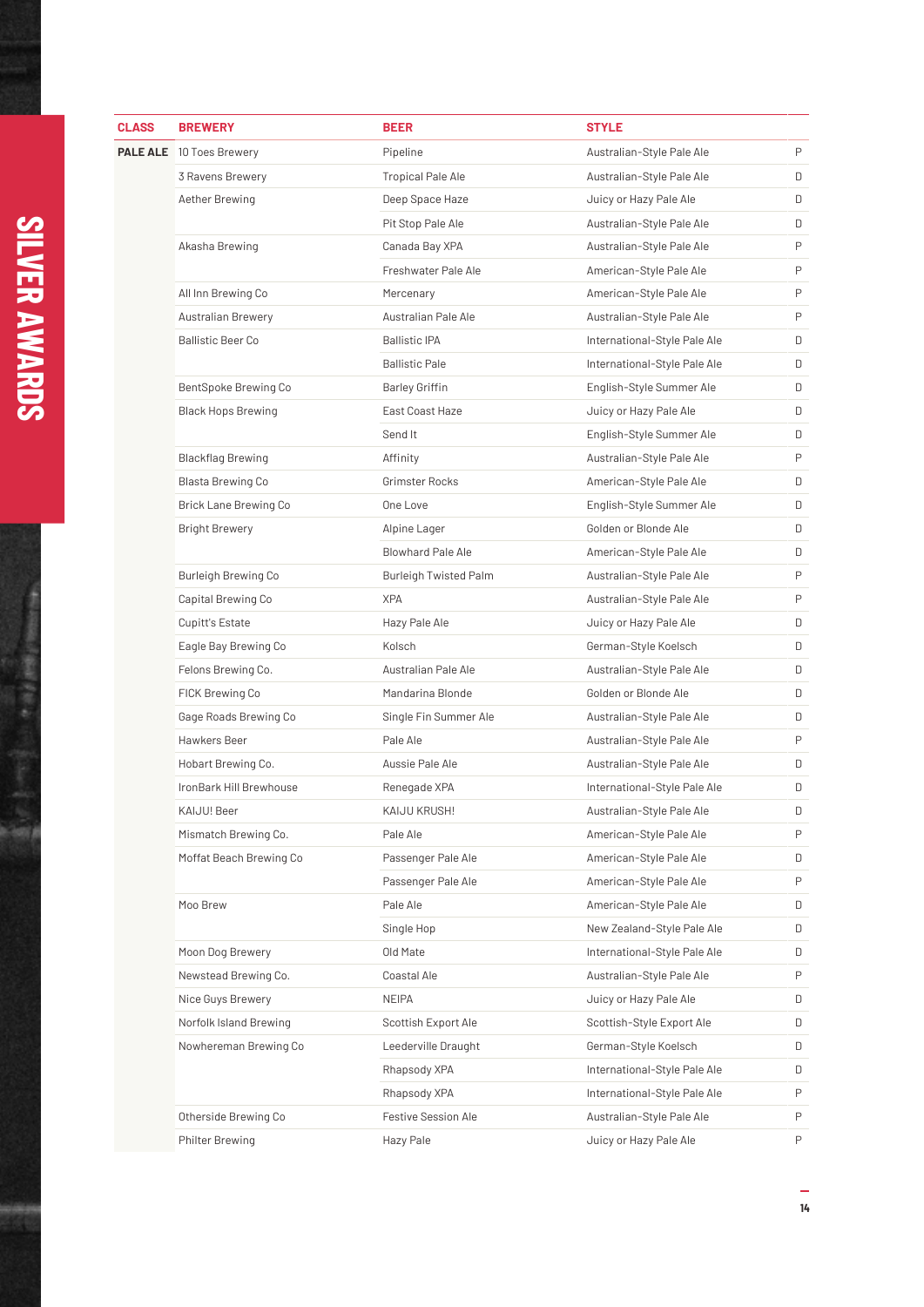|                 |                              | Henson Park Draught                 | English-Style Summer Ale     | D |
|-----------------|------------------------------|-------------------------------------|------------------------------|---|
|                 | Revel Brewing Co             | Oxford Pale Ale                     | International-Style Pale Ale | P |
|                 |                              | Summer Ale                          | Australian-Style Pale Ale    | D |
|                 | Rocks Brewing Co             | Hangman Pale Ale                    | American-Style Pale Ale      | D |
|                 | Sauce Brewing Co             | Hop Sauce                           | American-Style Pale Ale      | P |
|                 | Seven Mile Brewing Co.       | American Pale                       | American-Style Pale Ale      | D |
|                 | St Andrews Beach Brewery     | Box 54 Golden Ale                   | Australian-Style Pale Ale    | P |
|                 | Stomping Ground Brewing Co   | Gipps Street Pale Ale               | American-Style Pale Ale      | P |
|                 |                              | Hop Stomper                         | Australian-Style Pale Ale    | D |
|                 |                              | Hop Stomper                         | Australian-Style Pale Ale    | P |
|                 | Sunday Road Brewery          | Enigma Ale                          | International-Style Pale Ale | P |
|                 | <b>Tallboy and Moose</b>     | Sunray XPA                          | International-Style Pale Ale | P |
|                 | <b>Urban Alley Brewery</b>   | Slapshot                            | Australian-Style Pale Ale    | P |
|                 | Vale Brewing                 | Vale Tropic                         | Australian-Style Pale Ale    | P |
|                 | Wayward Brewing Co           | Everyday Ale                        | Australian-Style Pale Ale    | P |
|                 | Yulli's Brews                | Norman Australian Pale Ale          | Australian-Style Pale Ale    | D |
| AMBER-          | Akasha Brewing               | Water Buffalo                       | American-Style Brown Ale     | P |
| <b>DARK ALE</b> | BentSpoke BrewPub            | BigNut                              | American-Style Black Ale     | D |
|                 | <b>Boston Brewing Co</b>     | The Right- Nut Brown Ale            | American-Style Brown Ale     | D |
|                 | <b>Bright Brewery</b>        | <b>Black Diamond</b>                | American-Style Black Ale     | D |
|                 | Captain Bligh's              | Anneke Red Ale                      | Irish-Style Red Ale          | P |
|                 | Catchment Brewing Co.        | Night Fever                         | American-Style Black Ale     | P |
|                 | <b>Common Ground</b>         | Rebellion                           | Irish-Style Red Ale          | D |
|                 | King River Brewing           | Smooth Altbier                      | German-Style Altbier         | P |
|                 | Loophole Brewing Co          | Happy Pig Dark IPA                  | American-Style Brown Ale     | P |
|                 | Moo Brew                     | Dark Ale                            | American-Style Brown Ale     | P |
|                 | <b>Philter Brewing</b>       | Old Ale                             | English-Style Brown Ale      | D |
|                 | Sydney Brewery               | Amber Ale                           | American-Style Amber/Red Ale | D |
| <b>PORTER-</b>  | Aether Brewing               | Black as Your Heart                 | American-Style Stout         | D |
| <b>STOUT</b>    | Bad Shepherd Brewing Co      | Oatmeal Stout                       | Oatmeal Stout                | P |
|                 | Bailey Brewing Co            | <b>Bailey Stout</b>                 | Export-Style Stout           | D |
|                 | <b>Blackman's Brewery</b>    | Arthur Smoked Porter                | Smoke Porter                 | P |
|                 | <b>Bobs Beer</b>             | Chocolate Swordfish                 | <b>Brown Porter</b>          | D |
|                 | <b>Boston Brewing Co</b>     | Shark Eye Oatmeal stout             | Export-Style Stout           | D |
|                 | Brick Lane Brewing Co        | Revolver                            | American-Style Stout         | P |
|                 | Hobart Brewing Co.           | Iron Pot Rye Porter                 | Robust Porter                | D |
|                 | Modus Operandi Brewing       | Silent Knight Porter                | Robust Porter                | D |
|                 | Paper Scissors Rock Brew Co. | Dark Vader                          | American-Style Stout         | D |
|                 | Sanctus Brewing Co           | MR Porter                           | Brown Porter                 | D |
|                 | Stomping Ground Brewing Co   | <b>Bunker Porter</b>                | Robust Porter                | D |
|                 | Sunday Road Brewery          | Some Velvet Morning Oat Cream stout | Oatmeal Stout                | D |
|                 | Sydney Brewery               | Smooth Talker Porter                | Brown Porter                 | P |
|                 | The Craft & Co               | Porter                              | Robust Porter                | D |
|                 | The Grifter Brewing Co.      | Demon Lungs                         | Smoke Porter                 | D |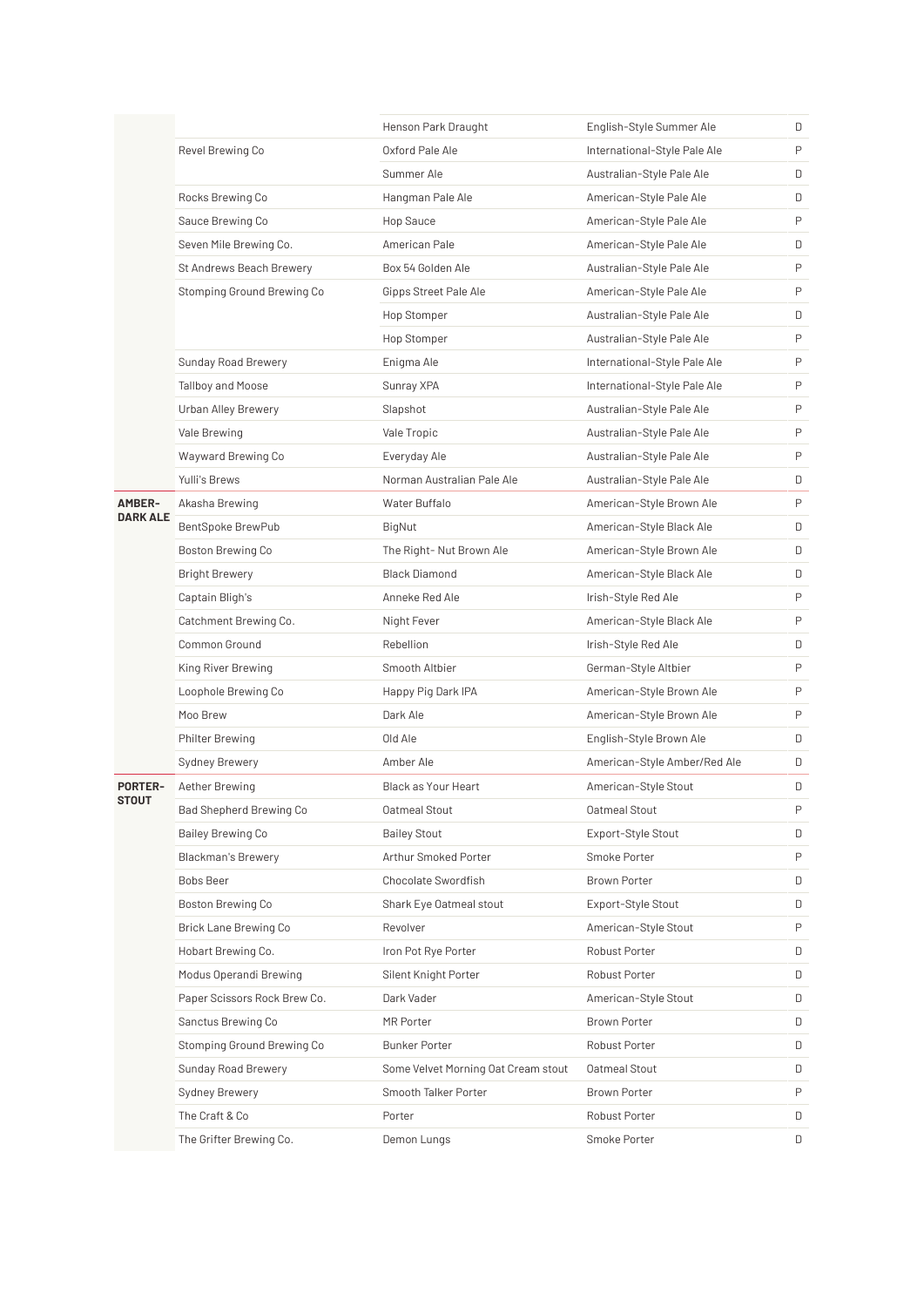|             | The Uraidla Brewery                | Moonlight                                                                 | Oatmeal Stout                              | D |
|-------------|------------------------------------|---------------------------------------------------------------------------|--------------------------------------------|---|
|             | Vale Brewing                       | Fox Hat Phat Mongrel                                                      | Oatmeal Stout                              | P |
|             | Yulli's Brews                      | Fat Nerd Vanilla Porter                                                   | Sweet Stout or Cream Stout                 | D |
| HYBRID      | 10 Toes Brewery                    | Alter Ego                                                                 | Herb and Spice Beer                        | P |
| <b>BEER</b> | 4 Brothers Brewing                 | <b>Blueberry Lager</b>                                                    | American-Style Fruit Beer                  | D |
|             | 4 Hearts Brewing                   | <b>Coal Miners Stout</b>                                                  | Smoke Beer                                 | P |
|             | Anciv Brewing                      | Proper Giza                                                               | <b>Historical Beer</b>                     | P |
|             | <b>Australian Brewery</b>          | Maple & Vanilla Porter                                                    | <b>Specialty Beer</b>                      | P |
|             | Bad Shepherd Brewing Co            | Oat Cream IPA v2                                                          | <b>Specialty Beer</b>                      | D |
|             |                                    | <b>Peanut Butter Porter</b>                                               | <b>Field Beer</b>                          | P |
|             | <b>Ballistic Beer Co</b>           | Low Ha                                                                    | <b>Specialty Beer</b>                      | D |
|             |                                    | Mexican Hot Chocolate Stout                                               | Chili Pepper Beer                          | D |
|             |                                    | Oaked XPA                                                                 | Wood and Barrel-Aged Pale to Amber<br>Beer | D |
|             | Boston Brewing Co                  | Boondie Rye Pale Ale                                                      | Rye Beer                                   | D |
|             | <b>Brouhaha</b>                    | Choc Berry Stout                                                          | American-Style Fruit Beer                  | D |
|             | Burleigh Brewing Co                | Burleigh Ginger Beer                                                      | <b>Field Beer</b>                          | D |
|             | Capital Brewing Co                 | First Tracks Imperial Stout                                               | Coffee Beer                                | P |
|             | Cheeky Monkey Brewery              | Smoothie Sour                                                             | <b>Fruit Wheat Beer</b>                    | P |
|             | <b>Common Ground</b>               | 100 Not Out                                                               | Chocolate or Cocoa Beer                    | D |
|             | Communion Brewing Co               | Coffee Porter                                                             | Coffee Beer                                | D |
|             | Deeds Brewing                      | Knock On Wood                                                             | Wood and Barrel-Aged Pale to Amber<br>Beer | P |
|             | Future Mountain Brewing & Blending | A Million Stars                                                           | Herb and Spice Beer                        | P |
|             |                                    | Kissing The Beehive                                                       | <b>Specialty Honey Beer</b>                | D |
|             | Heaps Normal                       | Isol-Aid Haze                                                             | Non-Alcoholic Malt Beverage                | P |
|             | Hobart Brewing Co.                 | Cream Ale                                                                 | American-Style Cream Ale                   | D |
|             | Hop Hen Brewing                    | Maradona Dulce De Leche Pastry Stout                                      | <b>Specialty Beer</b>                      | D |
|             | Hudson Brewing                     | Fort Lytton Lager                                                         | Kellerbier or Zwickelbier                  | D |
|             |                                    | Meet Your Maker - Barrel Aged Imperial Wood and Barrel-Aged Beer<br>Stout |                                            | D |
|             | Modus Operandi Brewing             | Nort Pacific Ale                                                          | Non-Alcoholic Malt Beverage                | P |
|             |                                    | Nort Refreshing Ale                                                       | Non-Alcoholic Malt Beverage                | P |
|             | Moo Brew                           | Gin Pilsner                                                               | <b>Experimental Beer</b>                   | D |
|             | Moon Dog Brewery                   | Cake Hole                                                                 | Chocolate or Cocoa Beer                    | D |
|             |                                    | Cake Hole                                                                 | Chocolate or Cocoa Beer                    | P |
|             | Norfolk Island Brewing             | Lager                                                                     | Kellerbier or Zwickelbier                  | D |
|             | Otherside Brewing Co               | Sabbath Pastry Stout                                                      | Chocolate or Cocoa Beer                    | P |
|             | <b>Rebellion Brewery</b>           | O'Brien Brown Ale                                                         | Gluten-Free Beer                           | D |
|             |                                    | O'Brien Premium Lager                                                     | Gluten-Free Beer                           | D |
|             |                                    | O'Brien Premium Lager                                                     | Gluten-Free Beer                           | P |
|             |                                    | O'Brien Stout                                                             | Gluten-Free Beer                           | P |
|             | Sanctus Brewing Co                 | <b>Empty Head Pilsner</b>                                                 | Kellerbier or Zwickelbier                  | D |
|             | Sobah                              | Pepperberry IPA                                                           | Non-Alcoholic Malt Beverage                | P |
|             | Spinifex Brewery                   | Lemon Myrtle Summer Ale                                                   | Herb and Spice Beer                        | P |
|             |                                    | Wattle Seed Amber                                                         | Herb and Spice Beer                        | P |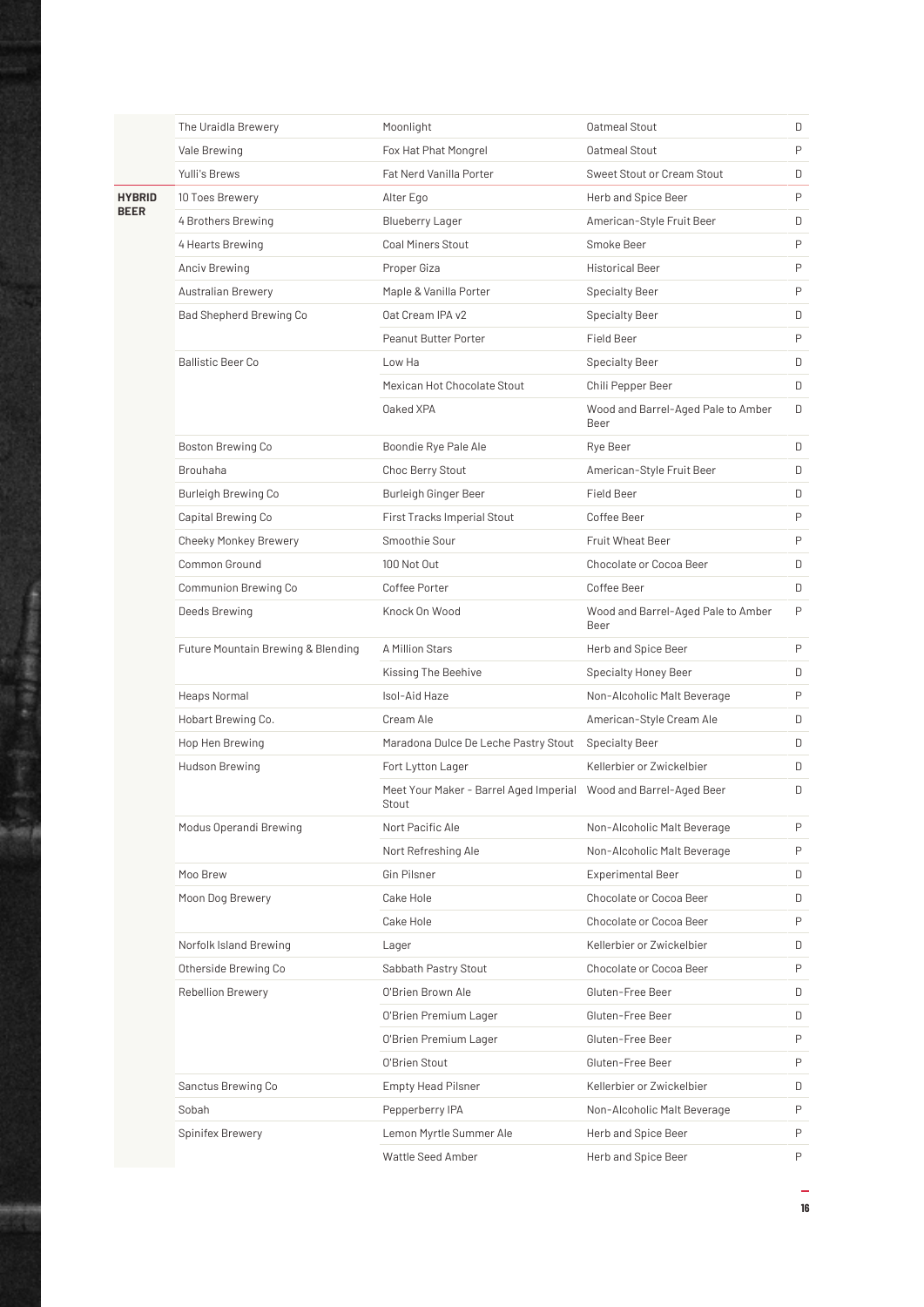|              | Sunday Road Brewery          | Coffee Lager                                | Coffee Beer                                                   | D            |
|--------------|------------------------------|---------------------------------------------|---------------------------------------------------------------|--------------|
|              |                              | Vacation Rental Cold IPA                    | <b>Experimental Beer</b>                                      | D            |
|              | Tallboy and Moose            | Straight to the Pool Room                   | Herb and Spice Beer                                           | P            |
|              | Taverner's Brewery           | Honey Ale                                   | Specialty Honey Beer                                          | P            |
|              |                              | Honey Porter                                | <b>Specialty Honey Beer</b>                                   | P            |
|              | The Craft & Co               | Dark Lager                                  | <b>Specialty Beer</b>                                         | D            |
|              | Tooborac Hotel & Brewery     | <b>Chocolate Sanchez</b>                    | Chili Pepper Beer                                             | P            |
|              | <b>TWØBAYS Brewing Co</b>    | Lager                                       | Gluten-Free Beer                                              | D            |
|              | Willie The Boatman           | Cappuccino Stout                            | Coffee Beer                                                   | P            |
|              |                              | Marrickville Lager                          | Kellerbier or Zwickelbier                                     | D            |
|              | Your Mates Brewing Co.       | Pilsner                                     | Kellerbier or Zwickelbier                                     | P            |
| <b>LAGER</b> | 3 Ravens Brewery             | <b>Thornbury Pilsner</b>                    | New World Lager                                               | D            |
|              | 4 Hearts Brewing             | Sunshine Lager                              | Contemporary American-Style Pilsener                          | $\mathsf{P}$ |
|              | <b>Black Hops Brewing</b>    | Lay Day                                     | American-Style Light Lager                                    | D            |
|              |                              | Lay Day                                     | Australasian, Latin American or<br>Tropical-Style Light Lager | P            |
|              | <b>Blackman's Brewery</b>    | Dark Lager                                  | German-Style Schwarzbier                                      | D            |
|              |                              | Juicy Banger                                | New World Lager                                               | P            |
|              | Blasta Brewing Co            | Where the Helles Burrswood                  | Munich-Style Helles                                           | D            |
|              | <b>Bobs Beer</b>             | Elkhorn Lager                               | Bohemian-Style Pilsener                                       | D            |
|              | <b>Brick Lane Brewing Co</b> | Backyarder                                  | German-Style Leichtbier                                       | D            |
|              |                              | Lager                                       | Munich-Style Helles                                           | D            |
|              |                              | Lager                                       | Munich-Style Helles                                           | P            |
|              | <b>Brouhaha</b>              | Maleny Lager                                | Bohemian-Style Pilsener                                       | P            |
|              | Deeds Brewing                | Deeds Draught                               | Australasian, Latin American or<br>Tropical-Style Light Lager | P            |
|              | Eagle Bay Brewing Co         | India Pale Lager                            | American-Style India Pale Lager                               | D            |
|              | Gage Roads Brewing Co        | Pipe Dreams Coastal Lager                   | International-Style Pilsener                                  | P            |
|              | Good Land Brewing Co         | Good Lager                                  | New World Lager                                               | P            |
|              | Hawkers Beer                 | Pilsner                                     | German-Style Pilsener                                         | D            |
|              |                              | Pilsner                                     | German-Style Pilsener                                         | P            |
|              | Heads of Noosa Brewing Co    | <b>Bock</b>                                 | New World Lager                                               | P            |
|              |                              | Summer Dusk                                 | American-Style Amber Lager                                    | D            |
|              | King River Brewing           | <b>Helmut Schwarzbier</b>                   | German-Style Schwarzbier                                      | P            |
|              | Mismatch Brewing Co.         | Lager                                       | Munich-Style Helles                                           | D            |
|              | Modus Operandi Brewing       | Beaches Brewed Lager                        | American-Style Lager                                          | D            |
|              | Moo Brew                     | Brew - Tassie Lager                         | New World Lager                                               | D            |
|              | Moon Dog Brewery             | Beer Can                                    | Contemporary American-Style Pilsener                          | D            |
|              |                              | Beer Can                                    | Contemporary American-Style Pilsener                          | P            |
|              | Otway Brewing Group          | Queenscliff Brewery The Rip Helles<br>Lager | Munich-Style Helles                                           | P            |
|              | Range Brewing                | Crisp                                       | German-Style Pilsener                                         | P            |
|              | Sauce Brewing Co             | Simples                                     | Contemporary American-Style Light<br>Lager                    | P            |
|              | Sea Legs Brewing Co.         | <b>Tropical Lager</b>                       | New World Lager                                               | P            |
|              | Slow Lane Brewing            | Before Dawn                                 | Munich-Style Dunkel                                           | P            |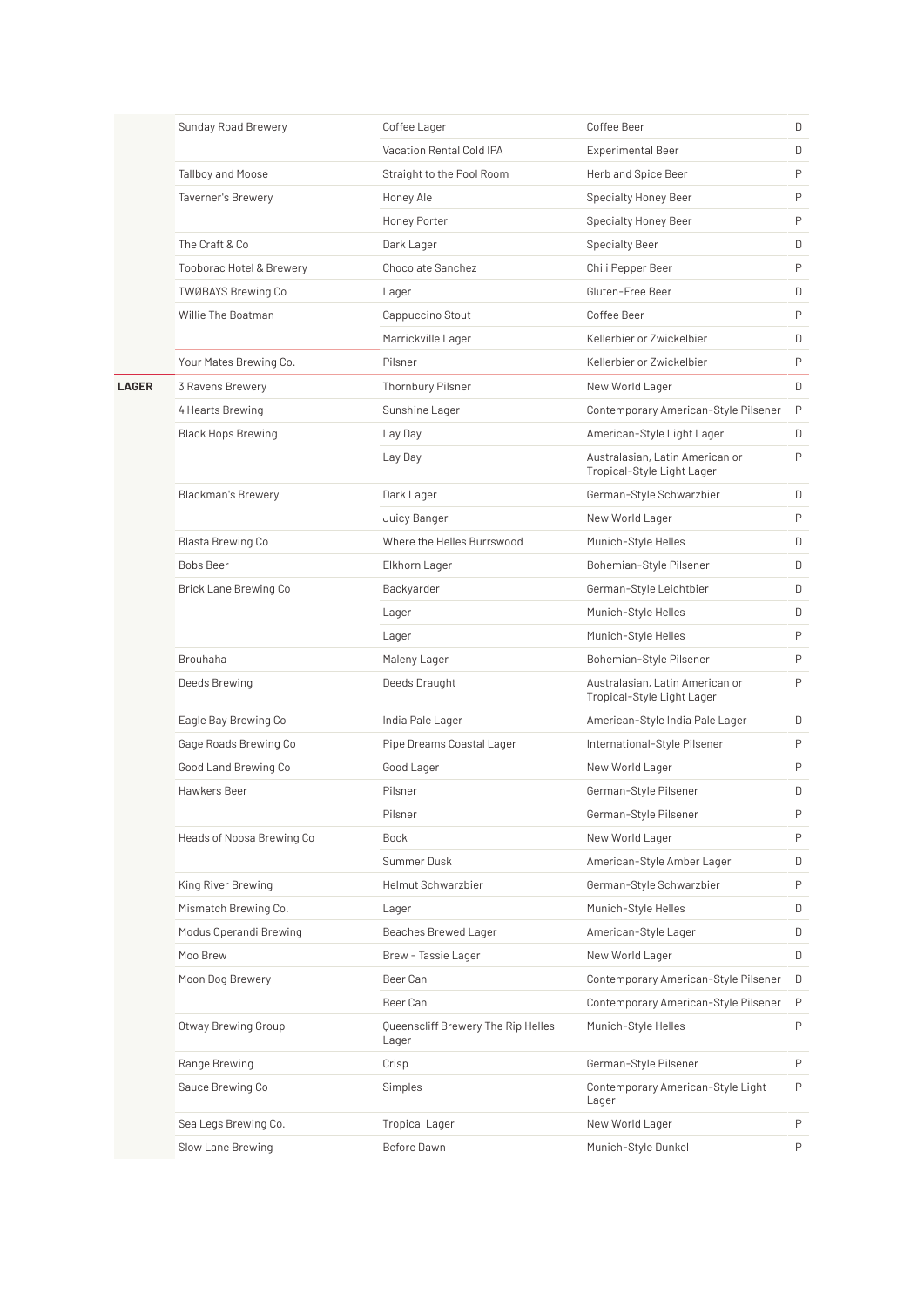|                 | St Andrews Beach Brewery     | Race Day Pilsner                       | New World Lager                                               | P |
|-----------------|------------------------------|----------------------------------------|---------------------------------------------------------------|---|
|                 | Stomping Ground Brewing Co   | Schwarzbier                            | German-Style Schwarzbier                                      | D |
|                 | Straddie Brewing Co          | Manta Dark Lager                       | European-Style Dark Lager                                     | P |
|                 | Sunday Road Brewery          | Vienna Lager                           | Vienna-Style Lager                                            | P |
|                 | The Craft & Co               | Rice Lager                             | Australasian, Latin American or<br>Tropical-Style Light Lager | D |
|                 | Wayward Brewing Co           | Pilsner                                | American-Style Pilsener                                       | P |
|                 | Your Mates Brewing Co.       | Macca Lager                            | American-Style Lager                                          | P |
| <b>INDIA</b>    | 4 Hearts Brewing             | Southern Cross Edition: Australian IPA | American-Style India Pale Ale                                 | P |
| <b>PALE ALE</b> | Akasha Brewing               | Mosaic IPA                             | American-Style India Pale Ale                                 | P |
|                 | BentSpoke Brewing Co         | Crankshaft                             | American-Style India Pale Ale                                 | D |
|                 |                              | Sprocket                               | American-Style India Pale Ale                                 | P |
|                 | <b>Black Hops Brewing</b>    | Hop Swap                               | Juicy or Hazy India Pale Ale                                  | P |
|                 | Blackman's Brewery           | Needs More Mosaic                      | American-Style India Pale Ale                                 | D |
|                 | Blasta Brewing Co            | Unleash The Beast                      | Juicy or Hazy India Pale Ale                                  | D |
|                 | Bojak Brewing                | Calypso                                | Juicy or Hazy India Pale Ale                                  | P |
|                 | Boston Brewing Co            | Devilslide Red IPA                     | India Red Ale                                                 | D |
|                 | Capital Brewing Co           | Evil Eye                               | India Red Ale                                                 | P |
|                 |                              | Rock Hopper                            | American-Style India Pale Ale                                 | P |
|                 | Cheeky Monkey Brewery        | Lefties                                | Juicy or Hazy India Pale Ale                                  | D |
|                 |                              | Lefties                                | Juicy or Hazy India Pale Ale                                  | P |
|                 |                              | West Coast IPA                         | American-Style India Pale Ale                                 | P |
|                 | Dainton Beer                 | <b>Blood Orange NEIPA</b>              | Experimental India Pale Ale                                   | P |
|                 | Felons Brewing Co.           | Millennial Juice                       | Juicy or Hazy India Pale Ale                                  | D |
|                 | Frenchies Bistro and brewery | Citra IPA                              | India Red Ale                                                 | D |
|                 | Gage Roads Brewing Co        | Sleeping Giant IPA                     | English-Style India Pale Ale                                  | P |
|                 | Hawkers Beer                 | West Coast IPA                         | American-Style India Pale Ale                                 | P |
|                 | Hobart Brewing Co.           | Talus Your Secret West Coast IPA       | American-Style India Pale Ale                                 | D |
|                 | KAIJU! Beer                  | Metamorphosis IPA                      | American-Style India Pale Ale                                 | D |
|                 |                              | Metamorphosis IPA                      | American-Style India Pale Ale                                 | P |
|                 | Mismatch Brewing Co.         | New England IPA                        | Juicy or Hazy India Pale Ale                                  | D |
|                 |                              | New England IPA                        | Juicy or Hazy India Pale Ale                                  | P |
|                 | Newstead Brewing Co.         | Two to the Valley IPA                  | American-Style India Pale Ale                                 | D |
|                 | Pikes Beer Co.               | Red IPA                                | India Red Ale                                                 | P |
|                 | Pioneer Brewing              | Major Mitchell                         | American-Style India Pale Ale                                 | P |
|                 | Range Brewing                | Shenanigans                            | Juicy or Hazy India Pale Ale                                  | P |
|                 |                              | <b>Taking Five</b>                     | Juicy or Hazy India Pale Ale                                  | P |
|                 | Sea Legs Brewing Co.         | Breakaway IPA                          | American-Style India Pale Ale                                 | D |
|                 |                              | Red IPA                                | India Red Ale                                                 | D |
|                 | Seven Mile Brewing Co.       | West Coast IPA                         | American-Style India Pale Ale                                 | D |
|                 | Sunday Road Brewery          | Cryotherapy                            | Juicy or Hazy India Pale Ale                                  | D |
|                 | Sydney Brewery               | Speak Easy Black IPA                   | India Black Ale                                               | D |
|                 |                              | Speak Easy Black IPA                   | India Black Ale                                               | P |
|                 | Tallboy and Moose            | Shadow Ban                             | India Black Ale                                               | P |
|                 | Temple Brewing Co            | Last Tram To Brunswick                 | Juicy or Hazy India Pale Ale                                  | P |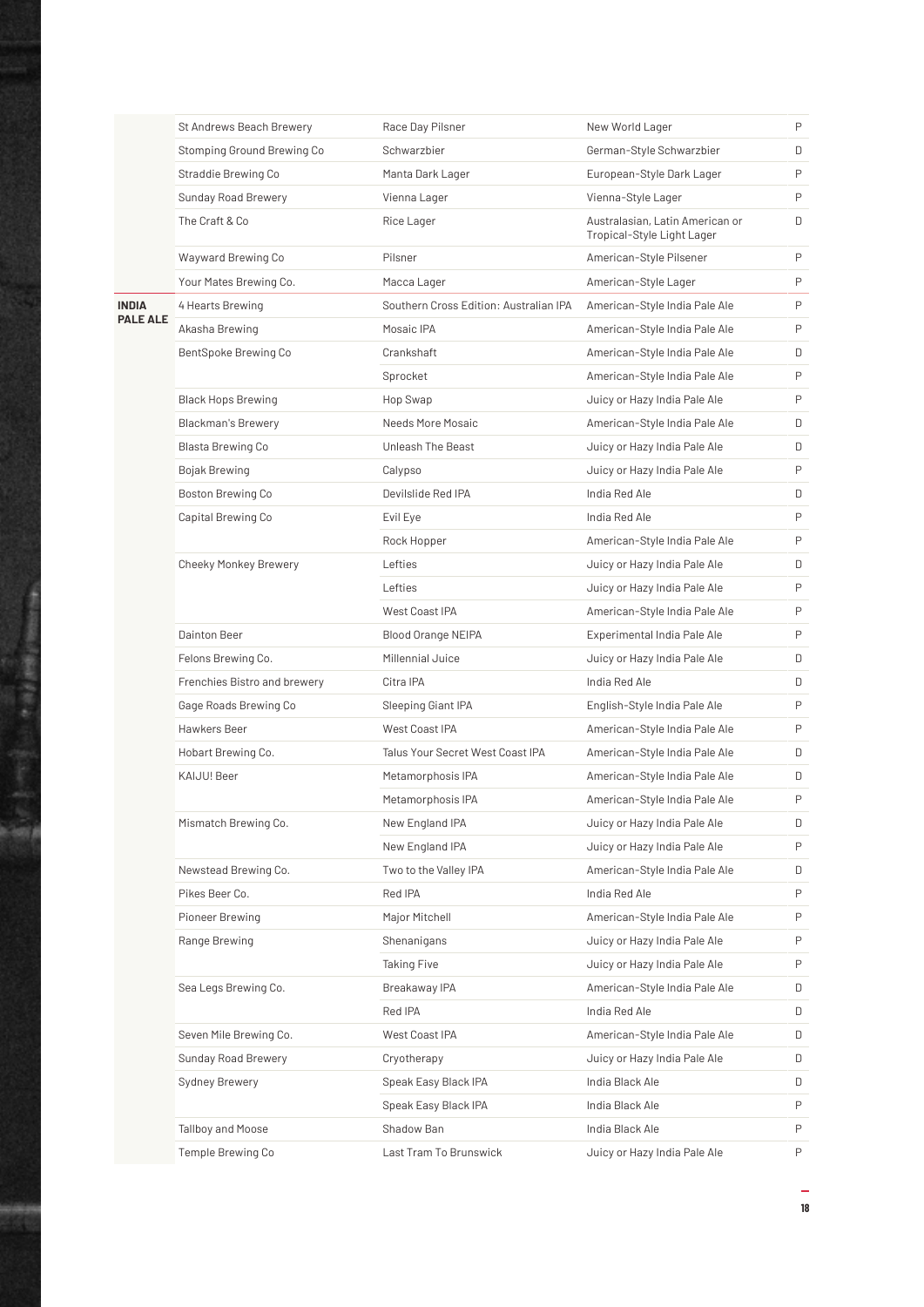|                       | The Grifter Brewing Co.        | Big Sur                      | American-Style India Pale Ale                       | D |
|-----------------------|--------------------------------|------------------------------|-----------------------------------------------------|---|
|                       |                                | Big Sur                      | American-Style India Pale Ale                       | P |
|                       | Willie The Boatman             | Nectar of the Hops           | Juicy or Hazy India Pale Ale                        | D |
|                       | Yulli's Brews                  | Amanda Mandarin IPA          | Experimental India Pale Ale                         | D |
| <b>EUROPEA</b>        | BentSpoke Brewing Co           | Flemm                        | Other Belgian-Style Ale                             | P |
| <b>N-STYLE</b><br>ALE | Brick Lane Brewing Co          | Morning Star                 | Belgian-Style Dubbel                                | P |
|                       | <b>Bright Brewery</b>          | <b>Fainters Dubbel</b>       | Belgian-Style Dark Strong Ale                       | P |
|                       | FICK Brewing Co                | Belgian Triple               | Belgian-Style Tripel                                | D |
|                       |                                | Blanche Rosée                | Belgian-Style Fruit Beer                            | D |
|                       |                                | Quadruple                    | Belgian-Style Quadrupel                             | D |
|                       | Hawkers Beer                   | Saison                       | Classic French and Belgian-Style<br>Saison          | P |
|                       | King River Brewing             | Belgian Golden Strong Ale    | Belgian-Style Pale Strong Ale                       | P |
|                       | Madocke Beer Brewing Co.       | Nobel                        | Belgian-Style Pale Strong Ale                       | D |
|                       |                                | Quadrupel                    | Belgian-Style Quadrupel                             | P |
|                       | Maltnhops Brewhaus             | Weissbier                    | South German-Style Hefeweizen                       | P |
|                       | New England Brewing Co.        | India Saison Vol. 2 Citra    | Specialty Saison                                    | P |
|                       | Newstead Brewing Co.           | Rendezvous                   | Classic French and Belgian-Style<br>Saison          | P |
|                       | Slow Lane Brewing              | Solitude                     | Belgian-Style Dark Strong Ale                       | P |
| <b>SESSION</b>        | <b>Australian Brewery</b>      | All Star Session IPA         | Session India Pale Ale                              | P |
| <b>BEER</b>           | <b>Ballistic Beer Co</b>       | Cold One                     | Session Beer/Reduced Alcohol Beer                   | D |
|                       | <b>Blackman's Brewery</b>      | Mervyn                       | Session India Pale Ale                              | P |
|                       | Bodriggy Brewing Co            | Speccy Juice Session IPA     | Session Beer/Reduced Alcohol Beer                   | D |
|                       | <b>Brownstone Microbrewery</b> | Summer Ale                   | Session Beer/Reduced Alcohol Beer                   | D |
|                       | <b>Cheeky Monkey Brewery</b>   | Windmills                    | Session Beer/Reduced Alcohol Beer                   | D |
|                       | Felons Brewing Co.             | Low Carb                     | Session Beer/Reduced Alcohol Beer                   | D |
|                       | Hairyman Brewery               | Murphy's Mutiny              | Session Beer/Reduced Alcohol Beer                   | P |
|                       | Heads of Noosa Brewing Co      | Lager 3.5                    | Session Beer/Reduced Alcohol Beer                   | D |
|                       |                                | Lager 3.5                    | Session Beer/Reduced Alcohol Beer                   | P |
|                       | Moffat Beach Brewing Co        | Social Jam Mid Strength Pale | Session Beer/Reduced Alcohol Beer                   | D |
|                       |                                | Social Jam Mid Strength Pale | Session Beer/Reduced Alcohol Beer                   | P |
|                       | Moo Brew                       | Session Ale                  | Session Beer/Reduced Alcohol Beer                   | D |
|                       | New England Brewing Co.        | Grandad Brown                | English-Style Dark Mild Ale                         | D |
|                       | Newstead Brewing Co.           | 3 Quarter Time               | Session Beer/Reduced Alcohol Beer                   | D |
|                       | Nowhereman Brewing Co          | Three Speed Session IPA      | Session India Pale Ale                              | D |
|                       | The Seasonal Brewing Co        | Session IPA                  | Session India Pale Ale                              | D |
|                       | Vale Brewing                   | Vale Mid Coast               | Session Beer/Reduced Alcohol Beer                   | P |
|                       | Wayward Brewing Co             | Hazy Mid                     | Session Beer/Reduced Alcohol Beer                   | D |
| <b>STRONG</b>         | Aether Brewing                 | Hop Skip Jump                | American-Style Strong Pale Ale                      | D |
| <b>BEER</b>           | Australian Brewery             | Reign of Darkness            | British-Style Imperial Stout                        | D |
|                       | BentSpoke BrewPub              | Cluster 12                   | American-Style Barley Wine Ale                      | D |
|                       | <b>Black Hops Brewing</b>      | Super Hornet                 | American-Style Imperial or Double<br>India Pale Ale | D |
|                       | <b>Blackman's Brewery</b>      | Angry Reg                    | American-Style Imperial or Double<br>India Pale Ale | D |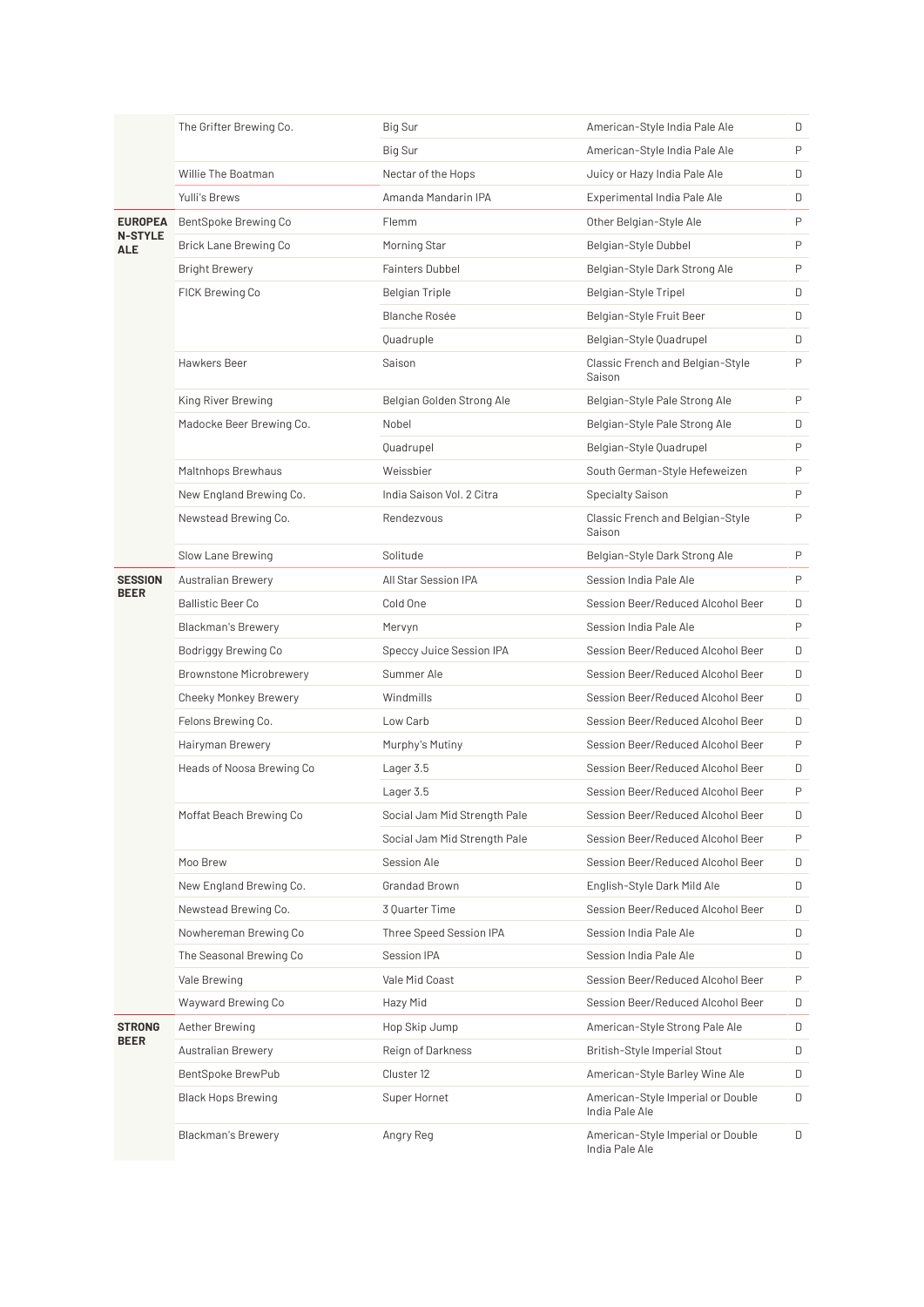|                | Blasta Brewing Co            | <b>Unbridled Unicorn</b>           | American-Style Imperial or Double<br>India Pale Ale | D      |
|----------------|------------------------------|------------------------------------|-----------------------------------------------------|--------|
|                | Bodriggy Brewing Co          | Cosmic Microwave NEIPA             | Juicy or Hazy Strong Pale Ale                       | D      |
|                |                              | Cosmic Microwave NEIPA             | Juicy or Hazy Strong Pale Ale                       | P      |
|                | <b>Brick Lane Brewing Co</b> | Baba Yaga                          | Wood and Barrel-Aged Strong Beer                    | P      |
|                |                              | Leviathan                          | Wood and Barrel-Aged Strong Beer                    | P      |
|                | <b>Bridge Road Brewers</b>   | Bling IPA                          | American-Style Strong Pale Ale                      | P      |
|                | Cauldron Brewing             | Mosaic Pale (Strong)               | Juicy or Hazy Strong Pale Ale                       | D      |
|                | Cheeky Monkey Brewery        | <b>DIPA</b>                        | American-Style Imperial or Double<br>India Pale Ale | $\Box$ |
|                |                              | Rabbits                            | Juicy or Hazy Imperial or Double India<br>Pale Ale  | D      |
|                |                              | Silverback                         | British-Style Imperial Stout                        | P      |
|                | Hawkers Beer                 | Bourbon Barrel-Aged Imperial Stout | Wood and Barrel-Aged Strong Beer                    | P      |
|                |                              | Hazy IPA                           | Juicy or Hazy Strong Pale Ale                       | D      |
|                |                              | Hazy IPA                           | Juicy or Hazy Strong Pale Ale                       | P      |
|                | <b>IPA</b>                   | American-Style Strong Pale Ale     | D                                                   |        |
|                |                              | <b>IPA</b>                         | American-Style Strong Pale Ale                      | P      |
|                | Helios Brewing Co            | Zeus IIPA                          | American-Style Barley Wine Ale                      | P      |
|                | Hop Hen Brewing              | Barrel-Aged Imperial Stout         | Wood and Barrel-Aged Strong Beer                    | D      |
|                | Moffat Beach Brewing Co      | Iggy Hop Double IPA                | American-Style Imperial or Double<br>India Pale Ale | P      |
|                | Moo Brew                     | Stout                              | British-Style Imperial Stout                        | D      |
|                | Moon Dog Brewery             | Duke of Chifley                    | Wood and Barrel-Aged Strong Beer                    | P      |
|                | Otherside Brewing Co         | Headliner IIPA                     | Juicy or Hazy Imperial or Double India<br>Pale Ale  | P      |
|                |                              | Redliner                           | Imperial Red Ale                                    | P      |
|                |                              | Spanish Cedar Barley Wine          | British-Style Barley Wine Ale                       | P      |
|                | <b>Philter Brewing</b>       | Caribbean Stout                    | Other Strong Ale or Lager                           | D      |
|                |                              | <b>IIPA</b>                        | American-Style Imperial or Double<br>India Pale Ale | D      |
|                |                              | <b>IIRA</b>                        | Strong Ale                                          | D      |
|                | Range Brewing                | Golden Child                       | Juicy or Hazy Imperial or Double India<br>Pale Ale  | P      |
|                | Red Hill Brewery             | Imperial Stout                     | British-Style Imperial Stout                        | P      |
|                | Revel Brewing Co             | Scotch Ale                         | Scotch Ale                                          | D      |
|                | Sanctus Brewing Co           | Sweet Disposition IPA              | American-Style Strong Pale Ale                      | D      |
|                |                              | Triple B Stout                     | Other Strong Ale or Lager                           | D      |
|                | <b>Staves Brewery</b>        | Onomatopoeia                       | Juicy or Hazy Imperial or Double India<br>Pale Ale  | P      |
|                | Whitfords Brewing Co.        | Beerland IPA                       | American-Style Strong Pale Ale                      | D      |
|                | Willie The Boatman           | Crazy Ivan                         | American-Style Strong Pale Ale                      | P      |
|                | <b>Ballistic Beer Co</b>     | Water Me Lawn                      | Contemporary-Style Gose                             | D      |
| <b>CULTURE</b> | Black Hops Brewing           | <b>AWOL Barrel Fermented Gose</b>  | Contemporary-Style Gose                             | D      |
|                | Blasta Brewing Co            | King Rampant                       | American-Style Fruited Sour Ale                     | P      |
|                | Boiling Pot Brewing Co.      | Mango Passion Sour                 | American-Style Fruited Sour Ale                     | P      |
|                | <b>Brouhaha</b>              | Strawberry Rhubarb Sour            | American-Style Fruited Sour Ale                     | D      |
|                |                              | Strawberry Rhubarb Sour            | American-Style Fruited Sour Ale                     | P      |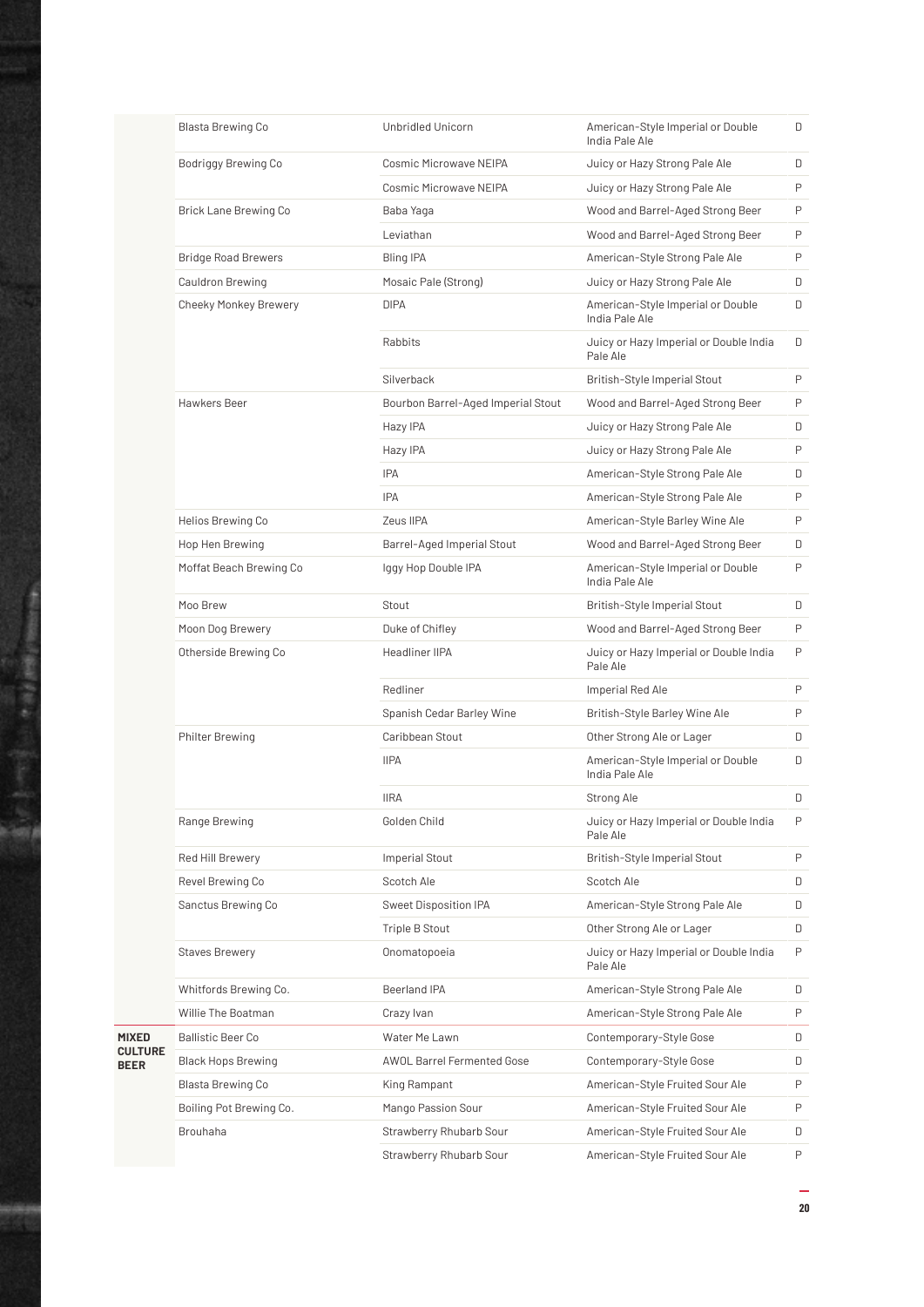| <b>Brownstone Microbrewery</b>     | Passionfruit Sour                                 | Contemporary-Style Gose         | D |
|------------------------------------|---------------------------------------------------|---------------------------------|---|
| Colonial Brewing Co                | South West Sour                                   | American-Style Sour Ale         | P |
| Dangerous Ales                     | Barrel One                                        | Wood and Barrel-Aged Sour Beer  | P |
| Dollar Bill Brewing                | Vintage 2019 Strawberry Gum Sponti                | Wild Beer                       | P |
| Future Mountain Brewing & Blending | Fortune Telling Lady                              | Wood and Barrel-Aged Sour Beer  | P |
| Hairyman Brewery                   | Salt Dog Gose                                     | Contemporary-Style Gose         | P |
| Hawkers Beer                       | Beneath the Trees We Gather Kettle<br>sour        | American-Style Fruited Sour Ale | P |
| La Sirène Brewing                  | Paradoxe                                          | American-Style Sour Ale         | P |
|                                    | Supernaturally Plum Wild Ale                      | Wild Beer                       | P |
| Loophole Brewing Co                | Astral Project La Lune Shiraz Sour 2021           | American-Style Fruited Sour Ale | P |
|                                    | Astral Project X Valhalla Pinot Gris Sour<br>2021 | American-Style Fruited Sour Ale | P |
| Moon Dog Brewery                   | Cherry Seinfeld                                   | American-Style Fruited Sour Ale | D |
|                                    | Cherry Seinfeld                                   | American-Style Fruited Sour Ale | P |
|                                    | Mr Mistoffelees                                   | Wood and Barrel-Aged Sour Beer  | D |
| Revel Brewing Co                   | Mango & Mac Sour                                  | Berliner-Style Weisse           | D |
| Slipstream Brewing Co              | Fruit Cart: Guava Sour                            | Contemporary-Style Gose         | D |
| Slow Lane Brewing                  | <b>Botany Weisse</b>                              | Berliner-Style Weisse           | P |
| Temple Brewing Co                  | Okinawa Sour                                      | American-Style Fruited Sour Ale | P |
| The Grifter Brewing Co.            | Pink Galah                                        | American-Style Fruited Sour Ale | D |
|                                    | Pink Galah                                        | American-Style Fruited Sour Ale | P |
| The Seasonal Brewing Co            | Passionfruit & Guava Gose                         | Contemporary-Style Gose         | D |
| <b>Watts River Brewing</b>         | <b>Brett Pale Ale</b>                             | <b>Brett Beer</b>               | P |
| Wayward Brewing Co                 | Raspberry Berliner Weisse                         | Berliner-Style Weisse           | D |
|                                    | Raspberry Berliner Weisse                         | Berliner-Style Weisse           | P |
| Wildflower Brewing & Blending      | St Phoebe 2020                                    | Wood and Barrel-Aged Sour Beer  | P |
|                                    | St Thomas 2020                                    | Wood and Barrel-Aged Sour Beer  | P |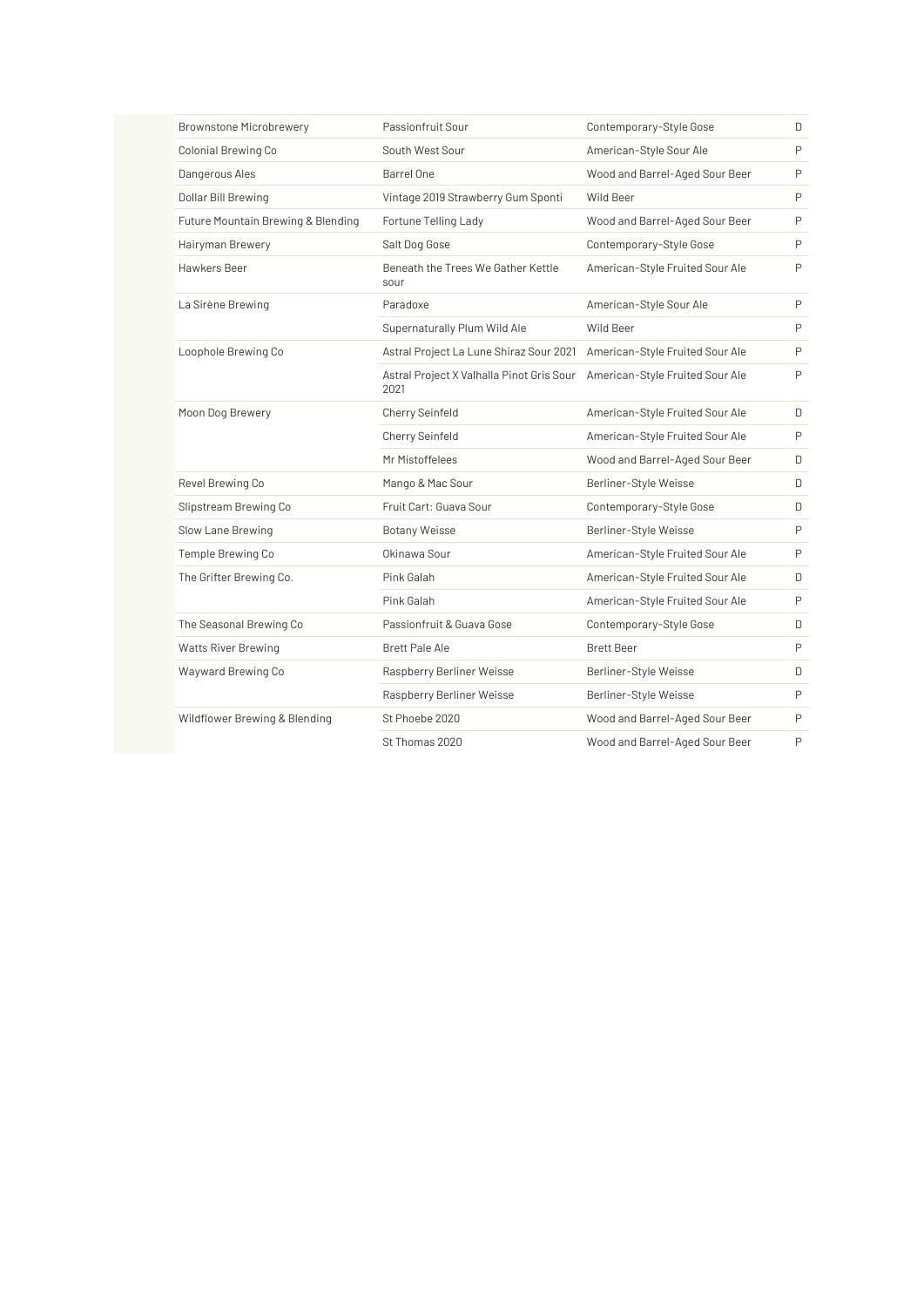| <b>CLASS</b> | <b>BREWERY</b>                   | <b>BEER</b>                | <b>STYLE</b>                      |   |
|--------------|----------------------------------|----------------------------|-----------------------------------|---|
|              | <b>PALE ALE</b> 3 Ravens Brewery | New World IPA              | Australian-Style Pale Ale         | D |
|              | 7th Day Brewery                  | Pale Ale                   | American-Style Pale Ale           | D |
|              |                                  | <b>XPA</b>                 | New Zealand-Style Pale Ale        | P |
|              | All Inn Brewing Co               | Citra Hopped               | American-Style Pale Ale           | D |
|              |                                  | Mosaic Hopped              | American-Style Pale Ale           | D |
|              | <b>Australian Brewery</b>        | Centennial Single Hop      | American-Style Pale Ale           | P |
|              | <b>Ballistic Beer Co</b>         | Hawaiian Haze              | Juicy or Hazy Pale Ale            | D |
|              |                                  | Reef Pale                  | Australian-Style Pale Ale         | D |
|              | Batch Brewing Co                 | American Pale Ale          | American-Style Pale Ale           | P |
|              |                                  | Hazy Pale Ale              | Juicy or Hazy Pale Ale            | P |
|              |                                  | Tasman Tango               | Australian-Style Pale Ale         | P |
|              | <b>Beaten Track Brewery</b>      | Summer Ale                 | Golden or Blonde Ale              | P |
|              | <b>BeerFarm</b>                  | Pale Ale                   | American-Style Pale Ale           | P |
|              | BentSpoke Brewing Co             | <b>Barley Griffin</b>      | English-Style Summer Ale          | P |
|              | <b>Black Hops Brewing</b>        | East Coast Haze            | Juicy or Hazy Pale Ale            | P |
|              |                                  | Pale Ale                   | Australian-Style Pale Ale         | P |
|              |                                  | Send It                    | English-Style Summer Ale          | P |
|              | <b>Blackflag Brewing</b>         | Old School Cool            | Classic Australian-Style Pale Ale | Ρ |
|              | <b>Blackman's Brewery</b>        | Pale Ale                   | American-Style Pale Ale           | D |
|              |                                  | Torquay XPA                | Australian-Style Pale Ale         | D |
|              | Blasta Brewing Co                | Grimster Rocks             | American-Style Pale Ale           | P |
|              | Bodriggy Brewing Co              | Stingrays Finest Draught   | English-Style Summer Ale          | D |
|              |                                  | Utropia Pale Ale           | American-Style Pale Ale           | D |
|              |                                  | Utropia Pale Ale           | American-Style Pale Ale           | P |
|              | Boiling Pot Brewing Co.          | Gentleman's Ale            | Extra Special Bitter              | P |
|              |                                  | Golden Ale                 | Australian-Style Pale Ale         | P |
|              | <b>Bojak Brewing</b>             | Legal Mess Extra Pale Ale  | International-Style Pale Ale      | P |
|              | Brick Lane Brewing Co            | One Love                   | English-Style Summer Ale          | P |
|              | <b>Bridge Road Brewers</b>       | Beechworth Pale Ale        | American-Style Pale Ale           | P |
|              | <b>Brouhaha</b>                  | <b>Hinterland Pale Ale</b> | New Zealand-Style Pale Ale        | D |
|              | <b>Brownstone Microbrewery</b>   | IPA                        | International-Style Pale Ale      | D |
|              |                                  | Pale Ale                   | Australian-Style Pale Ale         | D |
|              | <b>Bucketty's Brewery</b>        | 5 Day XPA                  | Classic Australian-Style Pale Ale | D |
|              |                                  | Hazy Pale Ale              | Juicy or Hazy Pale Ale            | D |
|              | Burleigh Brewing Co              | Burleigh 28                | American-Style Pale Ale           | D |
|              |                                  | Burleigh FIGJAM            | International-Style Pale Ale      | D |
|              |                                  | Burleigh Hop Nectar        | International-Style Pale Ale      | D |
|              | <b>Burnley Brewing</b>           | Pale Ale                   | American-Style Pale Ale           | P |
|              | Capital Brewing Co               | Trail Pale Ale             | American-Style Pale Ale           | Ρ |
|              | Catchment Brewing Co.            | Vulture IPA                | American-Style Pale Ale           | P |
|              | Cheeky Monkey Brewery            | Pale Ale                   | American-Style Pale Ale           | D |
|              | Colonial Brewing Co              | Draught                    | German-Style Koelsch              | P |
|              |                                  | Hazy Pale                  | Juicy or Hazy Pale Ale            | P |

**B R O N Z E A W A R D**

**S**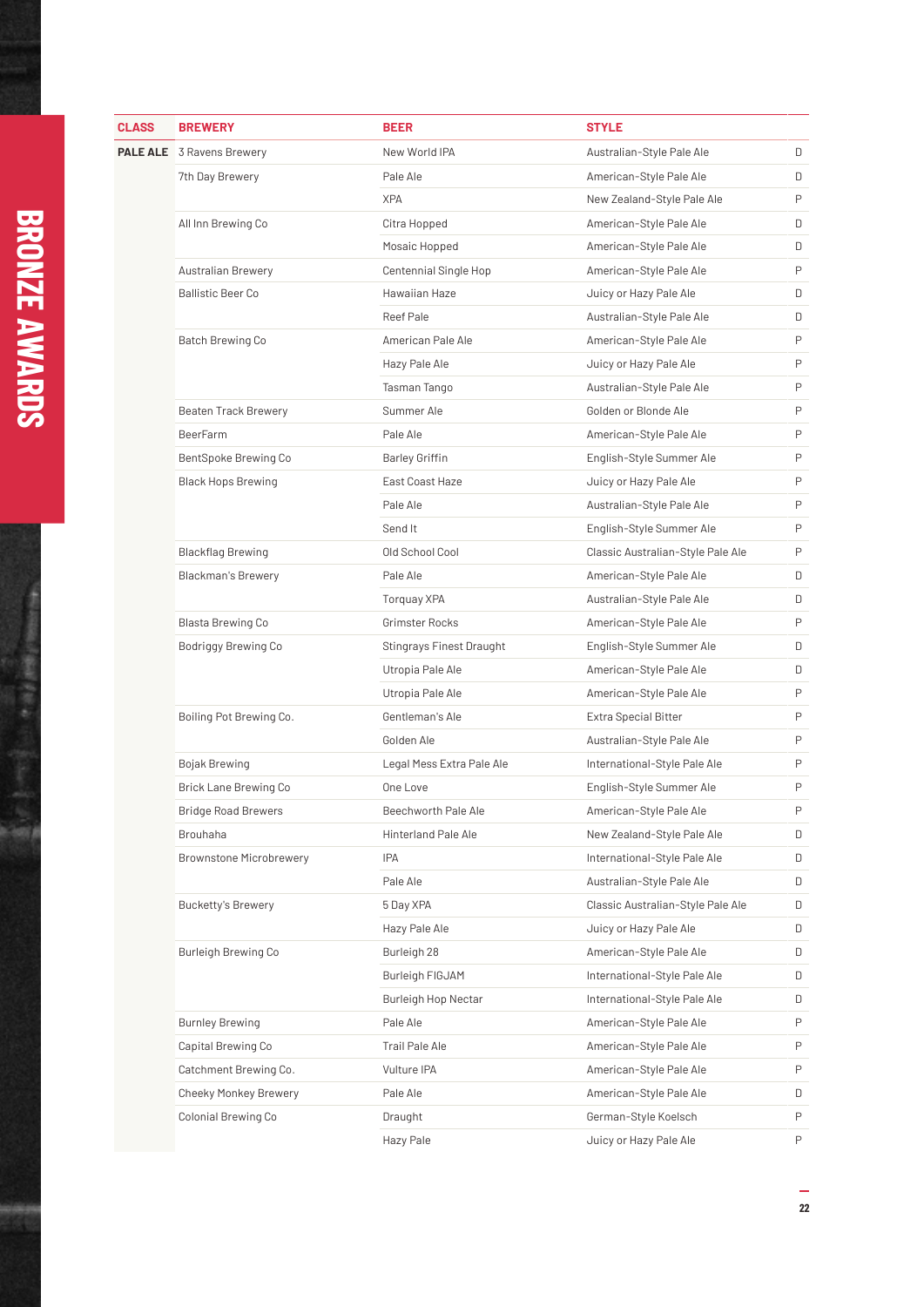| Coral Sea Brewing Co.                         | Tropic Ale                  | English-Style Summer Ale                   | P |
|-----------------------------------------------|-----------------------------|--------------------------------------------|---|
| Eagle Bay Brewing Co                          | Hazy Pale                   | Juicy or Hazy Pale Ale                     | D |
| Easy Times Brewing Co                         | Sunshine State of Mind      | International-Style Pale Ale               | D |
| Felons Brewing Co.                            | Natural Ale                 | Australian-Style Pale Ale                  | P |
| FICK Brewing Co                               | Golden Ale                  | Golden or Blonde Ale                       | D |
| Foghorn Brewery                               | Hunter Classic              | German-Style Koelsch                       | D |
| Froth Rookies Brewing Co (TAFE<br>Queensland) | <b>IPA</b>                  | International-Style Pale Ale               | D |
|                                               | <b>Special Bitter</b>       | Special Bitter or Best Bitter              | D |
| Gage Roads Brewing Co                         | Little Dove                 | International-Style Pale Ale               | D |
|                                               | Single Fin Summer Ale       | Australian-Style Pale Ale                  | P |
| Good Land Brewing Co                          | Golden Beach Pale Ale       | Australian-Style Pale Ale                  | P |
| Grassy Knoll brewing                          | Session Ale                 | Australian-Style Pale Ale                  | P |
| Hawkers Beer                                  | Hazy Pale                   | Juicy or Hazy Pale Ale                     | D |
|                                               | Pale Ale                    | Australian-Style Pale Ale                  | D |
| Hop Hen Brewing                               | <b>DDH Hazy Pale</b>        | Juicy or Hazy Pale Ale                     | P |
|                                               | Pale Ale                    | American-Style Pale Ale                    | D |
| IronBark Hill Brewhouse                       | Renegade XPA                | International-Style Pale Ale               | P |
| King River Brewing                            | King Valley Kolsch          | German-Style Koelsch                       | Ρ |
| Lost Palms                                    | <b>XPA</b>                  | International-Style Pale Ale               | P |
| Maltnhops Brewhaus                            | Pale Ale                    | Australian-Style Pale Ale                  | P |
|                                               | <b>XPA</b>                  | American-Style Pale Ale                    | P |
| Mismatch Brewing Co.                          | Session Ale                 | Australian-Style Pale Ale                  | D |
| Modus Operandi Brewing                        | Modus Pacific Ale           | Australian-Style Pale Ale                  | D |
|                                               | Modus Pale Ale              | American-Style Pale Ale                    | D |
| Newstead Brewing Co.                          | Coastal Ale                 | Australian-Style Pale Ale                  | D |
|                                               | Out & A Bout Pale Ale       | American-Style Pale Ale                    | P |
| Northbridge Brewing Co.                       | Beerland James Street Juice | Juicy or Hazy Pale Ale                     | D |
| Nowhereman Brewing Co                         | Crate Digger Pale Ale       | American-Style Pale Ale                    | D |
|                                               | Crate Digger Pale Ale       | American-Style Pale Ale                    | P |
| One Mile Brewery                              | 4:21                        | German-Style Koelsch                       | P |
| Paper Scissors Rock Brew Co.                  | Stone Cold Hazy             | Light American Wheat Beer without<br>Yeast | D |
|                                               | Traveller                   | American-Style Pale Ale                    | D |
| <b>Philter Brewing</b>                        | Hazy Pale                   | Juicy or Hazy Pale Ale                     | D |
|                                               | Henson Park Draught         | English-Style Summer Ale                   | P |
|                                               | Session Red Ale             | <b>Extra Special Bitter</b>                | D |
|                                               | <b>XPA</b>                  | Australian-Style Pale Ale                  | Ρ |
| Pikes Beer Co.                                | Pale Ale                    | Australian-Style Pale Ale                  | Ρ |
| Reckless Brewing Co.                          | <b>XPA</b>                  | Australian-Style Pale Ale                  | Ρ |
| Revel Brewing Co                              | Revel Pale                  | American-Style Pale Ale                    | D |
| Rocks Brewing Co                              |                             | American-Style Pale Ale                    | Ρ |
|                                               | Hangman Pale Ale            |                                            | Ρ |
| Sea Legs Brewing Co.                          | Sea Legs Pale Ale           | American-Style Pale Ale                    |   |
| Slipstream Brewing Co                         | Laguna Tropical Pale Ale    | Australian-Style Pale Ale                  | D |
|                                               | Laguna Tropical Pale Ale    | Australian-Style Pale Ale                  | P |
| <b>Smart Brothers Brewing</b>                 | <b>Best Bitter</b>          | Special Bitter or Best Bitter              | Ρ |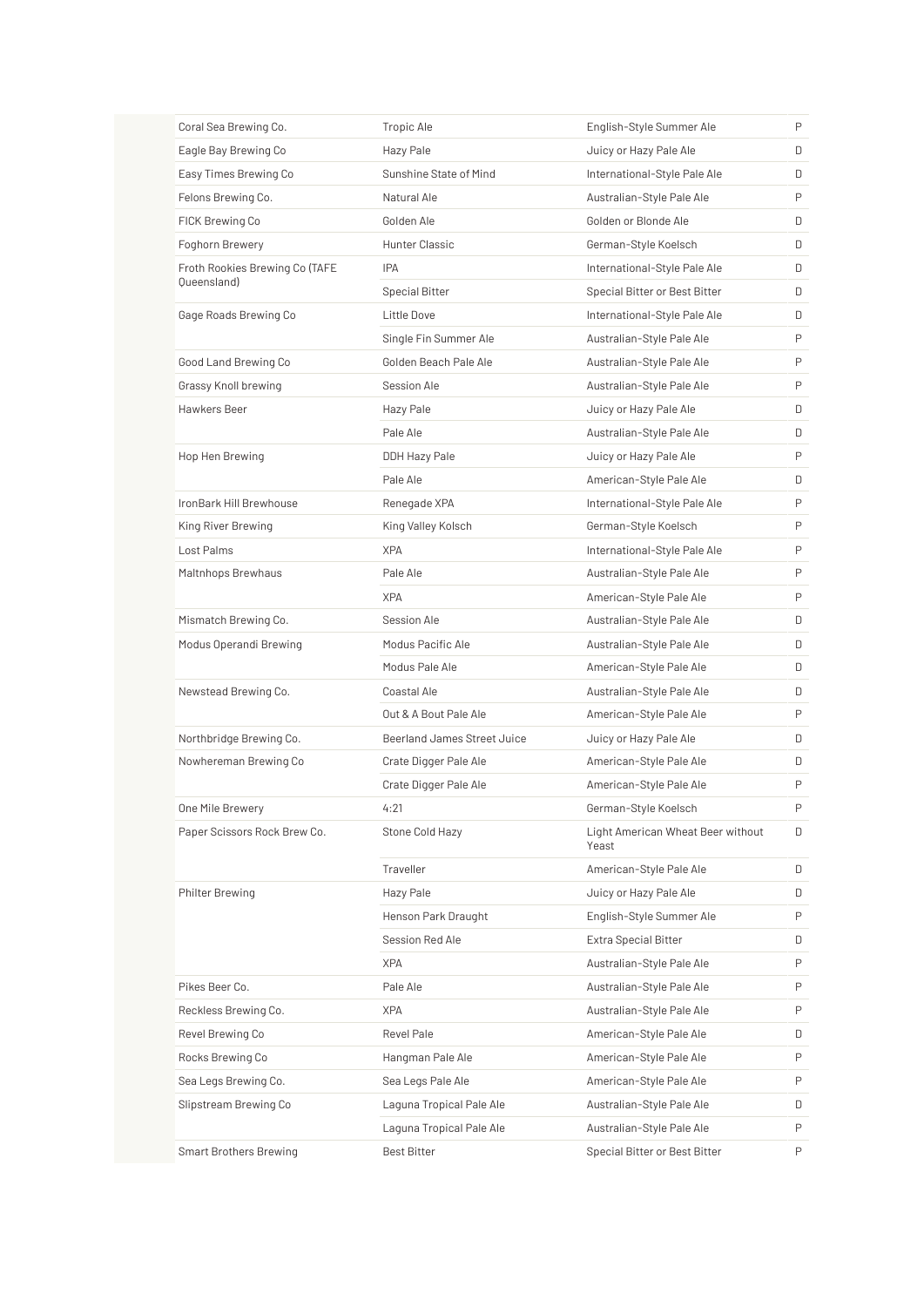|               |                                     | Pale Ale                    | Australian-Style Pale Ale         | P |
|---------------|-------------------------------------|-----------------------------|-----------------------------------|---|
|               | Southern Highlands Brewing          | Celtic                      | Special Bitter or Best Bitter     | D |
|               |                                     | Naked Harvest               | Classic Australian-Style Pale Ale | D |
|               |                                     | Peckitts                    | Extra Special Bitter              | D |
|               | St Andrews Beach Brewery            | Six Furlongs Pale Ale       | International-Style Pale Ale      | P |
|               |                                     | Sundancer Hazy XPA          | Australian-Style Pale Ale         | P |
|               | Stomping Ground Brewing Co          | Gipps Street Pale Ale       | American-Style Pale Ale           | D |
|               | Straddie Brewing Co                 | Amity Pale Ale              | American-Style Pale Ale           | D |
|               |                                     | Amity Pale Ale              | American-Style Pale Ale           | P |
|               | Sunday Road Brewery                 | Over The Bridge             | New Zealand-Style Pale Ale        | D |
|               | Sunshine Brewery                    | Debbie's Cousin Session Ale | Golden or Blonde Ale              | D |
|               | Sydney Brewery                      | Blue Swimmer Summer Ale     | English-Style Summer Ale          | D |
|               |                                     | Pale Ale                    | American-Style Pale Ale           | P |
|               | Temple Brewing Co                   | Anytime Pale Ale            | American-Style Pale Ale           | P |
|               | The Craft & Co                      | Draught                     | German-Style Koelsch              | D |
|               | The Grifter Brewing Co.             | Grifter Pale                | Australian-Style Pale Ale         | D |
|               |                                     | Grifter Pale                | Australian-Style Pale Ale         | P |
|               | The Uraidla Brewery                 | Half Moon                   | New Zealand-Style Pale Ale        | D |
|               |                                     | Third Eye                   | American-Style Pale Ale           | D |
|               | <b>Tooborac Hotel &amp; Brewery</b> | Stonemasons Pale Ale        | Classic Australian-Style Pale Ale | P |
|               | <b>Urban Alley Brewery</b>          | Urban Ale                   | Golden or Blonde Ale              | P |
|               | Vale Brewing                        | Fox Hat Heavy Handed        | American-Style Pale Ale           | P |
|               |                                     | Vale IPA                    | Australian-Style Pale Ale         | P |
|               | <b>Watts River Brewing</b>          | Blonde                      | Golden or Blonde Ale              | P |
|               |                                     | <b>IPA</b>                  | International-Style Pale Ale      | P |
|               | Wayward Brewing Co                  | Everyday Ale                | Australian-Style Pale Ale         | D |
|               |                                     | India Pale Ale              | Australian-Style Pale Ale         | P |
|               | Whitfords Brewing Co.               | Beerland Session            | English-Style Summer Ale          | D |
|               | Wicked Elf Beer                     | <b>Endless Summer</b>       | German-Style Koelsch              | D |
|               | Willie The Boatman                  | Andy Smash                  | Australian-Style Pale Ale         | D |
|               | Yulli's Brews                       | Norman Australian Pale Ale  | Australian-Style Pale Ale         | P |
| <b>AMBER-</b> | 10 Toes Brewery                     | Paint The Town              | American-Style Amber/Red Ale      | P |
| DARK ALE      | Bailey Brewing Co                   | Bailey Red Ale              | American-Style Amber/Red Ale      | D |
|               | <b>Ballistic Beer Co</b>            | English Brown Ale           | English-Style Brown Ale           | D |
|               | Beaver Brewery                      | Ards Amber Ale              | Irish-Style Red Ale               | P |
|               | BentSpoke BrewPub                   | Dick Tracy                  | American-Style Brown Ale          | D |
|               | <b>Black Hops Brewing</b>           | Altbier                     | German-Style Altbier              | D |
|               |                                     | Altbier                     | German-Style Altbier              | P |
|               | <b>Bojak Brewing</b>                | Season Changer              | American-Style Brown Ale          | P |
|               | <b>Bridge Road Brewers</b>          | Celtic Red Ale              | Irish-Style Red Ale               | P |
|               | Easy Times Brewing Co               | Dust Storm                  | American-Style Amber/Red Ale      | D |
|               | Flamin Galah Brewing Co             | Ranga Blood Red Ale         | American-Style Amber/Red Ale      | D |
|               | Grainfed Brewing Co                 | Well Red                    | American-Style Amber/Red Ale      | P |
|               | Hairyman Brewery                    | Cory's Claim Dark Ale       | American-Style Black Ale          | Ρ |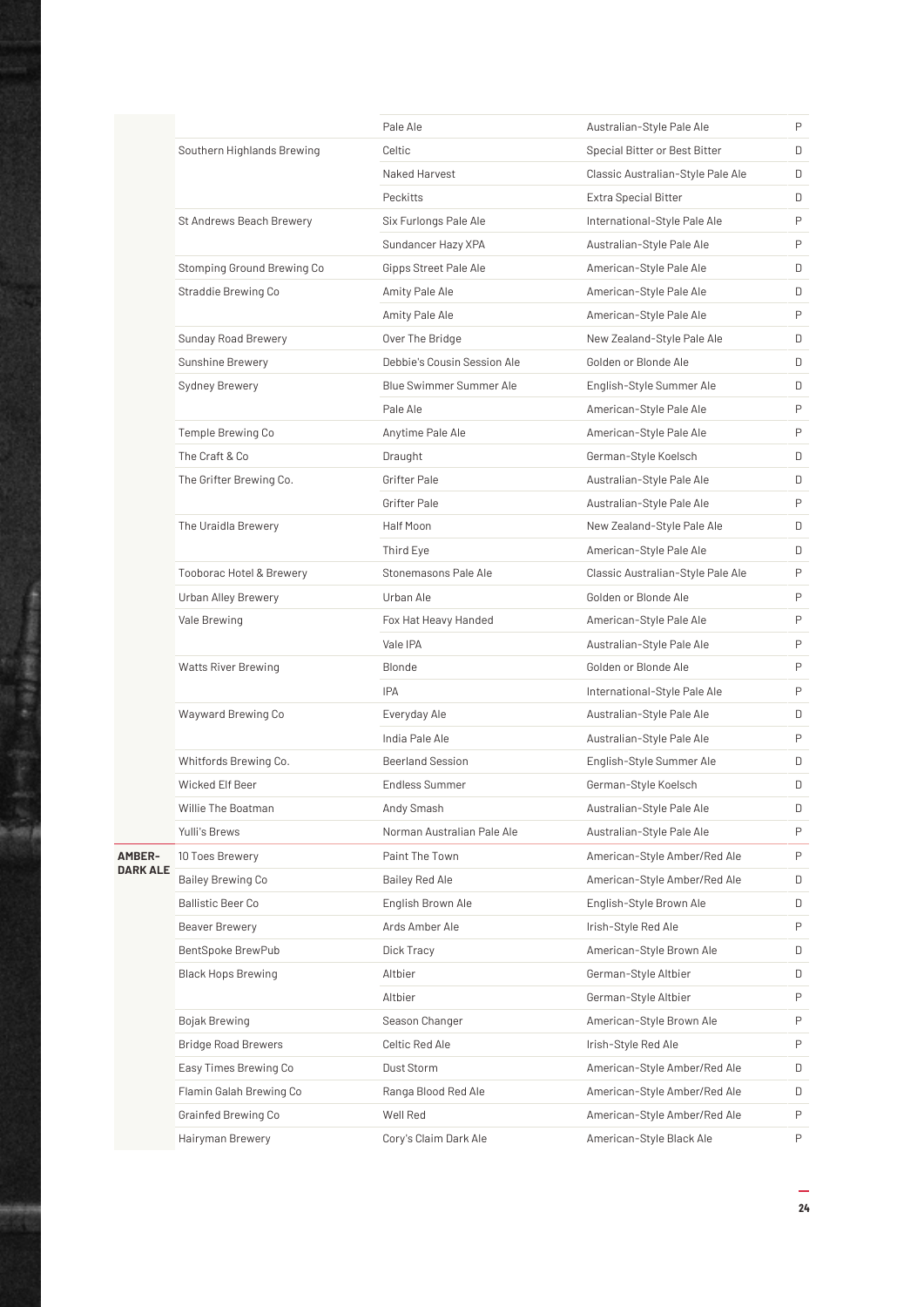|                | <b>Hard Road Brewery</b>       | Crimson Ryed                        | American-Style Amber/Red Ale  | P |
|----------------|--------------------------------|-------------------------------------|-------------------------------|---|
|                | Nice Guys Brewery              | American Brown Ale                  | American-Style Brown Ale      | D |
|                | Otherside Brewing Co           | Harvest Red Ale                     | American-Style Amber/Red Ale  | P |
|                | Pioneer Brewing                | Amber Ale                           | American-Style Amber/Red Ale  | P |
|                | Revel Brewing Co               | Browntown Brown Ale                 | American-Style Brown Ale      | D |
|                | Stomping Ground Brewing Co     | Upside Down Brown Ale               | English-Style Brown Ale       | D |
|                | Westside Ale Works             | Major Revisions Hazelnut Brown Ale  | American-Style Brown Ale      | P |
| <b>PORTER-</b> | 3 Griffins Brewing             | Chocolate Stout                     | Sweet Stout or Cream Stout    | P |
| <b>STOUT</b>   | 3 Ravens Brewery               | <b>Black</b>                        | Oatmeal Stout                 | D |
|                |                                | <b>Black</b>                        | Oatmeal Stout                 | P |
|                | Alice Springs Brewing Co       | Stout                               | Classic Irish-Style Dry Stout | P |
|                | All Inn Brewing Co             | Clockwork                           | <b>Brown Porter</b>           | D |
|                | Bad Shepherd Brewing Co        | Oatmeal Stout                       | Oatmeal Stout                 | D |
|                | <b>Batch Brewing Co</b>        | Elsie The Milk Stout                | Sweet Stout or Cream Stout    | P |
|                | <b>BeerFarm</b>                | Milk Stout                          | Sweet Stout or Cream Stout    | P |
|                | Black Brewing Co               | Bao Bao Milk Stout                  | Sweet Stout or Cream Stout    | P |
|                | <b>Blackman's Brewery</b>      | Arthur Smoked Porter                | Smoke Porter                  | D |
|                | Blasta Brewing Co              | 1st Port of Call                    | American-Style Stout          | D |
|                | Bodriggy Brewing Co            | <b>Blinker Dark Ale</b>             | <b>Brown Porter</b>           | D |
|                |                                | <b>Blinker Dark Ale</b>             | Brown Porter                  | P |
|                | Bojak Brewing                  | Velvet King                         | Oatmeal Stout                 | P |
|                | <b>Bright Brewery</b>          | Staircase Porter                    | <b>Brown Porter</b>           | D |
|                | <b>Brownstone Microbrewery</b> | Milk Stout                          | Sweet Stout or Cream Stout    | D |
|                | <b>Burnley Brewing</b>         | Dry Stout                           | Classic Irish-Style Dry Stout | P |
|                | Catchment Brewing Co.          | Cow Tipper                          | Sweet Stout or Cream Stout    | P |
|                | Clifton Hill Brewpub           | Vanilla choc Porter                 | Robust Porter                 | D |
|                | Colonial Brewing Co            | Porter                              | Robust Porter                 | P |
|                | Dainton Beer                   | Cherrywood Smoked Rye Baltic Porter | Smoke Porter                  | P |
|                | Grainfed Brewing Co            | Coal Porter -Dark Ale               | <b>Brown Porter</b>           | P |
|                | Grassy Knoll brewing           | Old Forest                          | Brown Porter                  | P |
|                | Hard Road Brewery              | Patsy's Stout                       | Sweet Stout or Cream Stout    | P |
|                | Hawkers Beer                   | Stout                               | Robust Porter                 | D |
|                | Helios Brewing Co              | Hades Bitter Chocolate Stout        | Oatmeal Stout                 | P |
|                | Hop Hen Brewing                | Smoked Porter                       | Smoke Porter                  | D |
|                |                                | Stouty McStout Face Nitro           | Classic Irish-Style Dry Stout | P |
|                | Maltnhops Brewhaus             | Dark Ale                            | <b>Brown Porter</b>           | P |
|                | Moon Dog Brewery               | Mack Daddy                          | <b>Brown Porter</b>           | D |
|                | Nice Guys Brewery              | Oatmeal Stout                       | Oatmeal Stout                 | D |
|                | Norfolk Island Brewing         | Porter                              | Brown Porter                  | D |
|                | Nowhereman Brewing Co          | Alpharon Stout                      | Classic Irish-Style Dry Stout | P |
|                | One Drop Brewing Co            | Big Bad Wolf                        | Sweet Stout or Cream Stout    | P |
|                | <b>Precinct Brewing</b>        | <b>Tropical Stout</b>               | Export-Style Stout            | P |
|                | Southern Highlands Brewing     | Goodfather                          | Export-Style Stout            | D |
|                | Stomping Ground Brewing Co     | <b>Bunker Porter</b>                | Robust Porter                 | P |
|                |                                |                                     |                               |   |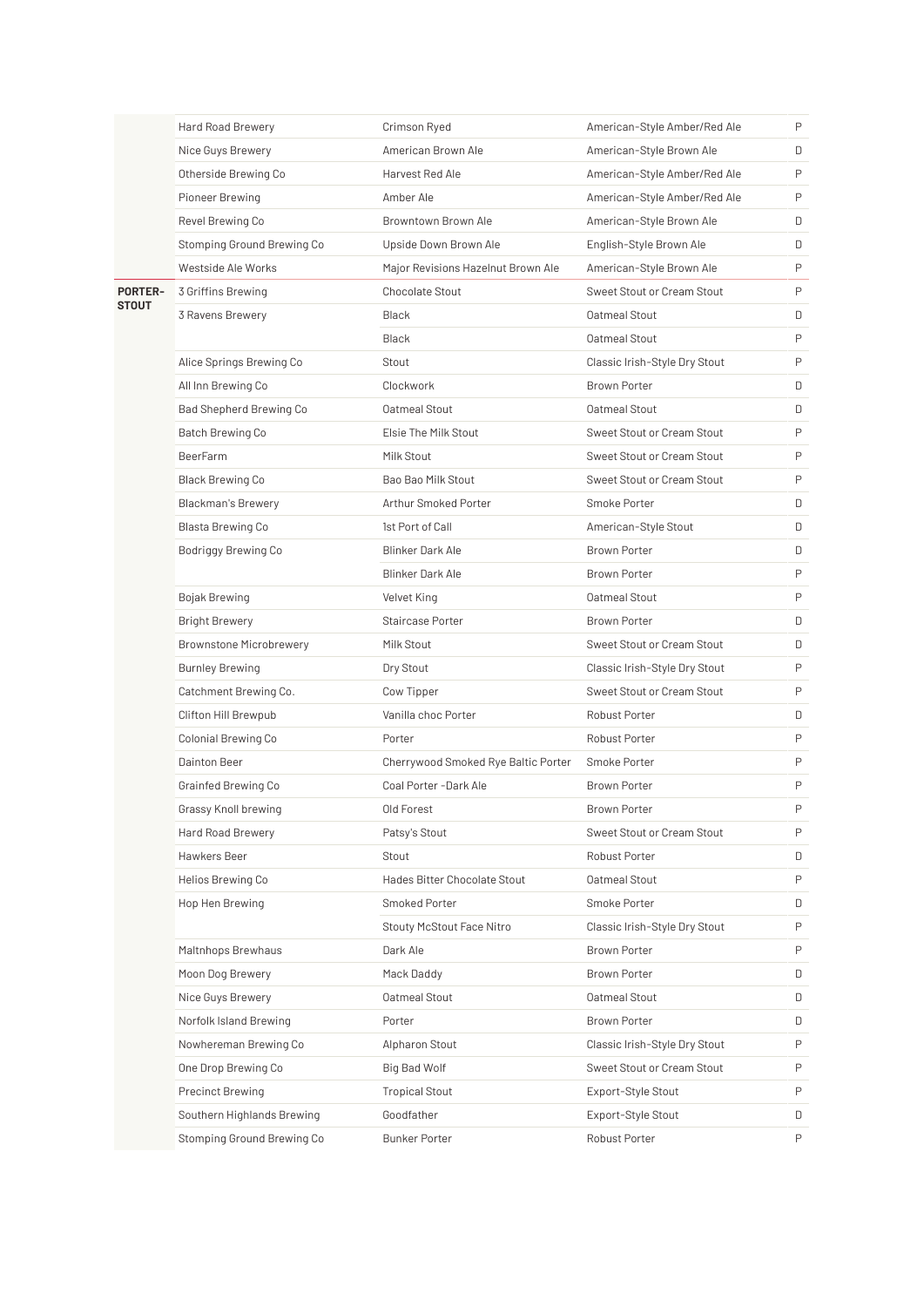|               | Sunshine Brewery                    | Rocky Road Stout                         | Sweet Stout or Cream Stout  | D |
|---------------|-------------------------------------|------------------------------------------|-----------------------------|---|
|               | Sydney Brewery                      | Smooth Talker Porter                     | <b>Brown Porter</b>         | D |
|               | Tallboy and Moose                   | Nitro Moose Mousse                       | Sweet Stout or Cream Stout  | P |
|               | Temple Brewing Co                   | New World Order                          | American-Style Stout        | P |
|               | The Grifter Brewing Co.             | Demon Lungs                              | Smoke Porter                | P |
|               | <b>Tooborac Hotel &amp; Brewery</b> | <b>Blacksmiths Porter</b>                | <b>Brown Porter</b>         | P |
|               | <b>Watts River Brewing</b>          | Stout                                    | Export-Style Stout          | P |
|               | Wheaty Brewing Corps                | Shiploads                                | <b>Brown Porter</b>         | P |
|               | Your Mates Brewing Co.              | Donnie Dark                              | Smoke Porter                | P |
|               | Yulli's Brews                       | Fat Nerd Vanilla Porter                  | Sweet Stout or Cream Stout  | P |
| <b>HYBRID</b> | 4 Brothers Brewing                  | Evil Brother                             | Coffee Beer                 | D |
| <b>BEER</b>   | Akasha Brewing                      | Mutiny on the Bounty                     | Chocolate or Cocoa Beer     | P |
|               | Bad Shepherd Brewing Co             | Double Choc Hazelnut Brown               | Chocolate or Cocoa Beer     | D |
|               |                                     | Double Choc Hazelnut Brown               | Chocolate or Cocoa Beer     | P |
|               |                                     | Oat Cream IPA v2                         | <b>Specialty Beer</b>       | P |
|               |                                     | Peanut Butter & Jam                      | Field Beer                  | P |
|               |                                     | Peanut Butter Porter                     | <b>Field Beer</b>           | D |
|               |                                     | Sticky Date Stout                        | <b>Specialty Beer</b>       | P |
|               | <b>Ballistic Beer Co</b>            | Grandfather Oaked Ale                    | <b>Specialty Beer</b>       | D |
|               |                                     | Laktosfrei Imperial Pastry Stout         | Field Beer                  | D |
|               | Batch Brewing Co                    | Coffee Milk Stout                        | Coffee Beer                 | P |
|               | BentSpoke BrewPub                   | Fixie                                    | <b>Specialty Beer</b>       | D |
|               | Big Drop Brewing Co                 | Galactic Milk Stout                      | Non-Alcoholic Malt Beverage | P |
|               |                                     | Uptown Craft Lager                       | Non-Alcoholic Malt Beverage | P |
|               | <b>Black Hops Brewing</b>           | <b>Burnt Fig Stout</b>                   | American-Style Fruit Beer   | D |
|               |                                     | Ichibaaan                                | Chili Pepper Beer           | P |
|               | Blasta Brewing Co                   | Big Brekkie of Champs                    | <b>Specialty Beer</b>       | D |
|               | Bobs Beer                           | Black Tie Chai                           | Herb and Spice Beer         | D |
|               | Boiling Pot Brewing Co.             | Our Lager                                | Kellerbier or Zwickelbier   | P |
|               | <b>Bridge Road Brewers</b>          | B2 Bomber Mach 11.0                      | American-Belgo-Style Ale    | P |
|               | <b>Brownstone Microbrewery</b>      | Lager                                    | Kellerbier or Zwickelbier   | D |
|               | <b>Burleigh Brewing Co</b>          | <b>Burleigh Fifteen</b>                  | Smoke Beer                  | D |
|               |                                     | <b>Burleigh Fifteen</b>                  | Smoke Beer                  | P |
|               |                                     | Burleigh Razzle Dazzle                   | Fruit Wheat Beer            | D |
|               |                                     | Burleigh Vert Der Ferk                   | <b>Specialty Beer</b>       | D |
|               | Capital Brewing Co                  | Coast Ale                                | American-Style Cream Ale    | P |
|               | Communion Brewing Co                | Crisp Lager                              | Kellerbier or Zwickelbier   | D |
|               | Deeds Brewing                       | <b>Conductors Special Reserve Porter</b> | <b>Experimental Beer</b>    | P |
|               | Felons Brewing Co.                  | Crisp Lager                              | Kellerbier or Zwickelbier   | D |
|               | FICK Brewing Co                     | Dry-hopped Saison                        | American-Belgo-Style Ale    | D |
|               | Foghorn Brewery                     | Rowdy Kellerbier                         | Kellerbier or Zwickelbier   | D |
|               | Gage Roads Brewing Co               | Dawn Patrol Breakfast Stout              | Coffee Beer                 | D |
|               | Hairyman Brewery                    | Pop Ale Original                         | Specialty Beer              | P |
|               | Heaps Normal                        | Quiet XPA                                | Non-Alcoholic Malt Beverage | Ρ |
|               |                                     |                                          |                             |   |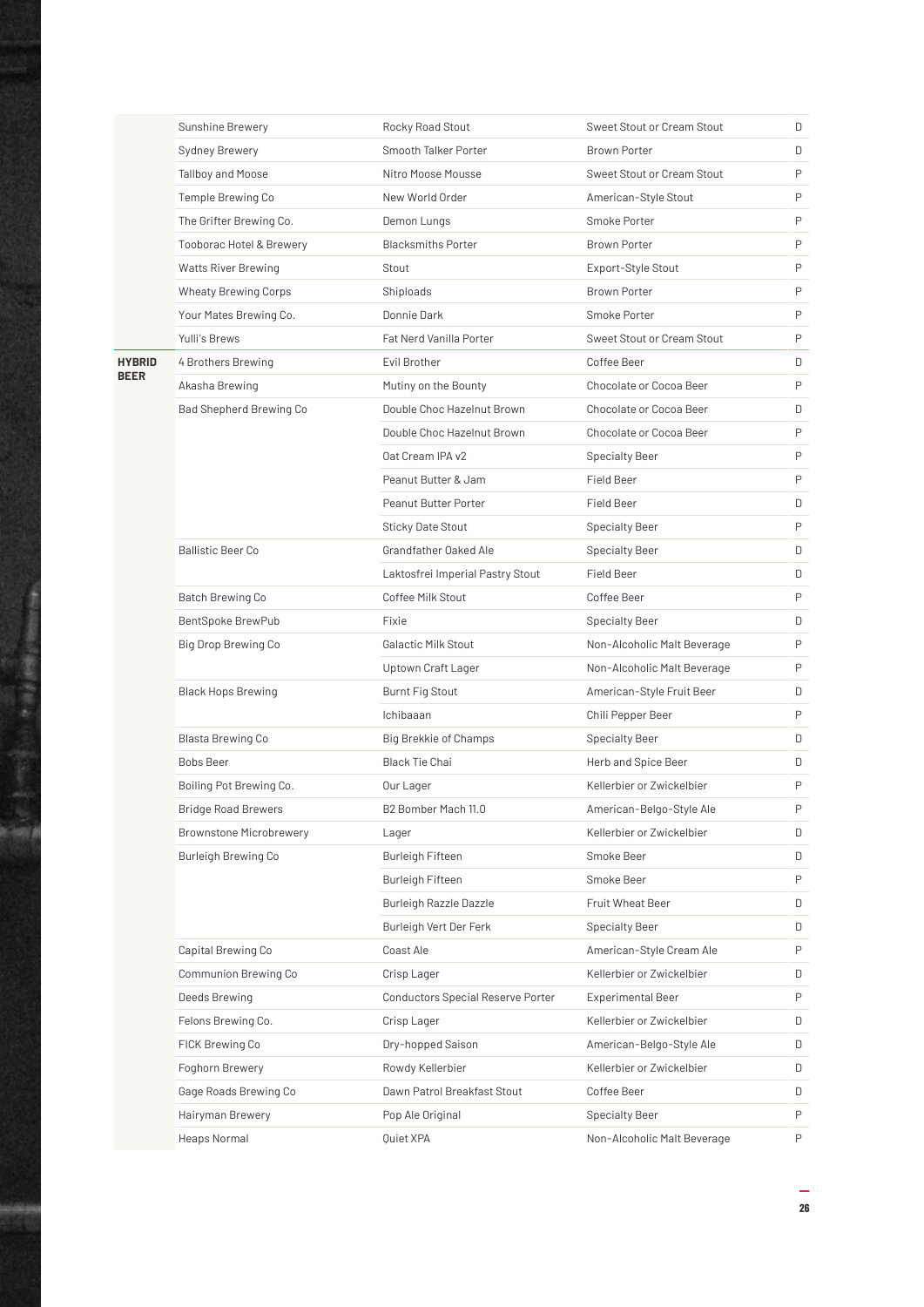|              | IronBark Hill Brewhouse     | <b>Black Forest Stout</b>            | Chocolate or Cocoa Beer                                       | D |
|--------------|-----------------------------|--------------------------------------|---------------------------------------------------------------|---|
|              |                             | <b>Black Forest Stout</b>            | Chocolate or Cocoa Beer                                       | P |
|              |                             | Wheatermelon                         | Fruit Wheat Beer                                              | P |
|              | Maltnhops Brewhaus          | Coffee Stout                         | Coffee Beer                                                   | P |
|              | Modus Operandi Brewing      | Nort All Day IPA                     | Non-Alcoholic Malt Beverage                                   | P |
|              |                             | Nort Tropical XPA                    | Non-Alcoholic Malt Beverage                                   | P |
|              | Moo Brew                    | Gin Pilsner                          | <b>Experimental Beer</b>                                      | P |
|              | Moon Dog Brewery            | Ogden Nash's Pash Rash               | American-Style Fruit Beer                                     | P |
|              |                             | Timothy Tamothy Slamothy             | Chocolate or Cocoa Beer                                       | P |
|              | Otherside Brewing Co        | Caramel Brown                        | <b>Specialty Beer</b>                                         | P |
|              |                             | Super Sabbath Imperial Pastry Stout  | Coffee Beer                                                   | P |
|              | <b>Rebellion Brewery</b>    | O'Brien Lager 3.0                    | Gluten-Free Beer                                              | P |
|              |                             | O'Brien Pale Ale                     | Gluten-Free Beer                                              | P |
|              |                             | O'Brien XPA                          | Gluten-Free Beer                                              | D |
|              | Red Hill Brewery            | <b>Barrel-Aged Temptation</b>        | Wood and Barrel-Aged Pale to Amber<br>Beer                    | P |
|              | Sanctus Brewing Co          | Judicious Mid                        | Kellerbier or Zwickelbier                                     | D |
|              | Seven Mile Brewing Co.      | <b>Ouarter to Seven Coffee Stout</b> | Coffee Beer                                                   | P |
|              |                             | Sea Turtle Stout                     | <b>Specialty Beer</b>                                         | P |
|              | Slipstream Brewing Co       | Mocha Stout                          | Coffee Beer                                                   | D |
|              |                             | Mocha Stout                          | Coffee Beer                                                   | P |
|              | Sobah                       | Aniseed Myrtle Stout                 | Non-Alcoholic Malt Beverage                                   | P |
|              | Spinifex Brewery            | Honey Myrtle Ale                     | Herb and Spice Beer                                           | P |
|              | Tallboy and Moose           | Deadset Lager                        | American-Style Cream Ale                                      | P |
|              | Taverner's Brewery          | Honey Pale Ale                       | <b>Specialty Honey Beer</b>                                   | P |
|              |                             | Strong Honey Ale                     | <b>Historical Beer</b>                                        | P |
|              |                             | Tasmanian Manuka Imperial Stout      | <b>Specialty Honey Beer</b>                                   | P |
|              | The Craft & Co.             | Barrel-Aged Imperial Stout           | Wood and Barrel-Aged Beer                                     | D |
|              | The Grifter Brewing Co.     | Serpents Kiss                        | American-Style Fruit Beer                                     | P |
|              | <b>TWØBAYS Brewing Co</b>   | <b>IPA</b>                           | Gluten-Free Beer                                              | D |
|              |                             | Pale Ale                             | Gluten-Free Beer                                              | D |
|              |                             | Pale Ale                             | Gluten-Free Beer                                              | P |
|              |                             | <b>XPA</b>                           | Gluten-Free Beer                                              | D |
|              |                             | <b>XPA</b>                           | Gluten-Free Beer                                              | P |
|              | <b>UpFlow Brewing</b>       | Stout                                | Non-Alcoholic Malt Beverage                                   | P |
|              |                             | Ultra Pale Lager                     | Non-Alcoholic Malt Beverage                                   | P |
|              | <b>Wheaty Brewing Corps</b> | Big Poblano                          | Chili Pepper Beer                                             | P |
|              | Young Henrys Brewery        | Natural Lager                        | Kellerbier or Zwickelbier                                     | P |
|              | Your Mates Brewing Co.      | Festbier                             | Kellerbier or Zwickelbier                                     | P |
| <b>LAGER</b> | 10 Toes Brewery             | <b>Hell Yes</b>                      | Munich-Style Helles                                           | P |
|              | 3 Ravens Brewery            | <b>Thornbury Pilsner</b>             | New World Lager                                               | P |
|              | 4 Brothers Brewing          | Toowoomba Lager                      | Australasian, Latin American or<br>Tropical-Style Light Lager | D |
|              |                             | Toowoomba Lager                      | Australasian, Latin American or<br>Tropical-Style Light Lager | P |
|              | <b>Australian Brewery</b>   | Seis Hermanos                        | New World Lager                                               | D |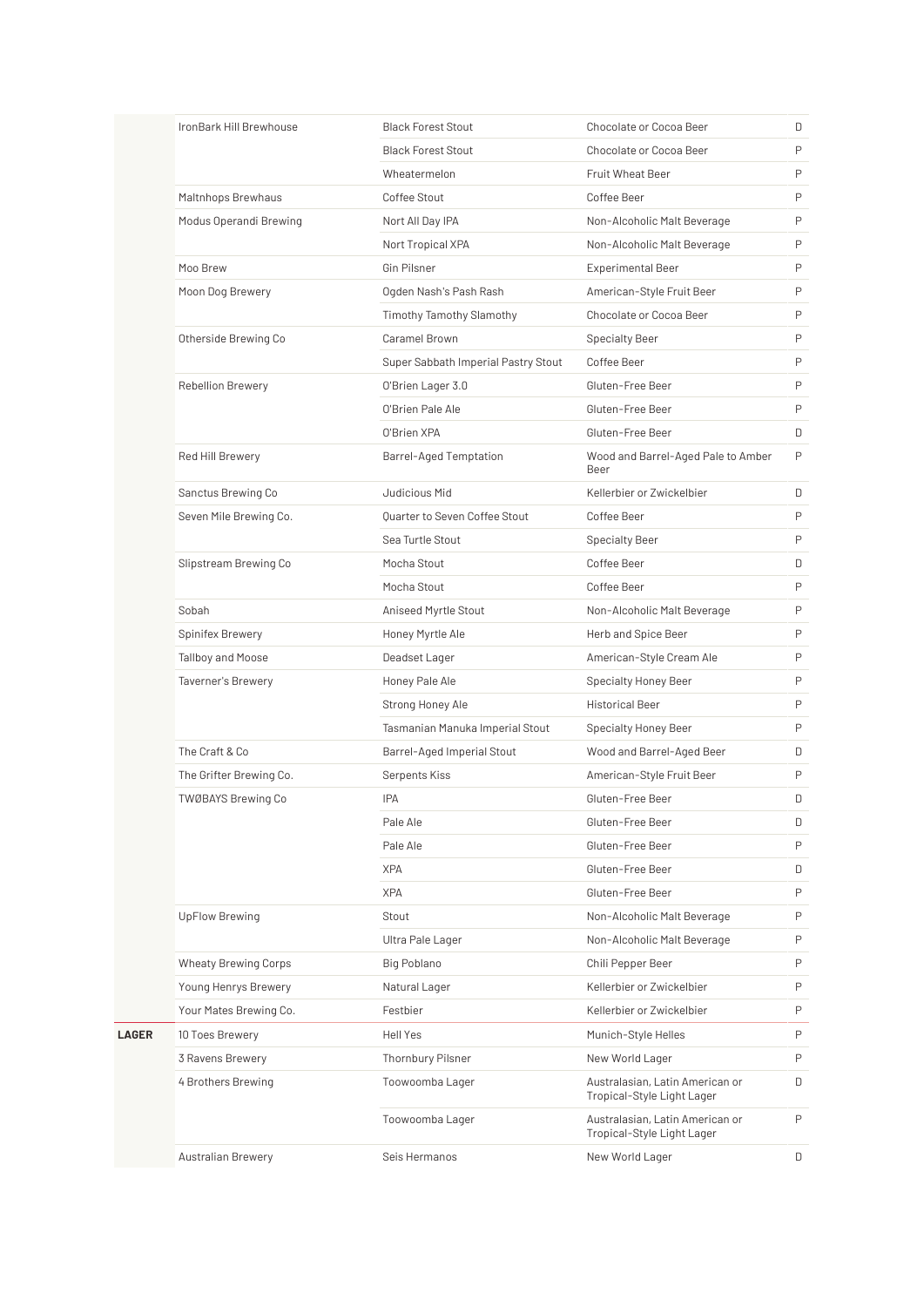| <b>BeerFarm</b>             | India Pale Lager             | American-Style India Pale Lager                               | P |
|-----------------------------|------------------------------|---------------------------------------------------------------|---|
|                             | West Coast Lager             | American-Style Pilsener                                       | P |
| <b>Black Brewing Co</b>     | Lager                        | Australasian, Latin American or<br>Tropical-Style Light Lager | P |
| <b>Black Hops Brewing</b>   | Japanese Rice Lager          | Contemporary American-Style Lager                             | D |
| <b>Blackman's Brewery</b>   | Juicy Banger IPL             | New World Lager                                               | D |
| Blasta Brewing Co           | Where the Helles Burrswood   | Munich-Style Helles                                           | P |
| Bodriggy Brewing Co         | Staunch Pilsner              | German-Style Pilsener                                         | D |
|                             | Staunch Pilsner              | German-Style Pilsener                                         | P |
| Boiling Pot Brewing Co.     | <b>Bat Migration</b>         | German-Style Schwarzbier                                      | P |
| Bowlo Sports & Leisure      | Bowlo Draught                | New World Lager                                               | P |
| Brick Lane Brewing Co       | Draught                      | Australasian, Latin American or<br>Tropical-Style Light Lager | P |
|                             | Lager                        | Munich-Style Helles                                           | P |
| <b>Bridge Road Brewers</b>  | Outsider Lager               | Munich-Style Helles                                           | P |
| Burleigh Brewing Co         | Burleigh Bighead             | Contemporary American-Style Light<br>Lager                    | D |
|                             | Burleigh Bighead             | Contemporary American-Style Light<br>Lager                    | P |
| <b>Burnley Brewing</b>      | <b>Helles</b>                | German-Style Pilsener                                         | P |
|                             | Vienna Lager                 | Vienna-Style Lager                                            | P |
| Clifton Hill Brewpub        | Lager                        | Munich-Style Helles                                           | P |
| Common Ground               | Dark Lager                   | German-Style Schwarzbier                                      | D |
| Coral Sea Brewing Co.       | <b>Tropic Lager</b>          | New World Lager                                               | P |
| Doc Brewing Co.             | Doc Furniss Festbier         | American-Style Pilsener                                       | P |
| <b>DUNBAR Brews</b>         | Continental Lager            | International-Style Pilsener                                  | P |
| Eagle Bay Brewing Co        | Lager                        | Munich-Style Helles                                           | D |
| Gage Roads Brewing Co       | Pipe Dreams Coastal Lager    | International-Style Pilsener                                  | D |
| Hairyman Brewery            | Follet's Fable Pacific Lager | New World Lager                                               | P |
| Heads of Noosa Brewing Co   | Japanese Lager               | Contemporary American-Style Lager                             | D |
| Helios Brewing Co           | 6 Counties                   | Australasian, Latin American or<br>Tropical-Style Light Lager | P |
| Hepburn Springs Brewing Co. | Pilsener                     | Bohemian-Style Pilsener                                       | P |
| Hop Hen Brewing             | Lilydale Lager               | American-Style Lager                                          | D |
| LMS Brewing                 | Last Man Standing            | International-Style Pilsener                                  | D |
| Mismatch Brewing Co.        | Lager                        | Munich-Style Helles                                           | P |
| Mitta Mitta Brewing Co.     | Pale Lager                   | German-Style Pilsener                                         | P |
| Modus Operandi Brewing      | Modus Vienna Lager           | Vienna-Style Lager                                            | D |
| Moo Brew                    | Brew - Tassie Lager          | New World Lager                                               | P |
| Moon Dog Brewery            | Lager                        | German-Style Pilsener                                         | P |
| Newstead Brewing Co.        | NZ Pils                      | New World Lager                                               | D |
|                             | NZ Pils                      | New World Lager                                               | P |
| Nice Guys Brewery           | Enigma Pils                  | American-Style Pilsener                                       | D |
|                             | Lager                        | International-Style Pilsener                                  | D |
| Northbridge Brewing Co.     | Beerland Lager               | German-Style Pilsener                                         | D |
| One Drop Brewing Co         | Botany Bay Lager             | Bohemian-Style Pilsener                                       | P |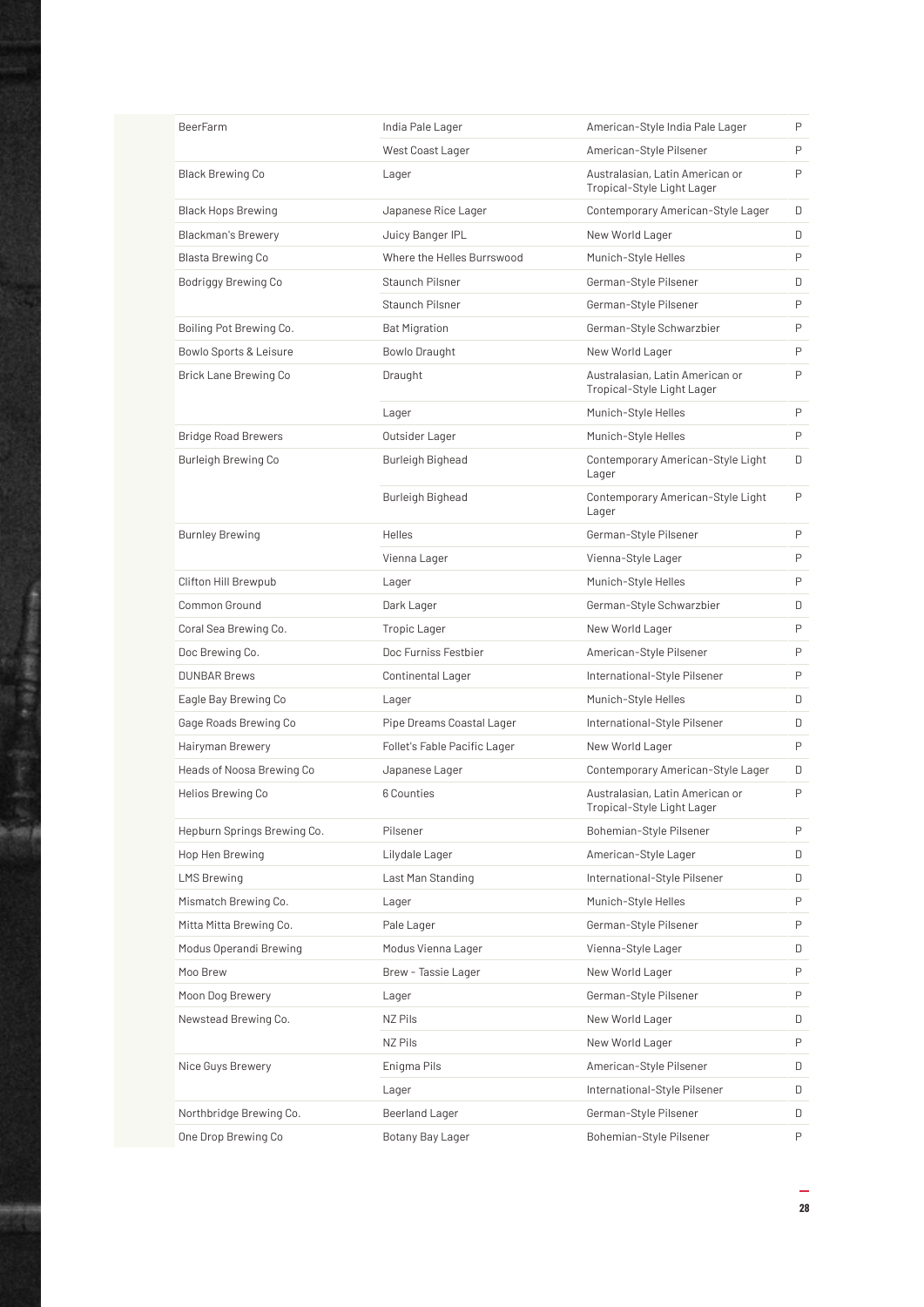|                 | Pikes Beer Co.              | Schwarzbier                   | German-Style Schwarzbier                                      | P |
|-----------------|-----------------------------|-------------------------------|---------------------------------------------------------------|---|
|                 | Pioneer Brewing             | Vienna Lager                  | Vienna-Style Lager                                            | P |
|                 | <b>Precinct Brewing</b>     | Precinct Lager                | American-Style Pilsener                                       | D |
|                 | Revel Brewing Co            | New World Lager               | Munich-Style Helles                                           | D |
|                 |                             | Sunset in Vienna              | Vienna-Style Lager                                            | D |
|                 | Sea Legs Brewing Co.        | Pilsner                       | Bohemian-Style Pilsener                                       | D |
|                 |                             | <b>Tropical Lager</b>         | New World Lager                                               | D |
|                 | St Andrews Beach Brewery    | The Strapper Australian Lager | Australasian, Latin American or<br>Tropical-Style Light Lager | P |
|                 | Stomping Ground Brewing Co  | Czech Pilsner                 | Bohemian-Style Pilsener                                       | D |
|                 |                             | German Pils                   | German-Style Pilsener                                         | D |
|                 | Straddie Brewing Co         | Point Lookout Lager           | German-Style Pilsener                                         | P |
|                 | Sunday Road Brewery         | Coast Track Lager             | Munich-Style Helles                                           | P |
|                 | Sydney Brewery              | Dark Lager                    | German-Style Schwarzbier                                      | D |
|                 |                             | Dark Lager                    | German-Style Schwarzbier                                      | P |
|                 |                             | Lager                         | Munich-Style Helles                                           | P |
|                 | <b>Terella Brewing</b>      | Lager                         | German-Style Pilsener                                         | D |
|                 | The Grifter Brewing Co.     | Grifter Lager                 | New World Lager                                               | D |
|                 |                             | Grifter Lager                 | New World Lager                                               | P |
|                 | Urban Alley Brewery         | Urban Lager                   | Munich-Style Helles                                           | P |
|                 | Vale Brewing                | Vale Lager                    | International-Style Pilsener                                  | P |
|                 | <b>Wheaty Brewing Corps</b> | <b>Black Pils</b>             | German-Style Schwarzbier                                      | P |
|                 | Whitfords Brewing Co.       | Beerland Lager                | German-Style Pilsener                                         | D |
|                 | Yulli's Brews               | Karaoke Kingu Rice Lager      | New World Lager                                               | P |
|                 |                             | Seabass Mediterranean Lager   | New World Lager                                               | D |
| INDIA           | 10 Toes Brewery             | Space Blanket                 | Juicy or Hazy India Pale Ale                                  | P |
| <b>PALE ALE</b> | Akasha Brewing              | <b>Grand Tour</b>             | American-Style India Pale Ale                                 | P |
|                 |                             | Hopsmith IPA                  | American-Style India Pale Ale                                 | P |
|                 | All Inn Brewing Co          | <b>Full Harvest</b>           | Experimental India Pale Ale                                   | P |
|                 |                             | Legbreaker                    | American-Style India Pale Ale                                 | D |
|                 |                             | Legbreaker                    | American-Style India Pale Ale                                 | P |
|                 |                             | Midnight Jackal               | India Black Ale                                               | D |
|                 |                             | Mutiny                        | India Red Ale                                                 | D |
|                 | Bailey Brewing Co           | Hazy IPA                      | Juicy or Hazy India Pale Ale                                  | D |
|                 | <b>Ballistic Beer Co</b>    | Hawaiian IPA                  | Juicy or Hazy India Pale Ale                                  | D |
|                 | BeerFarm                    | Royal Haze                    | Juicy or Hazy India Pale Ale                                  | P |
|                 | BentSpoke BrewPub           | Sprocket                      | American-Style India Pale Ale                                 | D |
|                 | <b>Black Hops Brewing</b>   | G.0.A.T.                      | Juicy or Hazy India Pale Ale                                  | D |
|                 |                             | G.O.A.T.                      | Juicy or Hazy India Pale Ale                                  | P |
|                 |                             | Hop Swap                      | Juicy or Hazy India Pale Ale                                  | D |
|                 | <b>Blackflag Brewing</b>    | Liquid Metal                  | India Black Ale                                               | P |
|                 | Blasta Brewing Co           | Chainbreaker                  | American-Style India Pale Ale                                 | D |
|                 |                             | Chainbreaker                  | American-Style India Pale Ale                                 | P |
|                 | <b>Bobs Beer</b>            | Cosmic IPA                    | American-Style India Pale Ale                                 | D |
|                 | Brick Lane Brewing Co       | Avalanche                     | Juicy or Hazy India Pale Ale                                  | D |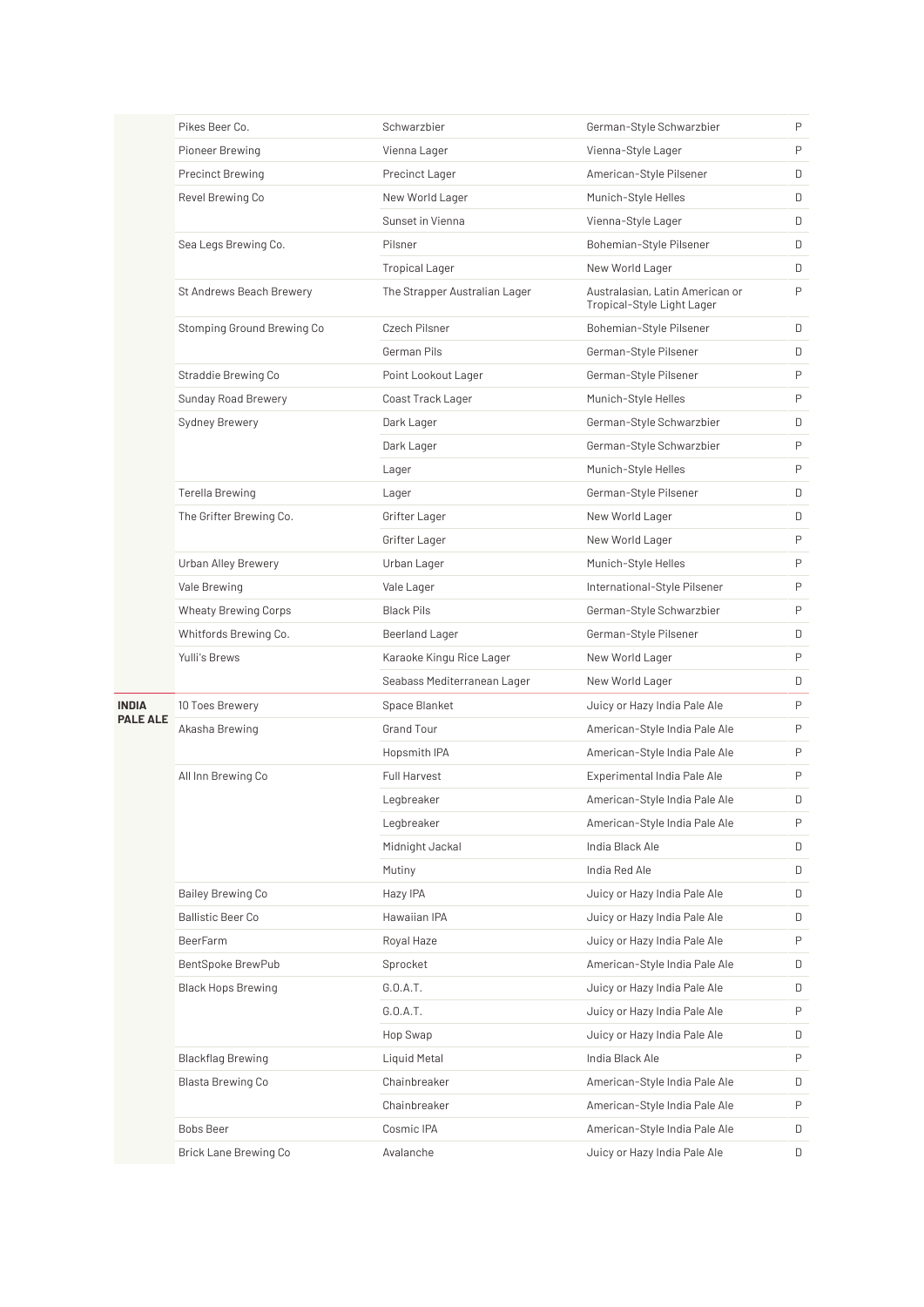|                              | Avalanche                   | Juicy or Hazy India Pale Ale  | P |
|------------------------------|-----------------------------|-------------------------------|---|
| <b>Bright Brewery</b>        | M.I.A. IPA                  | American-Style India Pale Ale | D |
| <b>Brouhaha</b>              | CPR NEIPA                   | Experimental India Pale Ale   | D |
| <b>Bucketty's Brewery</b>    | <b>IPA</b>                  | American-Style India Pale Ale | D |
| Burleigh Brewing Co          | Burleigh You Little Bruty!  | Experimental India Pale Ale   | D |
| Cheeky Monkey Brewery        | Talus                       | American-Style India Pale Ale | D |
|                              | West Coast IPA              | American-Style India Pale Ale | D |
| Clifton Hill Brewpub         | <b>IPA</b>                  | American-Style India Pale Ale | P |
| Coldstream Brewery           | IPA                         | American-Style India Pale Ale | P |
| Colonial Brewing Co          | <b>IPA</b>                  | Experimental India Pale Ale   | P |
| Common Ground                | El Diablo                   | India Black Ale               | D |
| Dainton Beer                 | Jungle Juice Hazy IPA       | Juicy or Hazy India Pale Ale  | P |
| Felons Brewing Co.           | <b>IPA</b>                  | American-Style India Pale Ale | D |
| Frenchies Bistro and brewery | <b>WCIPA</b>                | American-Style India Pale Ale | D |
| Gage Roads Brewing Co        | Rock Dance IPA              | American-Style India Pale Ale | D |
| Helios Brewing Co            | Cyclops                     | American-Style India Pale Ale | D |
| Henry St Brewhouse           | Monsieur Grey IPA           | Experimental India Pale Ale   | P |
| Maltnhops Brewhaus           | <b>IPA</b>                  | American-Style India Pale Ale | P |
| Mismatch Brewing Co.         | Red Rye IPA                 | India Red Ale                 | D |
|                              | Red Rye IPA                 | India Red Ale                 | P |
| Modus Operandi Brewing       | Neon Nectar                 | Juicy or Hazy India Pale Ale  | D |
| Moo Brew                     | IPA                         | American-Style India Pale Ale | P |
|                              |                             |                               |   |
|                              | Winter IPA                  | India Black Ale               | D |
| Moon Dog Brewery             | Magic EyePA                 | American-Style India Pale Ale | D |
|                              | Magic EyePA                 | American-Style India Pale Ale | P |
| New England Brewing Co.      | Minutemen IPA               | Juicy or Hazy India Pale Ale  | D |
| Newstead Brewing Co.         | Two to the Valley IPA       | American-Style India Pale Ale | P |
| Nice Guys Brewery            | <b>IPA</b>                  | American-Style India Pale Ale | D |
| Nowhereman Brewing Co        | Dumb Enough IPA             | American-Style India Pale Ale | P |
| One Drop Brewing Co          | Cold IPA                    | American-Style India Pale Ale | P |
| Otway Brewing Group          | Prickly Moses Raconteur IPA | American-Style India Pale Ale | P |
| Paper Scissors Rock Brew Co. | Red '67                     | India Red Ale                 | D |
| <b>Philter Brewing</b>       | Haze                        | Juicy or Hazy India Pale Ale  | P |
| Pikes Beer Co.               | IPA                         | American-Style India Pale Ale | Ρ |
| Range Brewing                | Could I Be Any Clearer      | American-Style India Pale Ale | Ρ |
|                              | Double Dip                  | Juicy or Hazy India Pale Ale  | P |
|                              | Marvellous Estate           | Juicy or Hazy India Pale Ale  | Ρ |
|                              | Tax Invoice                 | Juicy or Hazy India Pale Ale  | P |
| Revel Brewing Co             | IPA                         | American-Style India Pale Ale | D |
| Sauce Brewing Co             | Bubble & Squeak             | Juicy or Hazy India Pale Ale  | P |
|                              | Extra-Hop Sauce             | American-Style India Pale Ale | Ρ |
| Sea Legs Brewing Co.         | Breakaway IPA               | American-Style India Pale Ale | Ρ |
|                              | <b>NEIPA</b>                | Juicy or Hazy India Pale Ale  | D |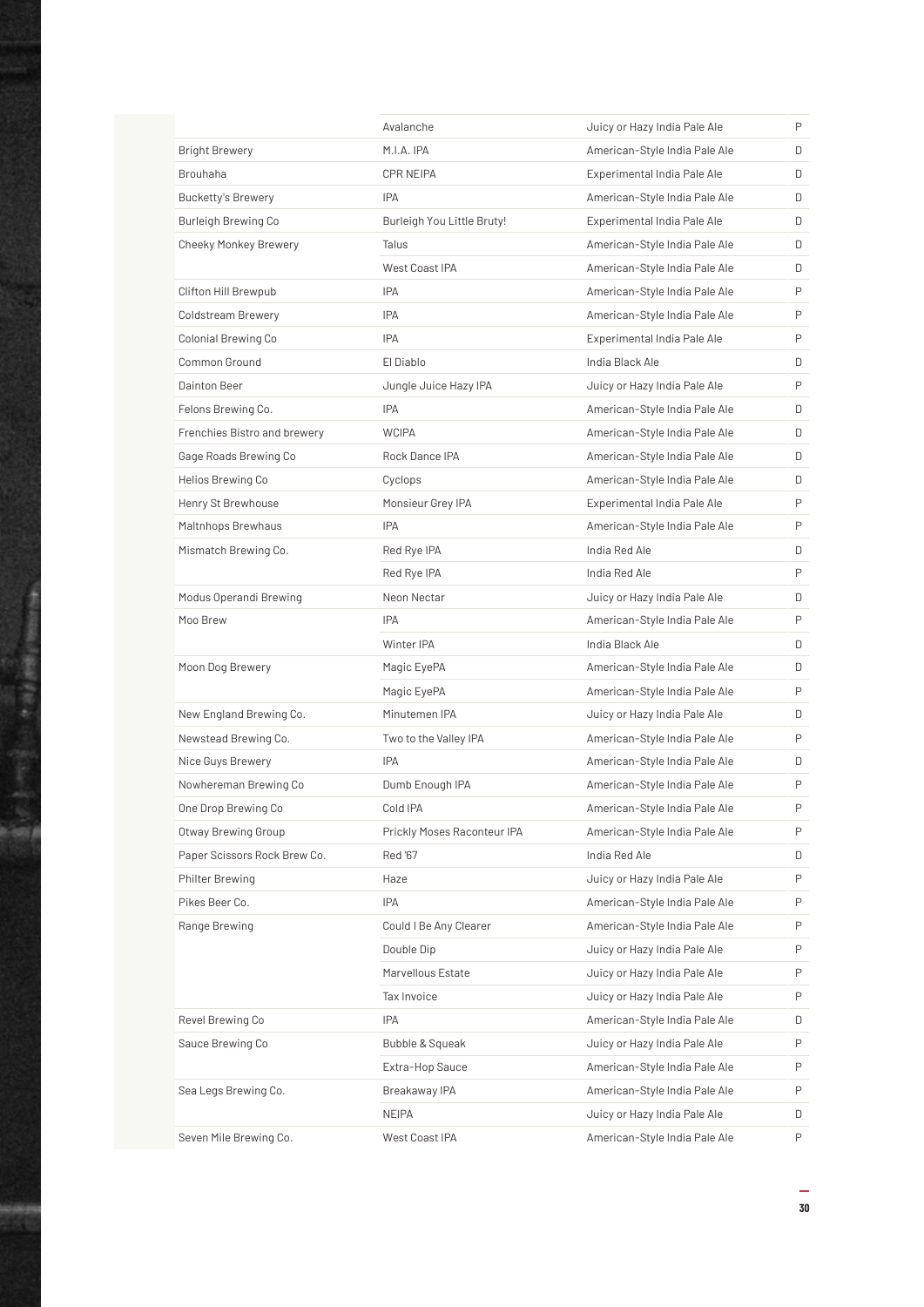|                           | Slipstream Brewing Co              | West Coast IPA Series: California     | American-Style India Pale Ale              | D |
|---------------------------|------------------------------------|---------------------------------------|--------------------------------------------|---|
|                           |                                    | West Coast IPA Tour: California       | American-Style India Pale Ale              | P |
|                           | <b>Smart Brothers Brewing</b>      | Red Rye IPA                           | India Red Ale                              | P |
|                           | St Andrews Beach Brewery           | The Farrier IPA                       | American-Style India Pale Ale              | P |
|                           | Sunday Road Brewery                | Dust From a Distant Sun Oat Cream IPA | Juicy or Hazy India Pale Ale               | D |
|                           | Sunshine Brewery                   | Hop Therapy Pale India Ale            | English-Style India Pale Ale               | D |
|                           | Sydney Brewery                     | East Coast IPA                        | American-Style India Pale Ale              | P |
|                           | Temple Brewing Co                  | Hops Into Darkness                    | India Black Ale                            | P |
|                           |                                    | Weston St                             | American-Style India Pale Ale              | P |
|                           | The Seasonal Brewing Co            | Juicy Pale Ale                        | Juicy or Hazy India Pale Ale               | D |
|                           |                                    | Otis the Fourth Red Ale               | India Red Ale                              | D |
|                           | The Welder's Dog                   | West Coast IPA                        | American-Style India Pale Ale              | P |
|                           | Westside Ale Works                 | Red Roo IPA                           | India Red Ale                              | P |
|                           | Wicked Elf Beer                    | Black IPA                             | India Black Ale                            | D |
|                           | Yarra Valley Big Cat Beer Co.      | <b>Fabled IPA</b>                     | American-Style India Pale Ale              | P |
|                           | Your Mates Brewing Co.             | Sally IPA                             | American-Style India Pale Ale              | P |
|                           | Yulli's Brews                      | Amanda Mandarin IPA                   | Experimental India Pale Ale                | P |
|                           |                                    | Slick Rick's Rampaging Red Ale        | India Red Ale                              | D |
|                           |                                    | Slick Rick's Rampaging Red Ale        | India Red Ale                              | P |
| EUROPEA<br><b>N-STYLE</b> | Bobs Beer                          | Orchid Avenue Saison                  | Classic French and Belgian-Style<br>Saison | D |
| ALE                       | Brick Lane Brewing Co              | Guardian                              | Belgian-Style Tripel                       | P |
|                           | Felons Brewing Co.                 | Ready-Grisette-Go!                    | Classic French and Belgian-Style<br>Saison | D |
|                           | FICK Brewing Co                    | Belgian Double                        | Belgian-Style Dubbel                       | P |
|                           |                                    | <b>Brussels Ale</b>                   | Belgian-Style Blonde Ale                   | D |
|                           |                                    | Jog On Wheat Beer                     | Belgian-Style Witbier                      | P |
|                           | Frenchies Bistro and brewery       | Astrolabe                             | French-Style Biere De Garde                | D |
|                           | Future Mountain Brewing & Blending | <b>Constant State</b>                 | Classic French and Belgian-Style<br>Saison | P |
|                           | Good Land Brewing Co               | Harlequin                             | <b>Specialty Saison</b>                    | P |
|                           | <b>Green Gully Brewing</b>         | Natural Farm Ale                      | Specialty Saison                           | P |
|                           | Hard Road Brewery                  | Belgian Pale Ale                      | Belgian-Style Pale Ale                     | P |
|                           | King River Brewing                 | Cliffhanger Hefe                      | South German-Style Hefeweizen              | P |
|                           | Madocke Beer Brewing Co.           | Dubbel                                | Belgian-Style Dubbel                       | P |
|                           | Mitta Mitta Brewing Co.            | Monk2Monk Tripel                      | Belgian-Style Tripel                       | D |
|                           | Newstead Brewing Co.               | Rendezvous                            | Classic French and Belgian-Style<br>Saison | D |
|                           | Pioneer Brewing                    | Dunkel Wiezen                         | South German-Style Dunkel Weizen           | P |
|                           | Silver Bark Brewery                | Belgian Ale                           | Belgian-Style Pale Ale                     | P |
|                           | The Craft & Co                     | Belgian Wheat                         | Belgian-Style Witbier                      | D |
|                           |                                    | Bière de Garde                        | French-Style Biere De Garde                | D |
|                           | The Seasonal Brewing Co            | Farmhouse Ale with Riesling Grapes    | <b>Specialty Saison</b>                    | P |
|                           | <b>Watts River Brewing</b>         | Saison                                | Classic French and Belgian-Style<br>Saison | P |
|                           | Your Mates Brewing Co.             | Hefeweizen                            | South German-Style Hefeweizen              | P |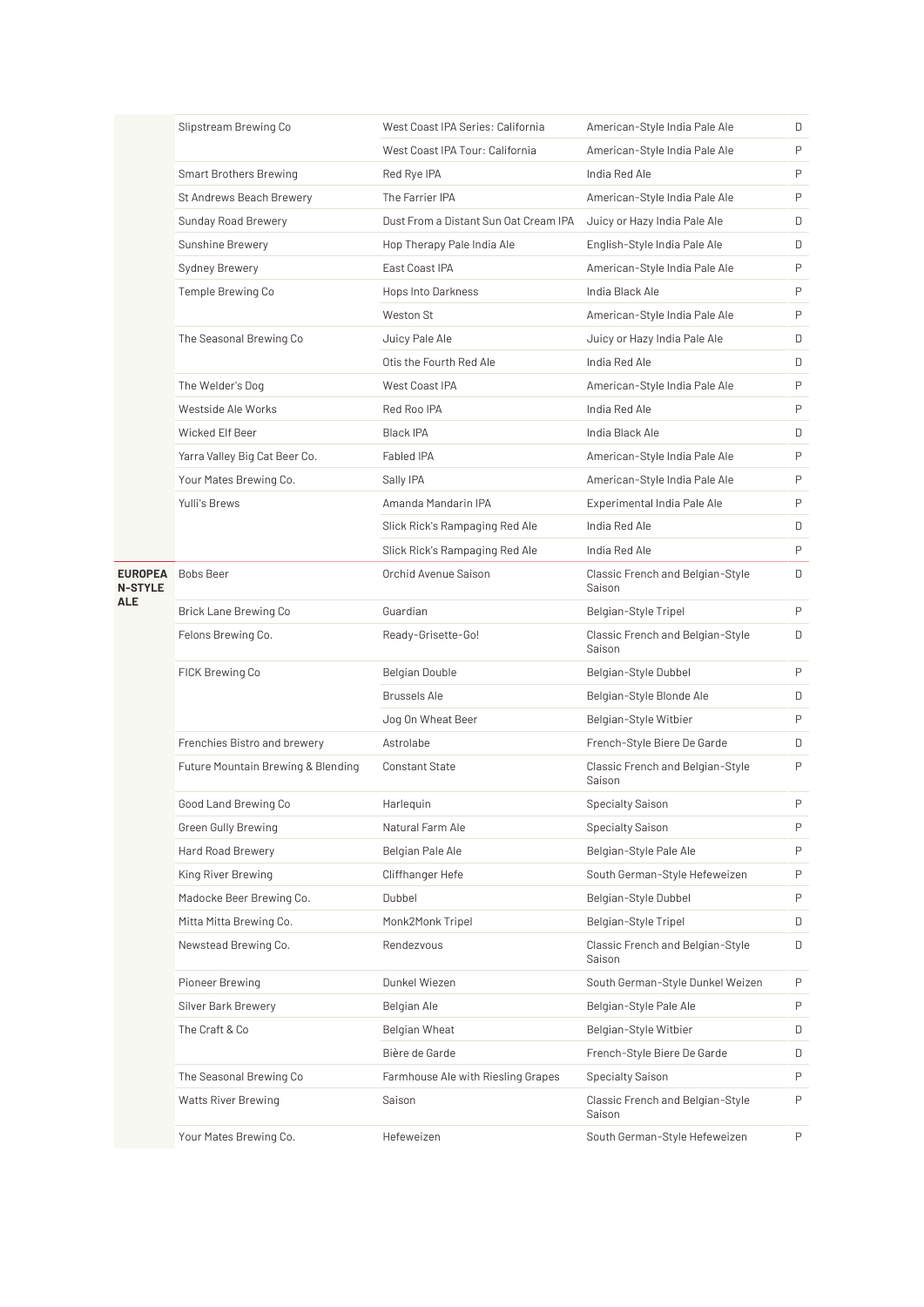| <b>SESSION</b> | Aether Brewing               | Chaotic Good                | Session Beer/Reduced Alcohol Beer | D |
|----------------|------------------------------|-----------------------------|-----------------------------------|---|
| <b>BEER</b>    | Alice Springs Brewing Co     | Centralian Ale              | Ordinary Bitter                   | P |
|                | All Inn Brewing Co           | Sabre                       | Session Beer/Reduced Alcohol Beer | D |
|                |                              | Sabre                       | Session Beer/Reduced Alcohol Beer | P |
|                | <b>Australian Brewery</b>    | All Star Session IPA        | Session India Pale Ale            | D |
|                | Bailey Brewing Co            | <b>Bailey Mid</b>           | Session Beer/Reduced Alcohol Beer | D |
|                | Beaten Track Brewery         | Golden Ale                  | Session Beer/Reduced Alcohol Beer | P |
|                | <b>BeerFarm</b>              | Calm Ya Farm                | Session Beer/Reduced Alcohol Beer | P |
|                | BentSpoke Brewing Co         | Easy                        | English-Style Pale Mild Ale       | P |
|                | Blasta Brewing Co            | Steady Head                 | Session Beer/Reduced Alcohol Beer | D |
|                | Bodriggy Brewing Co          | Speccy Juice Session IPA    | Session Beer/Reduced Alcohol Beer | P |
|                | Boiling Pot Brewing Co.      | Best Behavior               | Session Beer/Reduced Alcohol Beer | P |
|                | <b>Bucketty's Brewery</b>    | Pale Ale No. 2              | Session Beer/Reduced Alcohol Beer | D |
|                |                              | Sunday Bitter               | Session Beer/Reduced Alcohol Beer | D |
|                | Burleigh Brewing Co          | Burleigh Mid Tide           | Session Beer/Reduced Alcohol Beer | D |
|                | Capital Brewing Co           | Summit Session Ale          | Session Beer/Reduced Alcohol Beer | P |
|                | Colonial Brewing Co          | Small Ale                   | Session Beer/Reduced Alcohol Beer | P |
|                |                              | TaylorMade Lager            | Session Beer/Reduced Alcohol Beer | P |
|                | <b>Common Ground</b>         | Governor                    | Session Beer/Reduced Alcohol Beer | D |
|                | Eagle Bay Brewing Co         | <b>XPA</b>                  | Session Beer/Reduced Alcohol Beer | D |
|                | Felons Brewing Co.           | Low Carb                    | Session Beer/Reduced Alcohol Beer | P |
|                | FICK Brewing Co              | Middy                       | Session Beer/Reduced Alcohol Beer | D |
|                | Gage Roads Brewing Co        | Side Track XPA              | Session Beer/Reduced Alcohol Beer | D |
|                |                              | Single Fin 3.5%             | Session Beer/Reduced Alcohol Beer | D |
|                | Good Land Brewing Co         | <b>Teeny Tiny</b>           | Session Beer/Reduced Alcohol Beer | P |
|                | Grassy Knoll brewing         | Valley Mid                  | Session Beer/Reduced Alcohol Beer | P |
|                | Hudson Brewing               | On Any Sunday Session Ale   | Session Beer/Reduced Alcohol Beer | D |
|                | Moo Brew                     | Session Ale                 | Session Beer/Reduced Alcohol Beer | P |
|                | <b>Philter Brewing</b>       | Coldie                      | Session Beer/Reduced Alcohol Beer | D |
|                | <b>Prancing Pony Brewery</b> | Stage Roadie                | Session Beer/Reduced Alcohol Beer | Ρ |
|                |                              | <b>XPA</b>                  | Session India Pale Ale            | P |
|                | Precinct Brewing             | Session Ale V5              | Session Beer/Reduced Alcohol Beer | D |
|                | Range Brewing                | Orbit                       | Session Beer/Reduced Alcohol Beer | P |
|                | Rocks Brewing Co             | Larri Mid Strength Pale Ale | Session Beer/Reduced Alcohol Beer | D |
|                |                              | Larri Mid Strength Pale Ale | Session Beer/Reduced Alcohol Beer | P |
|                | Sauce Brewing Co             | Piss-Weak Sauce             | Session India Pale Ale            | P |
|                | Sea Legs Brewing Co.         | Dr. Swift's Golden Ale      | Session Beer/Reduced Alcohol Beer | D |
|                |                              | Dr. Swift's Golden Ale      | Session Beer/Reduced Alcohol Beer | P |
|                | Shelter Brewing Co.          | Shelter XPA                 | Session Beer/Reduced Alcohol Beer | P |
|                | Slipstream Brewing Co        | Scooter American Red Ale    | Session India Pale Ale            | D |
|                |                              | Scooter American Red Ale    | Session India Pale Ale            | P |
|                | Southern Highlands Brewing   | Bong Bong Picnic Ale        | Session Beer/Reduced Alcohol Beer | D |
|                | Spinifex Brewery             | F88                         | Ordinary Bitter                   | P |
|                | St Andrews Beach Brewery     | The Apprentice Session Ale  | Session Beer/Reduced Alcohol Beer | P |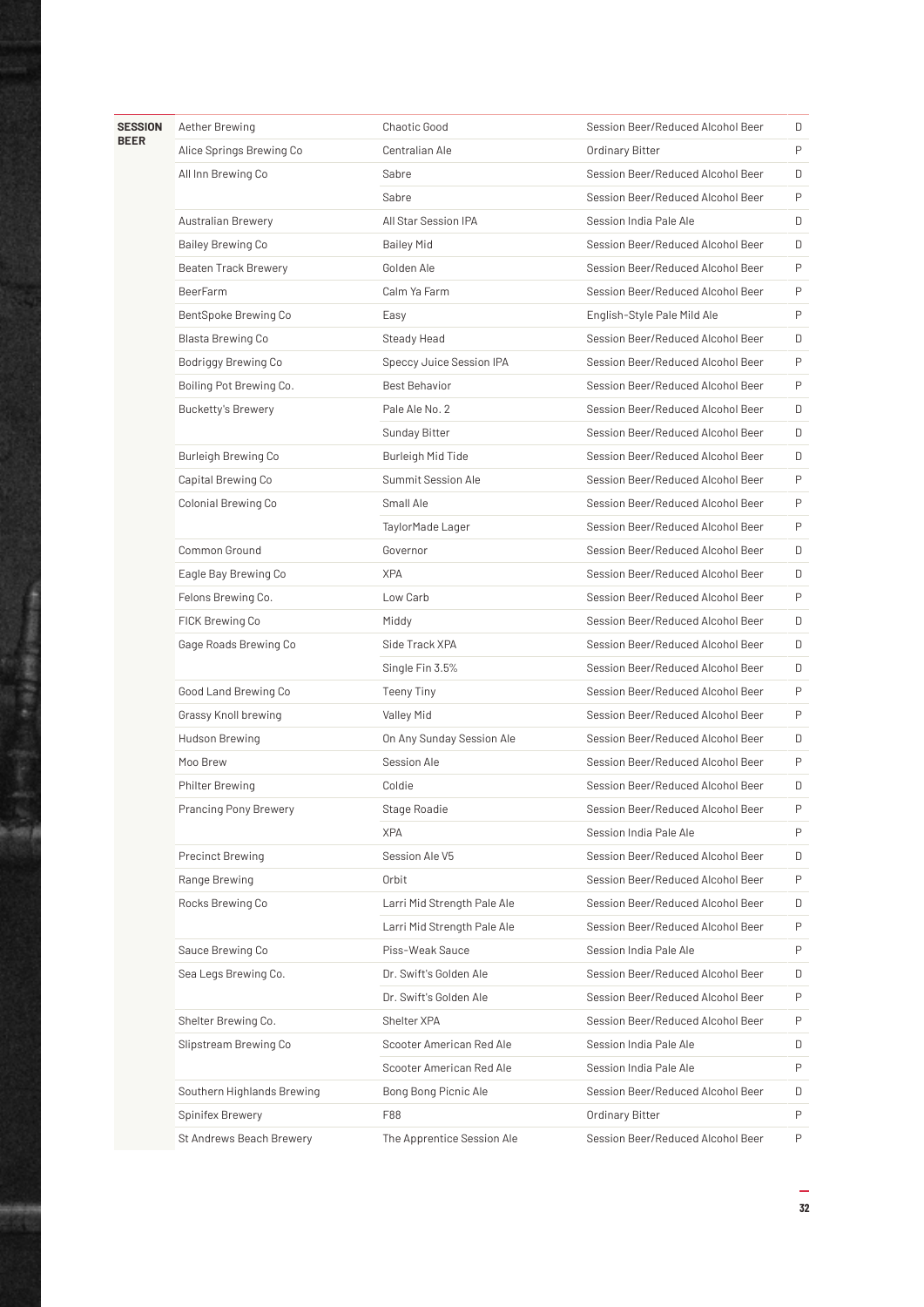|               | Sydney Brewery               | <b>Toucan Session IPA</b>                    | Session India Pale Ale                              | D |
|---------------|------------------------------|----------------------------------------------|-----------------------------------------------------|---|
|               |                              | <b>Toucan Session IPA</b>                    | Session India Pale Ale                              | P |
|               | Urban Alley Brewery          | All Nighter                                  | Session Beer/Reduced Alcohol Beer                   | P |
|               | Wheaty Brewing Corps         | Exquisite Corps                              | Session Beer/Reduced Alcohol Beer                   | P |
|               | Willie The Boatman           | Tempe Tim                                    | Session Beer/Reduced Alcohol Beer                   | D |
|               |                              | Tempe Tim                                    | Session Beer/Reduced Alcohol Beer                   | P |
|               | Young Henrys Brewery         | Stayer                                       | Session Beer/Reduced Alcohol Beer                   | P |
|               | Yulli's Brews                | Jed Midstrength Lager                        | Session Beer/Reduced Alcohol Beer                   | P |
| <b>STRONG</b> | 10 Toes Brewery              | Lucid Dreams                                 | American-Style Strong Pale Ale                      | P |
| <b>BEER</b>   | 3 Ravens Brewery             | Barrel Aged Peated Imperial Oatmeal<br>Stout | Wood and Barrel-Aged Strong Beer                    | P |
|               |                              | Juicy IPA                                    | Juicy or Hazy Strong Pale Ale                       | P |
|               | 4 Hearts Brewing             | Queen of Hearts Imperial Red IPA             | Imperial Red Ale                                    | P |
|               | Akasha Brewing               | Korben                                       | American-Style Imperial or Double<br>India Pale Ale | P |
|               |                              | Lupulin Fog                                  | Juicy or Hazy Imperial or Double India<br>Pale Ale  | P |
|               | Bad Shepherd Brewing Co      | Alkonost Russian Imperial Stout 2021         | British-Style Imperial Stout                        | P |
|               | Batch Brewing Co             | West Coast IPA                               | American-Style Strong Pale Ale                      | P |
|               | <b>Beaten Track Brewery</b>  | Ephemeral                                    | Juicy or Hazy Strong Pale Ale                       | P |
|               | BentSpoke BrewPub            | Cluster 8                                    | American-Style Imperial or Double<br>India Pale Ale | D |
|               |                              | Crankshaft                                   | American-Style Strong Pale Ale                      | D |
|               | <b>Black Hops Brewing</b>    | Hornet                                       | American-Style Strong Pale Ale                      | D |
|               |                              | Hornet                                       | American-Style Strong Pale Ale                      | P |
|               |                              | Super Hornet                                 | American-Style Imperial or Double<br>India Pale Ale | P |
|               | Blasta Brewing Co            | Unbridled Unicorn                            | American-Style Imperial or Double<br>India Pale Ale | P |
|               | Boiling Pot Brewing Co.      | 22 Patels                                    | Juicy or Hazy Strong Pale Ale                       | P |
|               | <b>Boston Brewing Co</b>     | Imperial Squeeze NEIPA                       | Juicy or Hazy Imperial or Double India<br>Pale Ale  | D |
|               | Burleigh Brewing Co          | Burleigh Maximus                             | Other Strong Ale or Lager                           | D |
|               | <b>Burnley Brewing</b>       | Doppelbock                                   | German-Style Doppelbock                             | P |
|               | Cauldron Brewing             | Wrecking Ball IIPA                           | American-Style Imperial or Double<br>India Pale Ale | D |
|               | <b>Cheeky Monkey Brewery</b> | <b>Imperial Monk</b>                         | Imperial Red Ale                                    | D |
|               |                              | Silverback                                   | British-Style Imperial Stout                        | D |
|               | Colonial Brewing Co          | Inquest                                      | British-Style Imperial Stout                        | P |
|               | Cupitt's Estate              | Imperial Stout - 2021                        | Wood and Barrel-Aged Strong Beer                    | P |
|               | Dainton Beer                 | Supertrooper Imperial NEIPA                  | Juicy or Hazy Imperial or Double India<br>Pale Ale  | P |
|               | Deeds Brewing                | Once More Into The Fray                      | Wood and Barrel-Aged Strong Beer                    | P |
|               |                              | Third Horseman                               | American-Style Imperial Stout                       | P |
|               | Easy Times Brewing Co        | The Big Easy                                 | American-Style Strong Pale Ale                      | D |
|               | Frenchies Bistro and brewery | Citra Hazy DIPA                              | Juicy or Hazy Imperial or Double India<br>Pale Ale  | D |
|               | Grainfed Brewing Co          | Old School IPA                               | American-Style Strong Pale Ale                      | P |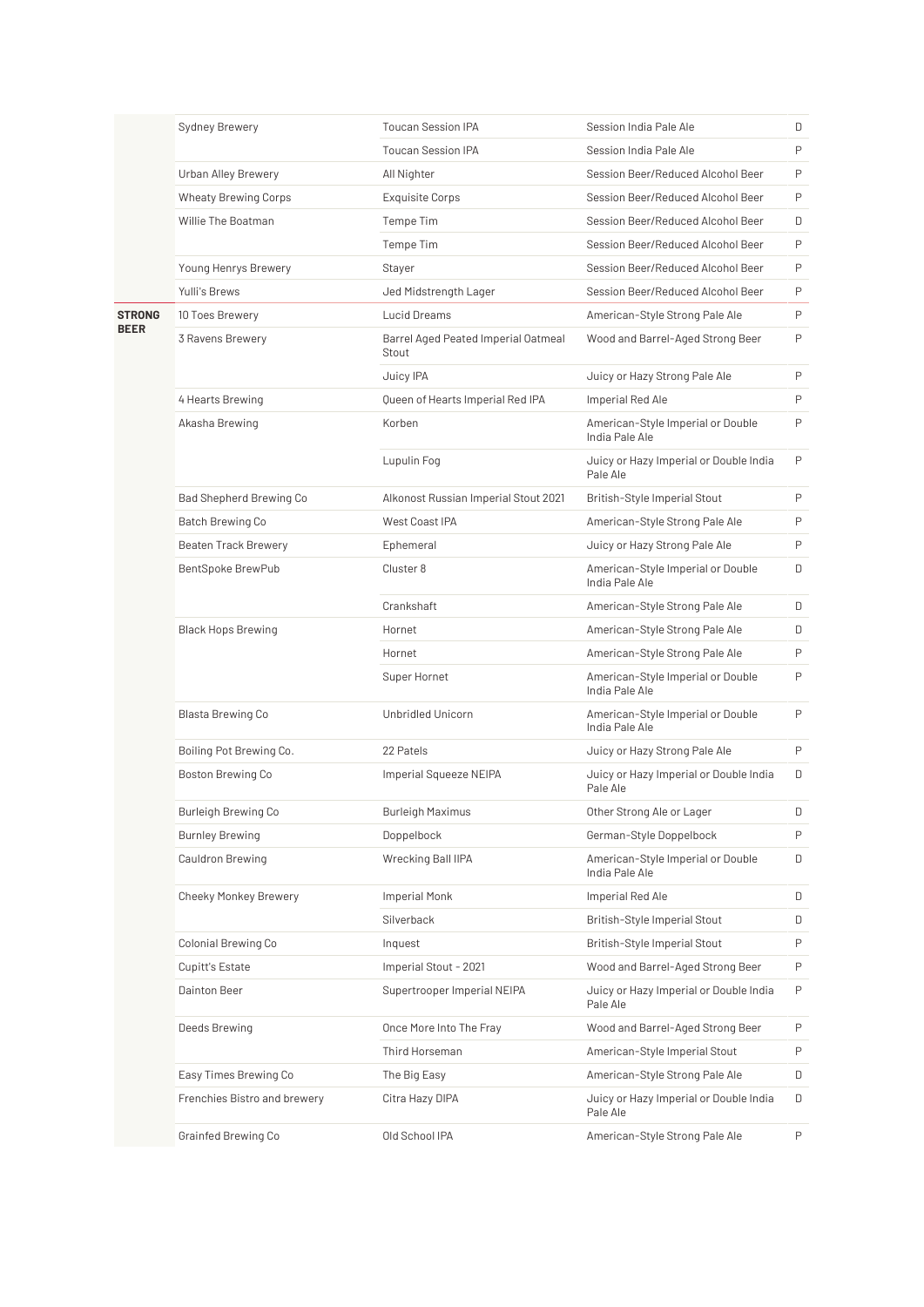|                        | Hawkers Beer                | <b>Bake Sale</b>                                                      | Wood and Barrel-Aged Strong Beer                    | P |
|------------------------|-----------------------------|-----------------------------------------------------------------------|-----------------------------------------------------|---|
|                        |                             | Bourbon Barrel-Aged Barley Wine                                       | Wood and Barrel-Aged Strong Beer                    | P |
|                        |                             | Bourbon Barrel-Aged Imperial Stout<br>with Coffee                     | Wood and Barrel-Aged Strong Beer                    | P |
|                        |                             | <b>Imperial Stout</b>                                                 | American-Style Imperial Stout                       | P |
|                        | Helios Brewing Co           | Kronos Imperial American Porter                                       | American-Style Imperial Porter                      | P |
|                        | Hepburn Springs Brewing Co. | Cream Ale                                                             | Other Strong Ale or Lager                           | P |
|                        |                             | Hefeweizen                                                            | Other Strong Ale or Lager                           | P |
|                        |                             | Irish Red Ale                                                         | Other Strong Ale or Lager                           | P |
|                        | KAIJU! Beer                 | Betelgeuse Double Red Ale                                             | American-Style Barley Wine Ale                      | P |
|                        |                             | Where Strides the Behemoth Double<br>India Black Ale                  | Other Strong Ale or Lager                           | P |
|                        | Loophole Brewing Co         | Bourbon Barrel-Aged Salt Water Stout<br>Porter                        | Wood and Barrel-Aged Strong Beer                    | P |
|                        | Mismatch Brewing Co.        | Russian Imperial Stout (Aged)                                         | British-Style Imperial Stout                        | D |
|                        |                             | Vintage 2021 Bourbon Barrel Aged RIS                                  | Wood and Barrel-Aged Strong Beer                    | P |
|                        | Moo Brew                    | Barrel-Aged Stout                                                     | Wood and Barrel-Aged Strong Beer                    | D |
|                        |                             | Port Barrel-Aged Stout                                                | Wood and Barrel-Aged Strong Beer                    | D |
|                        |                             | Stout                                                                 | British-Style Imperial Stout                        | P |
|                        | New England Brewing Co.     | Rum Barrel-Aged Stout                                                 | Wood and Barrel-Aged Strong Beer                    | P |
|                        | Northbridge Brewing Co.     | Beerland IPA                                                          | American-Style Strong Pale Ale                      | D |
|                        | Otherside Brewing Co        | Anthem IPA                                                            | American-Style Strong Pale Ale                      | P |
|                        | <b>Philter Brewing</b>      | <b>IIPA</b>                                                           | American-Style Imperial or Double<br>India Pale Ale | P |
|                        | Pikes Beer Co.              | Whiskey Barrel-Aged Imperial Stout                                    | Wood and Barrel-Aged Strong Beer                    | P |
|                        | Range Brewing               | Ca\$h I\$ King                                                        | Juicy or Hazy Imperial or Double India<br>Pale Ale  | P |
|                        |                             | Informal Disco                                                        | Juicy or Hazy Strong Pale Ale                       | P |
|                        | Slipstream Brewing Co       | Magic Mile XPA                                                        | American-Style Strong Pale Ale                      | D |
|                        |                             | Magic Mile XPA                                                        | American-Style Strong Pale Ale                      | P |
|                        | <b>Staves Brewery</b>       | Ava D                                                                 | American-Style Imperial or Double<br>India Pale Ale | P |
|                        |                             | Frankie (Triple IPA)                                                  | American-Style Imperial or Double<br>India Pale Ale | P |
|                        | Stomping Ground Brewing Co  | Into the 'Wood Barrel- Aged Barleywine American-Style Barley Wine Ale |                                                     | P |
|                        |                             | Into the 'Wood Rye Whiskey Barrel-<br>aged Imperial Stout             | British-Style Imperial Stout                        | P |
|                        | <b>Terella Brewing</b>      | <b>Barley Wine</b>                                                    | Wood and Barrel-Aged Strong Beer                    | D |
|                        |                             | Smoked Imperial Porter                                                | Wood and Barrel-Aged Strong Beer                    | D |
|                        | Vale Brewing                | Fox Hat Full Mongrel                                                  | British-Style Imperial Stout                        | P |
|                        | Willie The Boatman          | Crazy Ivan                                                            | American-Style Strong Pale Ale                      | D |
| MIXED                  | 10 Toes Brewery             | Culture Kick Pine Lime Creamsicle                                     | American-Style Sour Ale                             | P |
| <b>CULTURE</b><br>BEER | 3 Ravens Brewery            | Wild Ravens Methode Ravens 2020                                       | Wood and Barrel-Aged Sour Beer                      | P |
|                        | Aether Brewing              | Witching Hour                                                         | Berliner-Style Weisse                               | D |
|                        | <b>Ballistic Beer Co</b>    | <b>Brett Saison</b>                                                   | <b>Brett Beer</b>                                   | P |
|                        |                             | <b>Graft Grisette</b>                                                 | <b>Brett Beer</b>                                   | P |
|                        |                             | Shapeshifter Farmhouse Ale                                            | <b>Brett Beer</b>                                   | P |
|                        |                             | Twang Guava & Raspberry Mojito                                        | Berliner-Style Weisse                               | D |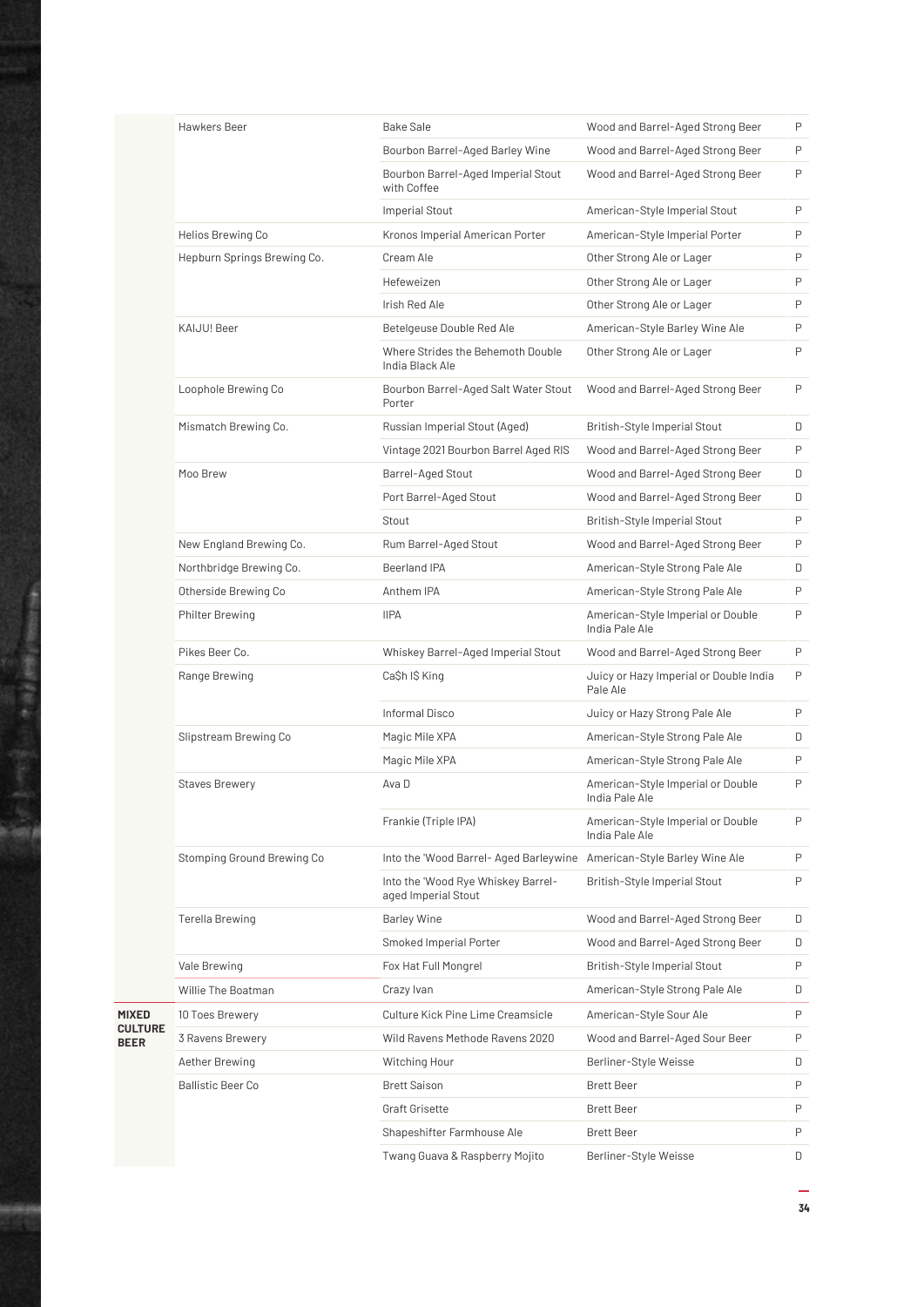| Batch Brewing Co                              | Pash The Magic Dragon                                         | Berliner-Style Weisse                              | P |
|-----------------------------------------------|---------------------------------------------------------------|----------------------------------------------------|---|
| Beaten Track Brewery                          | Cellophane-Raspberry                                          | American-Style Fruited Sour Ale                    | P |
| BentSpoke Brewing Co                          | Hows It Gosen                                                 | Contemporary-Style Gose                            | P |
| Blasta Brewing Co                             | King Rampant                                                  | American-Style Fruited Sour Ale                    | D |
|                                               | Rampant Raspberry                                             | American-Style Fruited Sour Ale                    | P |
|                                               | Rampant Raspberry                                             | Berliner-Style Weisse                              | D |
| Boiling Pot Brewing Co.                       | Guava Sour                                                    | American-Style Fruited Sour Ale                    | P |
| Boston Brewing Co                             | Afterglose Raspberry Gose                                     | Contemporary-Style Gose                            | D |
|                                               | Devils Den Red IPA                                            | Wood and Barrel-Aged Sour Beer                     | P |
| Brick Lane Brewing Co                         | Someday Mango Peach                                           | American-Style Fruited Sour Ale                    | P |
| <b>Bridge Road Brewers</b>                    | Raspberry and Passionfruit Sour                               | Contemporary-Style Gose                            | D |
|                                               | Raspberry and Passionfruit Sour                               | Contemporary-Style Gose                            | P |
| Colonial Brewing Co                           | Brown                                                         | Belgian-Style Flanders Oud Bruin or<br>Oud Red Ale | P |
|                                               | South West Sour Watermelon &<br>Raspberry                     | American-Style Fruited Sour Ale                    | P |
| Dollar Bill Brewing                           | 2021 Autumn Parlay                                            | American-Style Fruited Sour Ale                    | P |
| Felons Brewing Co.                            | Golden Kiwi Sour                                              | American-Style Fruited Sour Ale                    | D |
| Frenchies Bistro and brewery                  | La Grosse Lola Apricot                                        | Wood and Barrel-Aged Sour Beer                     | P |
| <b>Future Mountain Brewing &amp; Blending</b> | Wonders of Nature                                             | Mixed Culture Brett Beer                           | D |
| Hop Hen Brewing                               | Mango Tango Sour                                              | American-Style Fruited Sour Ale                    | D |
| Loophole Brewing Co                           | Astral Project Merlot Sour 2021                               | American-Style Fruited Sour Ale                    | P |
|                                               | Astral Project Riptide Sour 2021<br>(Gewurztraminer & Shiraz) | American-Style Fruited Sour Ale                    | P |
|                                               | Astral Project Sauvignon Blanc Sour<br>2021                   | American-Style Fruited Sour Ale                    | P |
|                                               | Astral Project X Valhalla Shiraz Sour<br>2021                 | American-Style Fruited Sour Ale                    | P |
| Lord Howe Island Brewing Co.                  | Redtail Tropic Guava Sour XPA                                 | American-Style Fruited Sour Ale                    | P |
| Lost Palms                                    | Hibiscus & Guava Sour Ale                                     | Berliner-Style Weisse                              | P |
| Mismatch Brewing Co.                          | Strawberry Sour                                               | Berliner-Style Weisse                              | P |
| Moon Dog Brewery                              | <b>Piney Minoque</b>                                          | American-Style Fruited Sour Ale                    | P |
| Newstead Brewing Co.                          | Doors of Perception                                           | American-Style Fruited Sour Ale                    | D |
|                                               | Doors of Perception                                           | American-Style Fruited Sour Ale                    | P |
|                                               | Polar Opposite Tropical Sour                                  | American-Style Sour Ale                            | D |
| One Drop Brewing Co                           | Dragonfruit + Kiwi + Peach Berliner-<br>Weisse                | American-Style Fruited Sour Ale                    | P |
| Otway Brewing Group                           | Queenscliff Brewery Swede & Sour<br>Raspberry Berliner Weisse | Berliner-Style Weisse                              | P |
| Philter Brewing                               | Raspberry Pash                                                | Berliner-Style Weisse                              | P |
| Revel Brewing Co                              | Lemonade Sour                                                 | Berliner-Style Weisse                              | D |
| Sauce Brewing Co                              | Peach Sauce                                                   | Berliner-Style Weisse                              | P |
| Seven Mile Brewing Co.                        | Barbara Sour                                                  | American-Style Fruited Sour Ale                    | P |
| Slipstream Brewing Co                         | Fruit Cart: Feijoa Sour                                       | Contemporary-Style Gose                            | D |
|                                               | Fruit Cart: Feijoa Sour                                       | Contemporary-Style Gose                            | P |
|                                               | Fruit Cart: Guava Sour                                        | Contemporary-Style Gose                            | P |
| Slow Lane Brewing                             | Outback Sky                                                   | Belgian-Style Flanders Oud Bruin or<br>Oud Red Ale | P |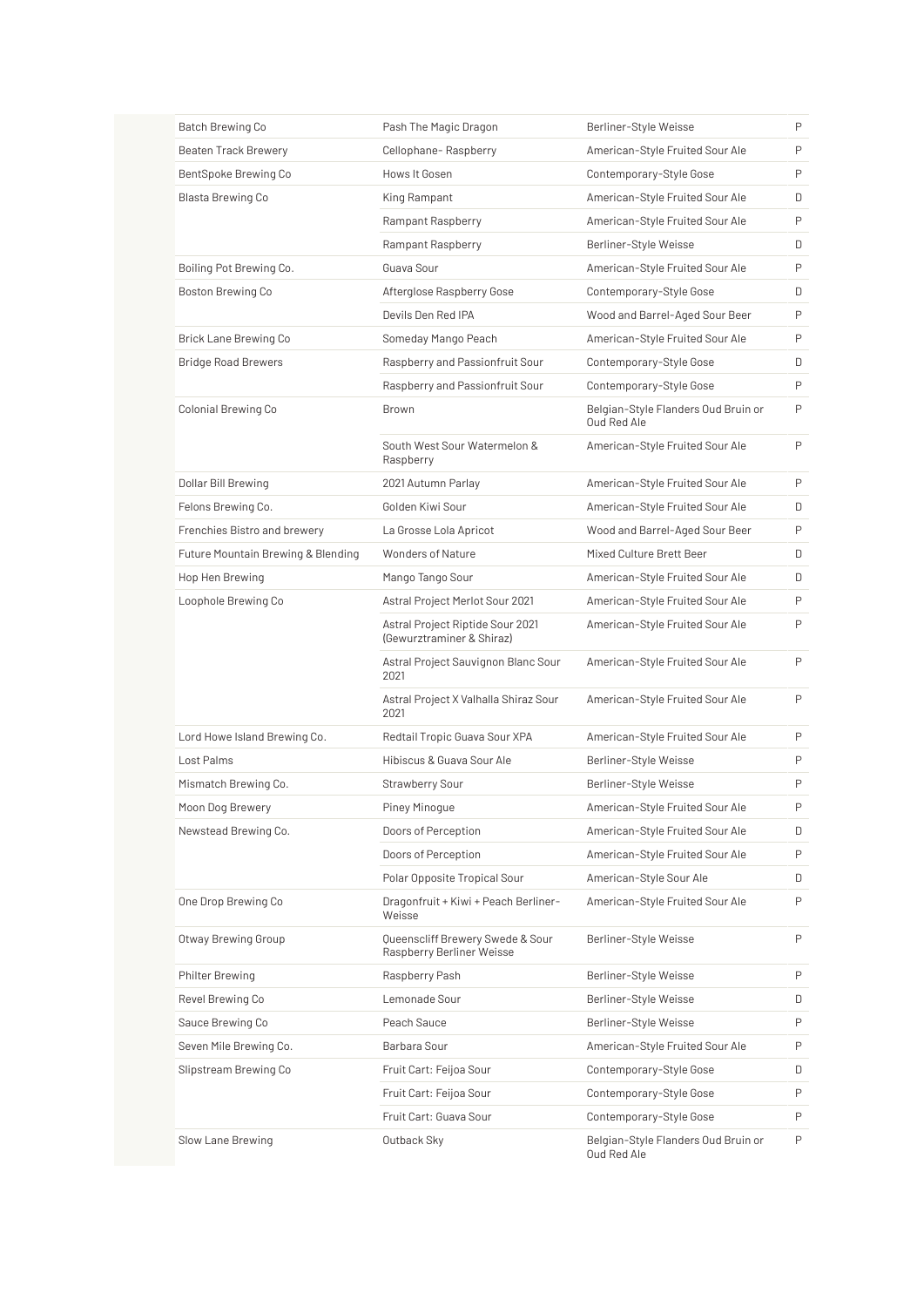| <b>Staves Brewery</b> | Negative Tests, Positive Vibes | American-Style Fruited Sour Ale | P |
|-----------------------|--------------------------------|---------------------------------|---|
| Urban Alley Brewery   | Man-Goes Nowhere               | American-Style Fruited Sour Ale | P |
|                       | Pear She Gose                  | Contemporary-Style Gose         |   |
| Westside Ale Works    | IDA Pruul Wild Mango Sour      | Wood and Barrel-Aged Sour Beer  | P |
| Wheaty Brewing Corps  | Black Lime Gose                | Contemporary-Style Gose         |   |
|                       | Danger Zone                    | Berliner-Style Weisse           |   |
| Willie The Boatman    | Sex on the Beach               | American-Style Fruited Sour Ale | ₽ |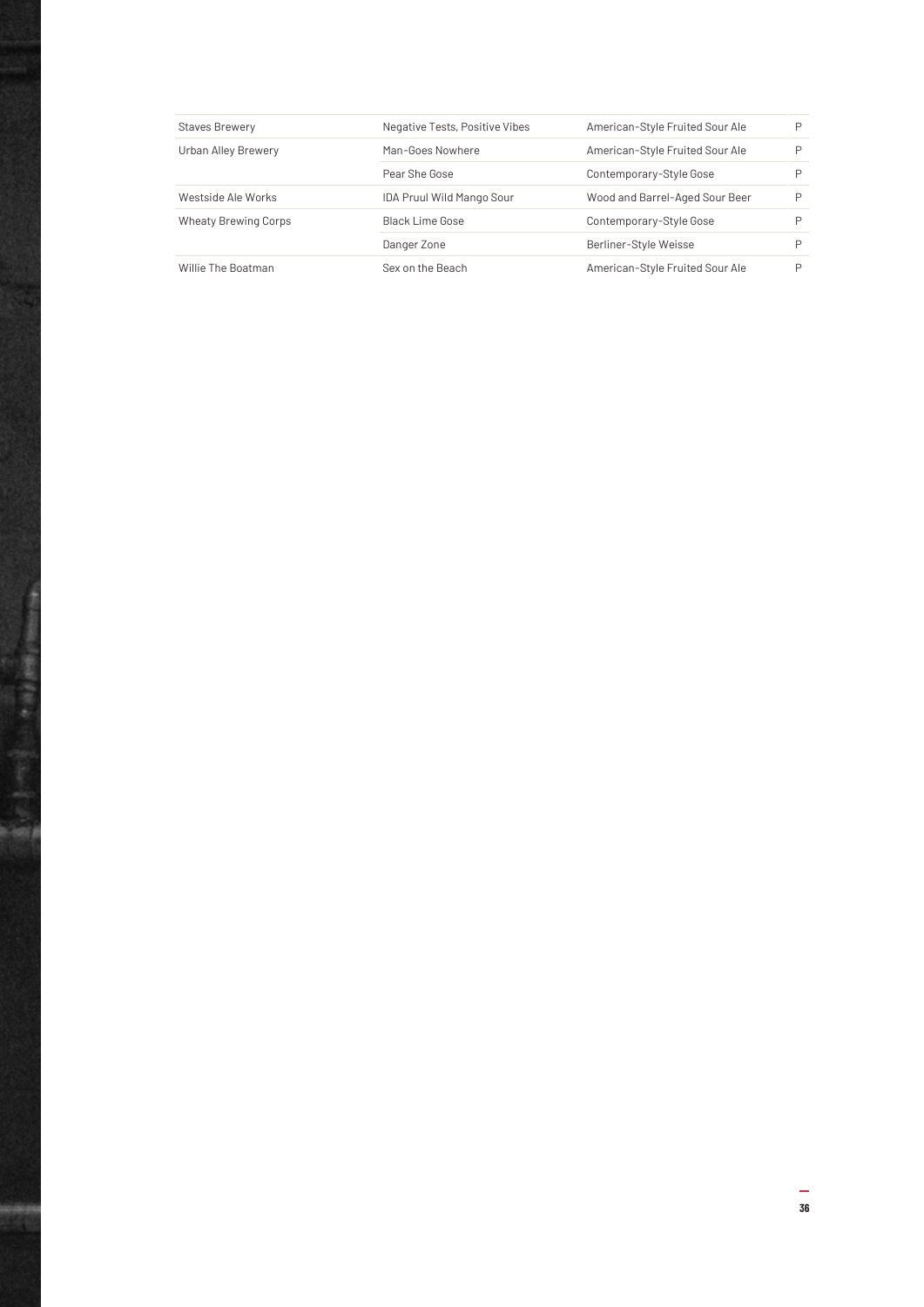# **COMPETITION STATISTICS**

| <b>NUMBER OF ENTRIES</b> | 1389 |  |  |
|--------------------------|------|--|--|
| <b>TOTAL BREWERIES</b>   | 180  |  |  |
| <b>BOTTLED ENTRIES</b>   | 97   |  |  |
| <b>CANNED ENTRIES</b>    | 697  |  |  |
| <b>KEG ENTRIES</b>       | 595  |  |  |
|                          |      |  |  |
| <b>STATE BREAKDOWN</b>   |      |  |  |
| <b>ACT</b>               | 27   |  |  |
| <b>NSW</b>               | 328  |  |  |
| NT                       | 16   |  |  |
| <b>OLD</b>               | 368  |  |  |
| SΑ                       | 72   |  |  |
| <b>TAS</b>               | 43   |  |  |
| <b>VIC</b>               | 396  |  |  |
| WA                       | 139  |  |  |

| <b>CATEGORY</b>           | <b>GOLD</b> | <b>SILVER</b> | <b>BRONZE</b> | <b>TOTAL</b> |
|---------------------------|-------------|---------------|---------------|--------------|
| <b>PALE ALE</b>           | 11          | 59            | 118           | 294          |
| <b>AMBER-DARK ALE</b>     | 2           | 12            | 20            | 46           |
| PORTER-STOUT              | 8           | 19            | 47            | 93           |
| <b>HYBRID BEER</b>        | 19          | 51            | 72            | 176          |
| <b>LAGER</b>              | 11          | 38            | 70            | 161          |
| <b>INDIA PALE ALE</b>     | 13          | 41            | 83            | 205          |
| <b>EUROPEAN-STYLE ALE</b> | 6           | 14            | 22            | 45           |
| <b>SESSION BEER</b>       | 11          | 19            | 52            | 105          |
| <b>STRONG BEER</b>        | 16          | 39            | 63            | 144          |
| <b>MIXED CULTURE BEER</b> | 15          | 32            | 54            | 120          |

# **JUDGES**

**Rick Bennie** - Black Hops Brewery **Simeon Bonetti** - Hop Products Australia **Tom Champion** - Felons Brewing Co. **Anthony Clem** - WellBrewd Consulting **Marcus Cox** - Newstead Brewing Co. **Jess Craig** - Stone & Wood **Gavin Croft** - Croft Brewing Co. **Lachlan Crothers** - Ballistic Beer Co. **Matthew Cuthbert** - Revel Brewing Co. **Brennan Fielding** - Burleigh Brewing Co. **Lincoln Gibbs** - Felons Brewing Co. **Jake Harrison** - Ballistic Beer Co. **Steve 'Hendo' Henderson** - Rockstar Brewer **Charlie Hodgson** - Helios Brewing Co. **Mark Howes** - Newstead Brewing Co. **Lauren Jack** - Ballistic Beer Co. **Matt Jancauskas** - Brouhaha Brewery **Briony Liebich** - Flavour Logic **Lee McAlister-Smiley** - White Lies Brewing Co. **Michael McGovern** - Black Hops Brewery **Frank Samson** - Prancing Pony Brewery **Maria Tarazona** - Carlton & United Breweries **Dave Ward** - Aether Brewing **Ian Watson** - Black Hops Brewery **Kieron Young** - Burleigh Brewing Co.

# **ASSOCIATE JUDGES**

**Sean Culverston** - Burleigh Brewing Co. **Ryan Fullerton** - Project Bravo **Christen McGarry** - Your Mates Brewing Co. **Justin Reddy** - Newstead Brewing Co. **Stuart Ritchie** - Consultant

**Robert Skeat** - Newstead Brewing Co. **Daniel Venema** - Ornith Brewing Co. **Matt Wilson** - Moffat Beach Brewing Co. **Emma Young** - Carlton & United Breweries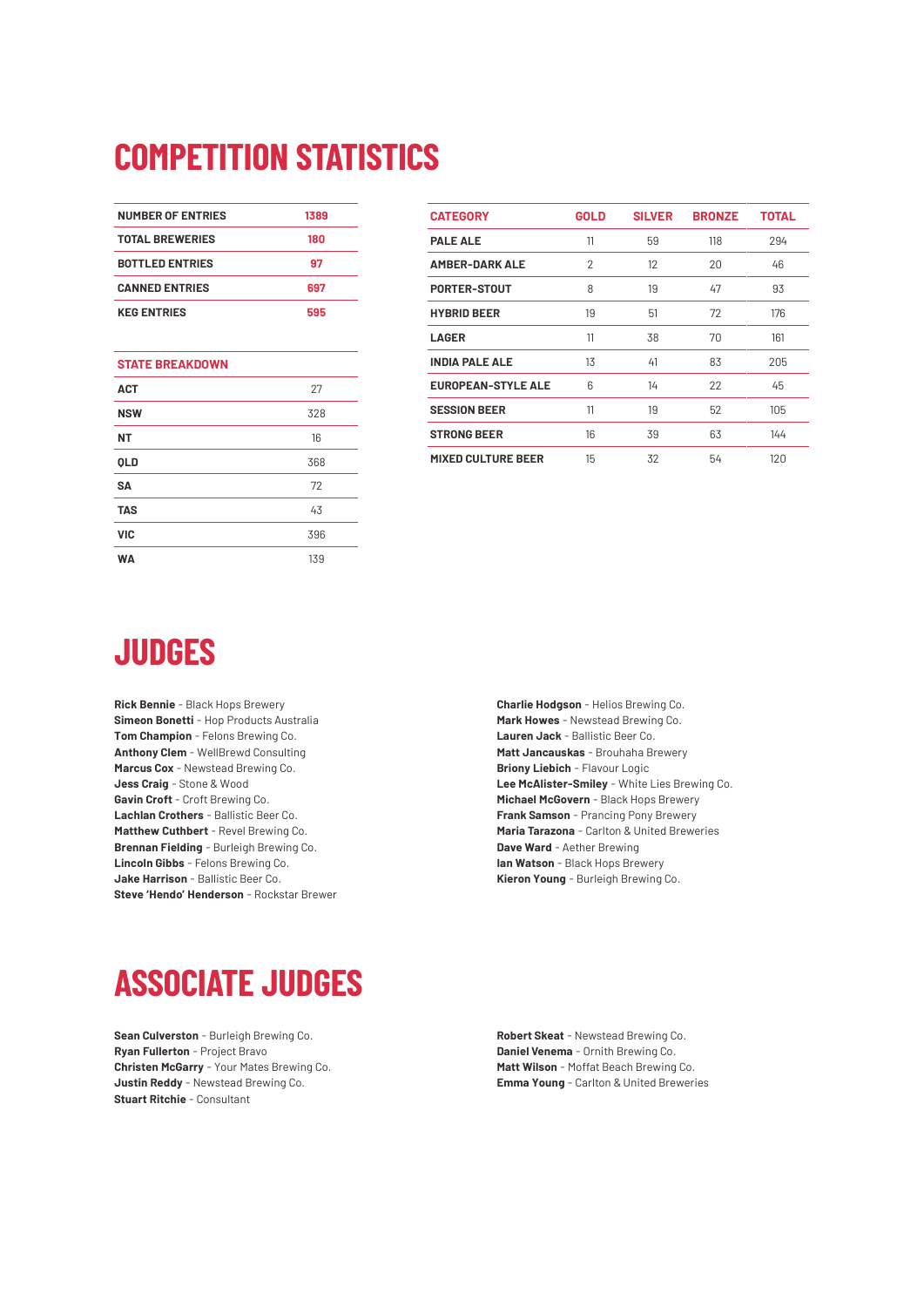### **THANK YOU**

#### **HEAD JUDGE**

Tina Panoutsos - Carlton & United Breweries

#### **INDEPENDENT BEER AWARDS AUS. TECHNICAL ADVISORY PANEL**

Michael Capaldo - Hop Products Australia Shawn Sherlock - FogHorn Brewery Richard Watkins - BentSpoke Brewery Jessica Craig - Stone & Wood Brewery

#### **JUDGING SUPPORT**

Scott Hargrave and Craig Bowen

#### **BRISBANE JUDGING HUB**

Indies Event Coordinator - Joslyn Erickson Logistics Manager - Blake Dabron Head Steward - Cassie Mortimer Draught Systems Manager - Graeme Kovalevsky Judging Support Crew - Stephanie Yoon, Simon Calcinai, Oliver Williams, Jason Bader, Kristian Keasberry

#### **VOLUNTEER STEWARDS**

Gary Hawkins, Michael Phillips, Richard Hudson, Rodney Liddell, Daryle Cook, Fiona McCheyne, Ryan King, Aydan Rogers, Kenneth Friend, Nick Bonner, Kaitlin Wilkinson, Kyle Lindsay, Ben Boorer, James Hyams, Thomas Wischnat, Bryan Penley, Rachel Titley, Luke Cooper, Craig Dickson, Graham Butcher, Thalia Cannon, Craig Allen, Mark Davies, Vickielee Creighton, Jakkii Musgrave, Mason Pack, Emily Kneipp, Mark Hill, Joseph Gilmour, Thomas Buchan, Monique Hammond, Surren Prasad, Jethro Dalton, Annelies Njieskens, Adam Schell, Jonathan MaceKaff, Helen Turner, Todd Markkanen, Caesar Lappin, Todd Harford, Martin Bradford, Jimmy Van Eetvelde, Mitch Carlin, Lucy Condon, Carl Thomas, Joseph Peka, Dan Miller, Reece Richards, Rebekah Smedley, Toby Stodart, Ashley Barka, Matt Farrelly

#### **TECHNICAL TEAM**

PubDigital - Benjamin Warren and Tim Cox

#### **LOGISTICS**

Chill Logistics - Andrew Wade, Ryan Clarke and their national logistics team

#### **VENUE**

Natasha and the team at Brisbane Racing Club

#### **IBA BOARD**

Richard Adamson – Young Henrys Dereck Hales – Bad Shepherd Brewing Corinna Steeb - Prancing Pony Clare Clouting – Gage Roads Richard Watkins - BentSpoke Brewing Co Callum Reeves – KAUJU! Beer Lauren Jack – Ballistic Brewing

and thank you to our outgoing Directors, Pete Philip & David Kitchen.

#### **IBA TEAM**

Kylie Lethbridge - Chief Executive Officer Siobhan Kerin - Head of Events Guy Redhouse - Head of Business & Industry Development Kelly Reaburn - Head of Marketing & Communications Luke Robertson - Content Producer Jaime Muir - Membership Services Coordinator

and thank you to our outgoing team members, Kate Paterson & Anna Reissig.

#### A HUGE THANK YOU TO OUR AMAZING VOLUNTEER TEAM. YOU ROCK!